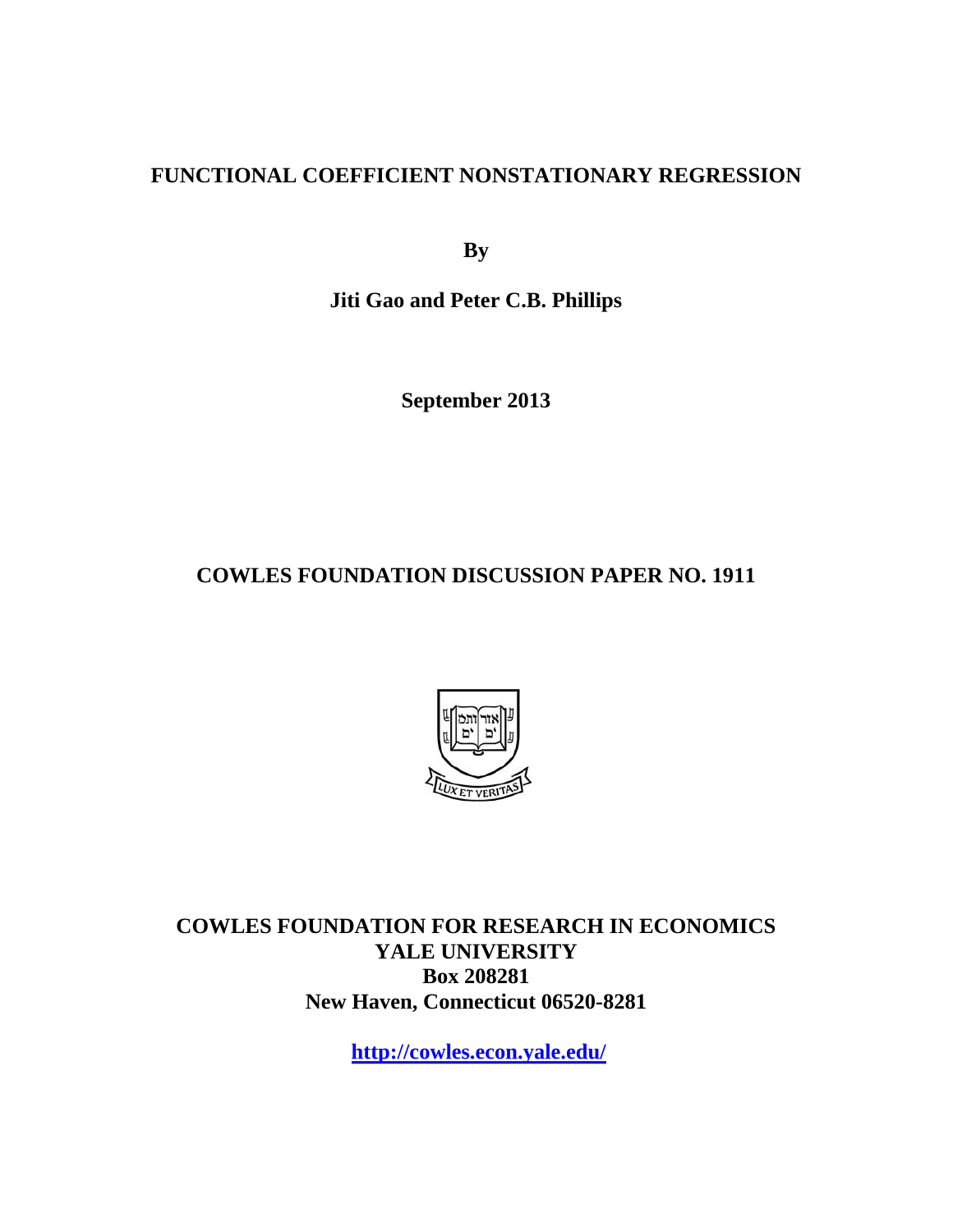# Functional Coefficient Nonstationary Regression<sup>∗</sup>

Jiti Gao† and Peter C. B. Phillips‡

August 3, 2013

#### Abstract

This paper studies a general class of nonlinear varying coefficient time series models with possible nonstationarity in both the regressors and the varying coefficient components. The model accommodates a cointegrating structure and allows for endogeneity with contemporaneous correlation among the regressors, the varying coefficient drivers, and the residuals. This framework allows for a mixture of stationary and nonstationary data and is well suited to a variety of models that are commonly used in applied econometric work. Nonparametric and semiparametric estimation methods are proposed to estimate the varying coefficient functions. The analytical findings reveal some important differences, including convergence rates, that can arise in the conduct of semiparametric regression with nonstationary data. The results include some new asymptotic theory for nonlinear functionals of nonstationary and stationary time series that are of wider interest and applicability and subsume much earlier research on such systems. The finite sample properties of the proposed econometric methods are analyzed in simulations. An empirical illustration examines nonlinear dependencies in aggregate consumption function behavior in the US over the period 1960 - 2009.

#### JEL Classifications: C13, C14, C23.

Keywords: Aggregate consumption, Asymptotic theory, cointegration, density, local time, nonlinear functional, nonparametric estimation, semiparametric, time series, varying coefficient model.

<sup>∗</sup>The authors thank participants at many conferences and seminars for comments on earlier versions of this work. Gao acknowledges Australian Research Council Discovery Grants Program support under Grant number: DP1096374. Phillips acknowledges support from the NSF under Grant Nos. SES-0956687 and SES-1258258.

<sup>†</sup>The University of Adelaide & Monash University.

<sup>&</sup>lt;sup>‡</sup> Yale University, University of Auckland, University of Southampton, & Singapore Management University.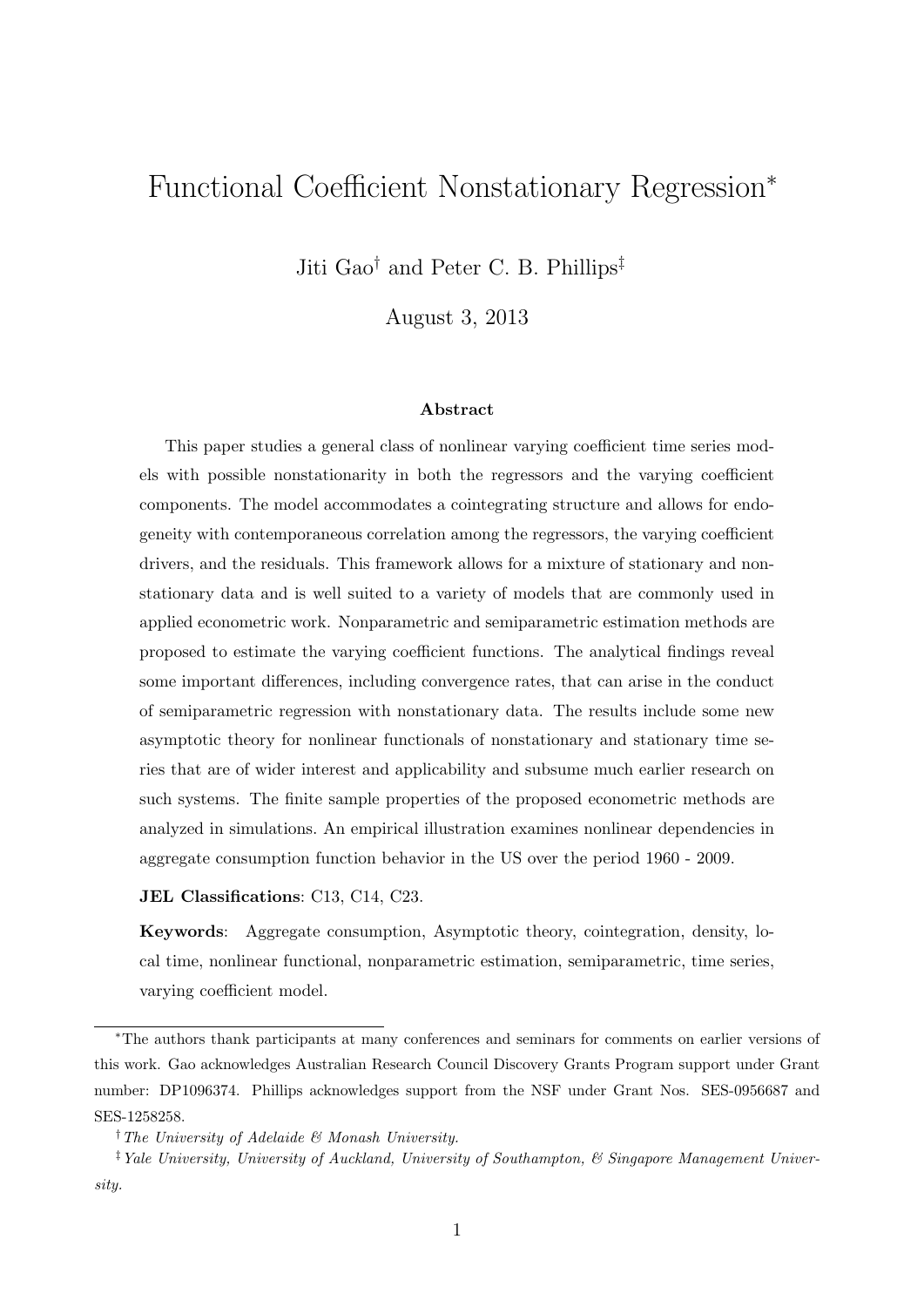# 1 Introduction

In recent years, there has been renewed econometric interest in time–varying coefficient models and their potential applications in economics. These models offer additional flexibility in practical work and often correspond more closely to underlying theory specifications than conventional fixed coefficient models. They are usually motivated by the potential instability in economic relations over time, as emphasized in the recent work of Müller and Petalas (2010). Allowing for time evolution in relationships can be particularly important when dealing with long time series where the stability of a relationship comes naturally into question. Examples abound in economics and finance, where institutional and technological changes may change the effects of fundamentals, the manner in which variables are related, or possible transitions over time (Phillips and Sul, 2007). Other examples arise in environmental science, resource depletion, and climate change regressions, where trends over long time frames are evidently endogenous to the sample period selected and considerable flexibility is needed in the specification of the trend mechanism (see Phillips, 2010). Trending time series models are also relevant in modeling macroeconomic activity and financial bubbles, where transition effects can alter cointegrating relations, the form of the nonstationarity, and introduce shifts in regimes (Phillips and Yu, 2011).

Early work by Robinson (1989) pioneered a nonparametric kernel regression approach to the estimation of time-varying coefficient models in a deterministic trend framework. Since then a vast empirical literature has emerged demonstrating that many economic variables manifest certain types of stochastic trend nonstationarity, primarily of the unit root or near unit root variety. Such variables include the nominal three month US Treasury bill rate (e.g., Hamilton 1994; Gao et al 2009a) as well as total consumption and income variables (e.g., Hall 1978; Campbell and Mankiw 1990; Muellbauer and Lattimore 1999). Some time series in economics, finance and climatology also show evidence of deterministic drift over various time periods, including consumer price index series in economics, stock price series in finance and temperature series in climatology. The nonstationarity in such series may then involve an unknown deterministic trend function in the systematic component of the model and there may be further complications arising from the superposition of deterministic and stochastic trends.

While it may be appealing in principle to address the complications of time varying coefficient variation and data nonstationarity in a nonparametric regression formulation, our experience suggests that a completely nonparametric time series approach may not be workable even for the bivariate case because of poor convergence characteristics arising from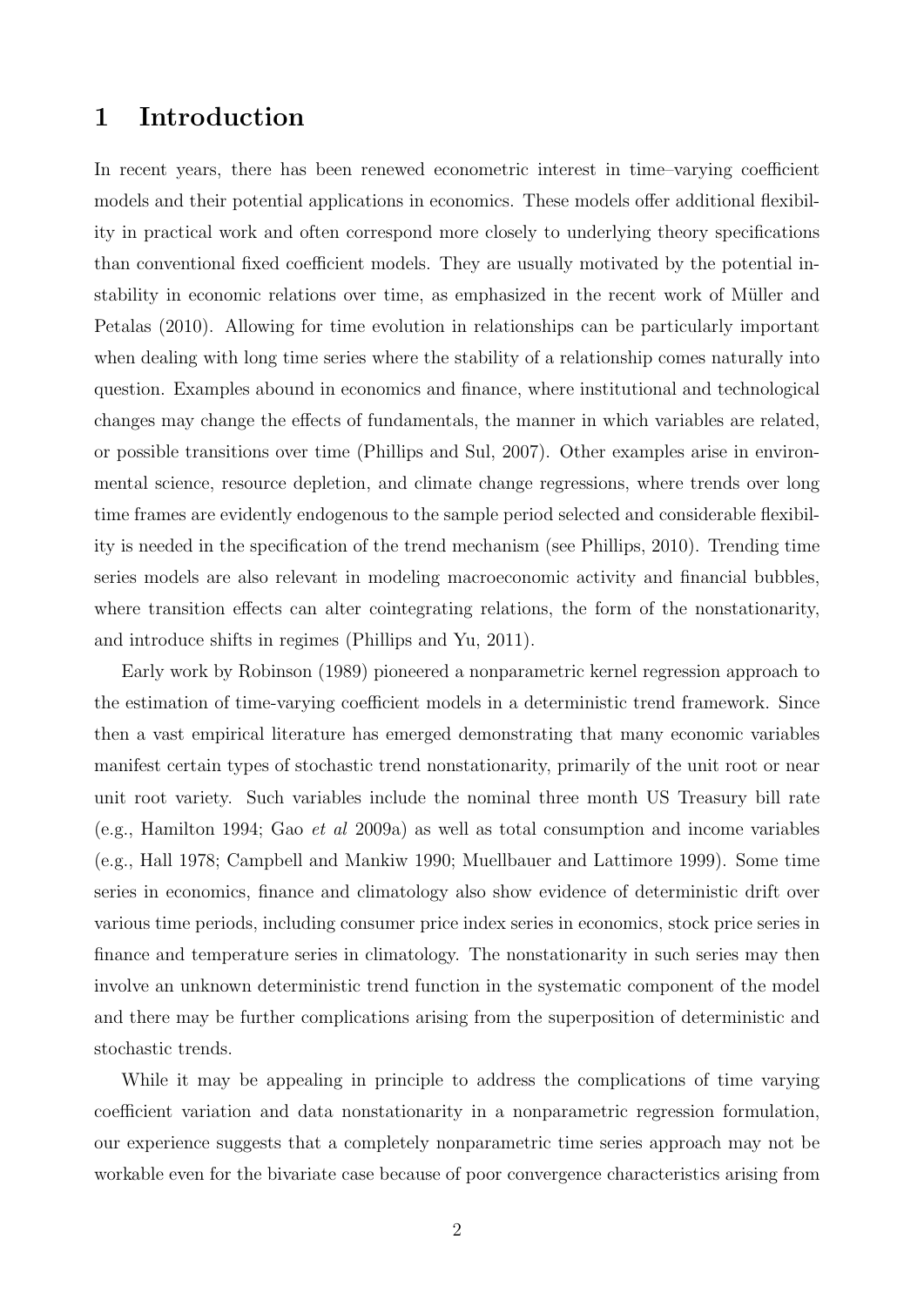multivariate nonstationarity. We are therefore motivated to consider a class of more specific but still rather general varying coefficient models of the form

$$
Y_t = X'_t \beta(Z_t, U_t) + e_t,
$$
  
\n
$$
X_t = X_{t-1} + \mu_t,
$$
  
\n
$$
Z_t = Z_{t-1} + \nu_t,
$$
\n(1.1)

where  $(U_t, \mu_t, \nu_t)$  is a vector of weakly dependent linear processes generated by a sequence of independent and identically distributed (iid) variates  $\{\xi_t\}, \{e_t\}$  is a martingale difference sequence that may be correlated with  $\{\xi_t\}$ , the functional coefficient  $\beta(z, u)$  is assumed to be continuous in  $(z, u) \in \mathbb{R}^{d_z+d_u} = (-\infty, \infty)^{d_z+d_u}$ , and  $1 \le t \le n$  with sample size *n*. Our specification of (1.1) allows  $U_t$  to be multivariate, while  $Z_t$  is univariate in the case where the unknown function  $\beta(z, u)$  is estimated by a nonparametric method. The variable  $U_t$  may be endogenously correlated with the innovations  $(\mu_t, \nu_t)$ , a feature that allows for control function and augmented regression formulations. A strongly endogenous case of this type where  $U_t = (\mu'_t, \nu'_t)'$  is considered in Example 2.6 below and then in the empirical example of Section 6. Model (1.1) imposes a unit root structure on  $X_t$  and  $Z_t$  to allow for possible cointegration in the relationship between  $X_t$  and  $Y_t$  and stochastic trend nonstationarity in one of the functional coefficient arguments  $(Z_t)$ . As discussed in Remark A.2 of Appendix A, the discussion of this paper remains valid when  $U_t$  is generated by  $U_t = \Lambda(\xi_{t-1}, \dots, \xi_{t-\tau}; \eta_t)$ , where  $\tau \geq 1$  is a positive integer,  $\Lambda(\cdot, \dots, \cdot)$  is a measurable function and  $\{\eta_t\}$  is another vector of *iid* random variables and independent of  $\{\xi_t\}$ . Extensions to near integrated processes seem also possible under some further conditions and with some modification of the methods but will not be considered in this paper.

In the parametric case, functional coefficient time series models have already been proposed to deal with various modelling problems involving explanatory variables in the coefficients of a time series model. For instance, in modelling the dependence between the return of a share and the market return, a short–term interest rate variable may naturally be involved in determining the betas of a CAPM structure (see, for example, Faff and Brooks 1998), thereby inducing variable dependence in the coefficients. Similar considerations apply to models of consumption behavior that allow for nonstationarity and varying coefficients (Hall, 1978). Some research has recently appeared that seeks to address this type of specification. Following the paper by Cai, Fan and Yao (2000) in the stationary nonparametric case, Cai, Li and Park (2009) consider a functional coefficient time series model where nonstationarity is involved in either the parametric regressors or the coefficients, Xiao (2009) discusses a functional coefficient cointegrating model where nonstationarity is only involved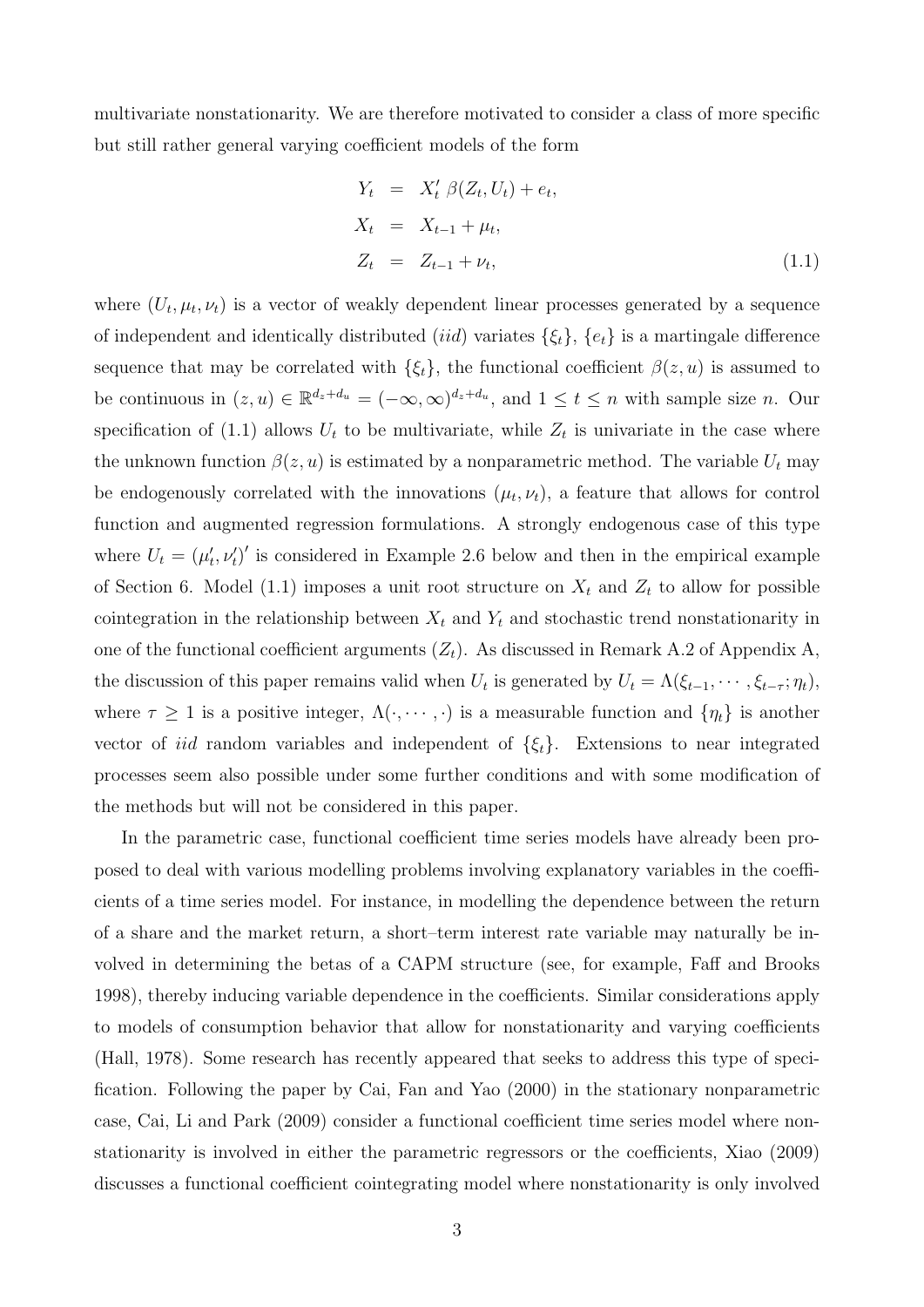in the parametric regressors, and Sun, Cai and Li (2013) further consider the case where both the parametric and nonparametric regressors are nonstationary. To cover a wider range of possible dependencies that may arise in practical work, model (1.1) allows for a varying coefficient structure in which potentially correlated stationary and nonstationary variables may both be accommodated within the same model while also permitting endogeneity in the regressors and covariates that drive the time varying coefficients.

We focus on the leading case where model (1.1) allows for a unit root stochastic trend in both  $X_t$  and  $Z_t$ . As discussed in Section 2, this model includes many existing nonparametric and semiparametric models. Some useful new models that allow for endogeneity and incorporate nonstationarity are also covered in this framework. This includes several nonlinear simultaneous equations systems that extend the models used in Newey, Powell and Vella (1999), Newey and Powell (2003), Su and Ullah (2008), and Florens, Johannes and van Bellegem (2012) to a nonstationary data setting. In the semiparametric case, (1.1) includes partially linear models with nonstationary regressors and therefore complements existing work on semiparametric regression for the stationary regressor case (e.g. Robinson 1988; Härdle, Liang and Gao 2000; Fan and Yao 2003; Gao 2007; Li and Racine 2007; Teräsvirta, Tjøstheim and Granger 2010).

Other related work for the nonstationary case has covered a variety of more specific models, including Park and Phillips (1999, 2001) for parameter estimation in parametric nonlinear regression, Phillips and Park (1998), Karlsen and Tjøstheim (2001) and Karlsen, Mykelbust and Tjøstheim (2007) for nonparametric nonstationary autoregression, Gao et al (2009a, 2009b) and Wang and Phillips (2012) for nonparametric specification testing in a nonstationary environment, Phillips (2009) for nonparametric kernel estimation involving integrated time series and potentially spurious regression, Wang and Phillips (2009a) for nonparametric cointegration estimation, Wang and Phillips (2009b) for structural nonparametric cointegration estimation by kernel resgression, and Gao and Phillips (2010) for estimation in semiparametric simultaneous systems with time series data.

The present work based on model (1.1) has the following novel features:

- (i) The model allows for stochastic trends in both the regressor  $X_t$  and the varying coefficient covariate  $Z_t$ , while permitting another covariate  $U_t$  that is weakly dependent. A distinctive feature is that (1.1) involves both stationary and nonstationary covariate drivers in the functional form  $\beta(\cdot, \cdot)$ .
- (ii) The system is nonlinear, simultaneous and possibly cointegrating. There is contemporaneous correlation among the variates  $\{(X_t, Z_t)\}\$ and  $\{U_t\}$ , so endogeneity and some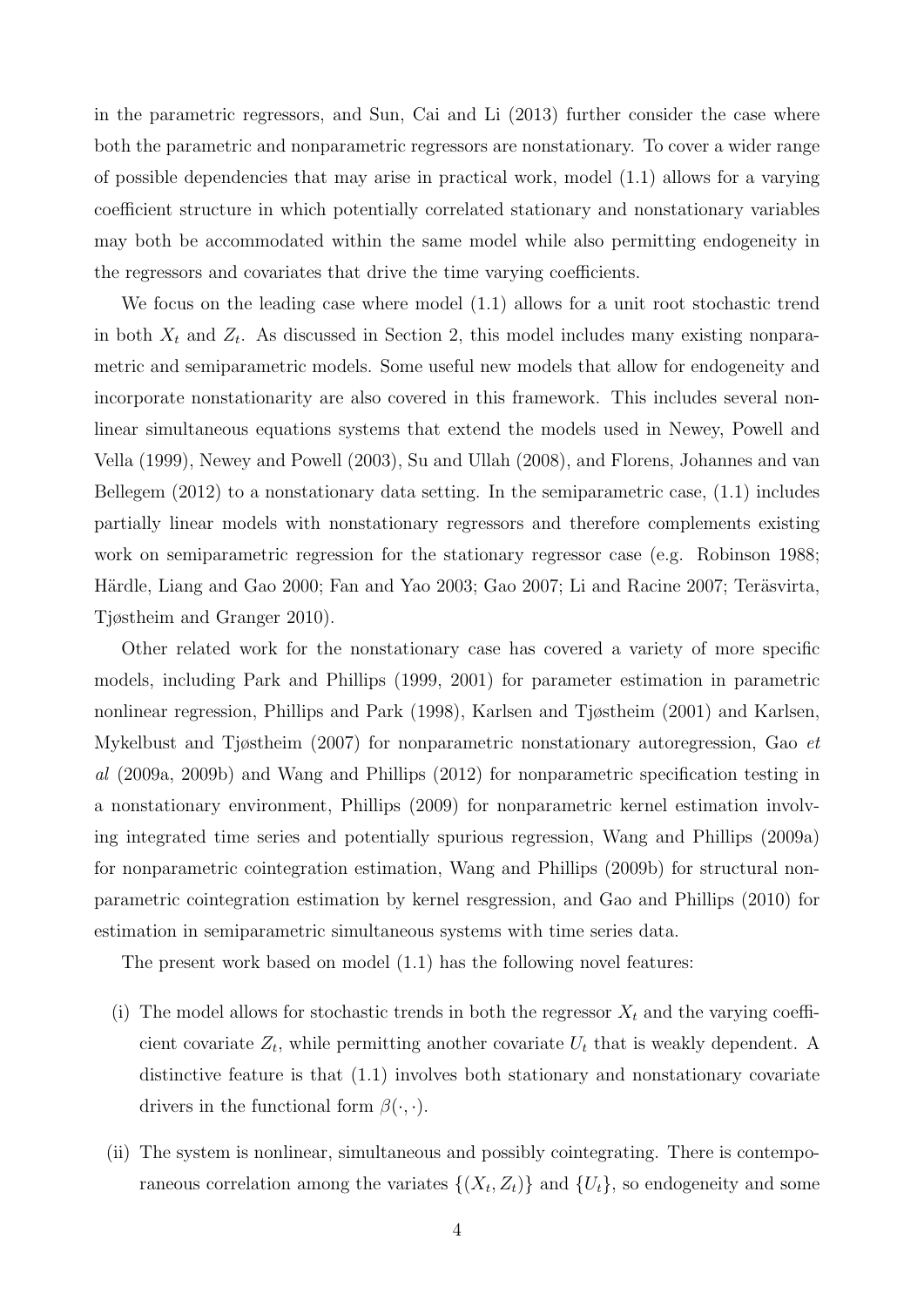heteroskedasticity may be accommodated (the latter by way of martingale difference sequence innovations and suitable functional limit theory for partial sum processes, as in Assumption A.1 (iii)-(iv).

- (iii) The models and proposed estimation methods provide a natural way of addressing the endogeneity, cointegration structure, and time varying coefficient behavior that is inherited from some commonly used modeling frameworks in econometrics and other disciplines, as discussed in the examples given in Section 2.
- (iv) The econometric methods and asymptotic theory involve new results for several nonparametric and semiparametric regression models in the presence of a mixture of stationary and integrated regressors. In consequence, both the model (1.1) and the limit theory considerably extend and complement existing work on asymptotics for nonstationary and varying coefficient models.

The rest of the paper is organized as follows. Several important examples of model (1.1) that are suited to econometic implementation are discussed in Section 2. Sections 3 and 4 propose estimation methods and establish asymptotics. The simulations reported in Section 5 assess the finite sample performance of the proposed estimation methods and limit theory in three illustrative examples. Section 6 provides an empirical application to US income, consumption and interest rate data, motivated by theory considerations that induce a varying coefficient structure (Hall, 1978). The framework of model (1.1) is used to examine whether more specific existing models, such as those in Campbell and Mankiw (1990), are empirically supported within this general framework. Section 7 concludes and discusses future research. Technical assumptions are given in Appendix A together with some useful preliminary lemmas. Proofs of the main theorems are in Appendix B.

# 2 Nonparametric and semiparametric cointegration

We discuss several special cases of model  $(1.1)$  to illustrate the range of potential application of our methods and results. Each of these models has its own particular features, which we consider separately below. Estimation and limit theory for the models along with model (1.1) are covered in Sections 3 and 4. For convenience, we assume  $X_0 = Z_0 = O_P(1)$ throughout the paper. Extensions that allow for other initializations, including distant past initializations, may be considered following the lines of Phillips and Magdalinos (2009) but are not developed here. The dimension of the covariate  $Z_t$  is  $d_{\nu}$  and when  $Z_t$  enters nonparametrically we will assume that  $d_{\nu} = 1$ .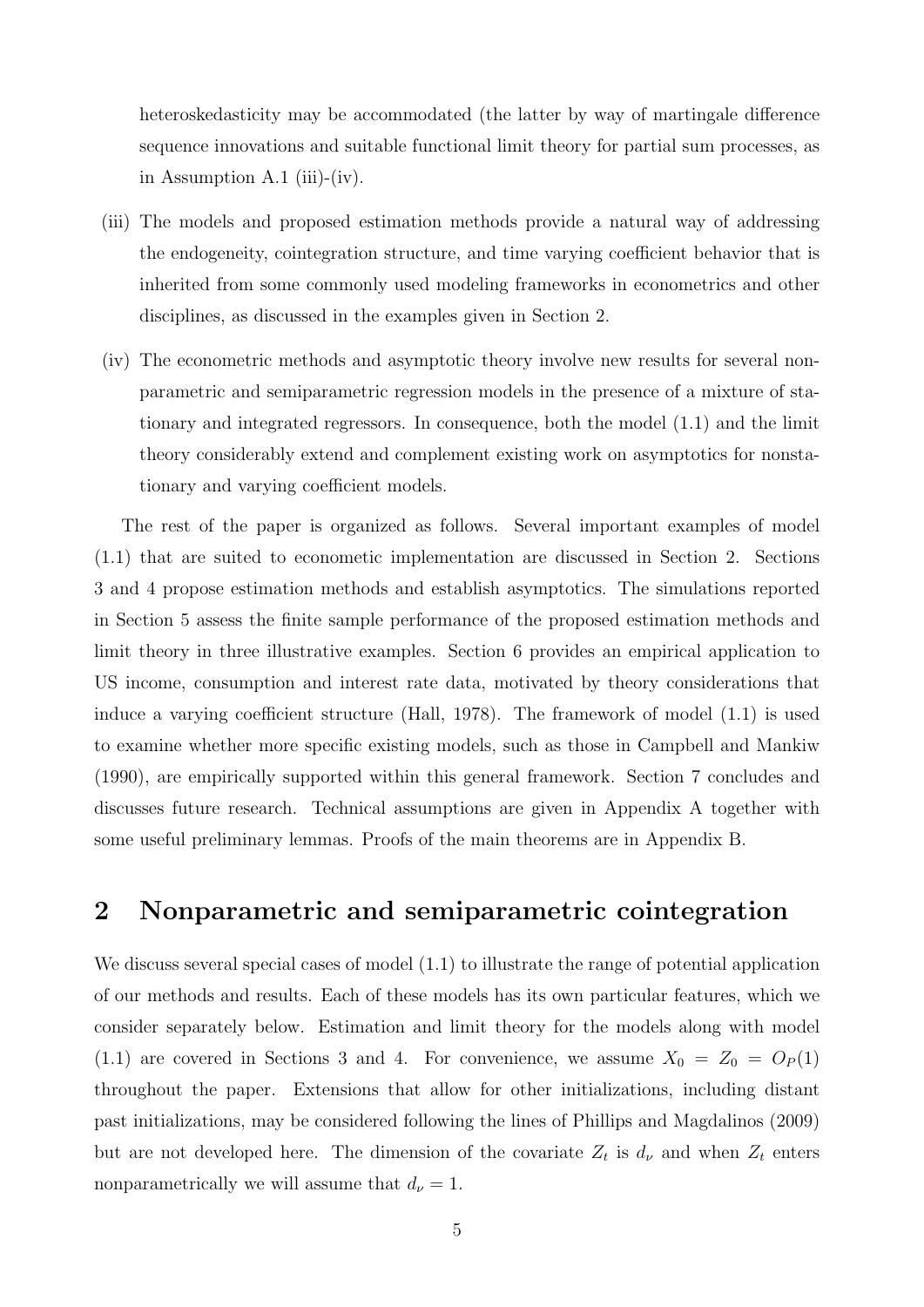**Model 2.1** (Multivariate nonparametric model): Let  $d_x = 1$  and  $X_t \equiv 1$ . Then (1.1) is a bivariate nonparametric model of the form

$$
Y_t = \beta(Z_t, U_t) + e_t,
$$
  
\n
$$
Z_t = Z_{t-1} + \nu_t,
$$
\n(2.1)

where both  $\{\nu_t\}$  and  $\{U_t\}$  are linear processes. This system (2.1) allows for the inclusion of both stationary and nonstationary regressors in the same model. The model may be interpreted as a nonparametric simultaneous equations model and complements existing models with only stationary regressors (e.g., Newey, Powell and Vella 1999; Newey and Powell 2003; Su and Ullah 2008) by permitting nonstationary components.

Model 2.2 (Additive nonparametric regression): Set  $d_x = 2$ ,  $X_t = (1, 1)$  and  $\beta(z, u) =$  $(\beta_1(z), \beta_2(u))'$ . In this case, (1.1) is a nonparametric additive model of the form

$$
Y_t = \beta_1(Z_t) + \beta_2(U_t) + e_t,
$$
  
\n
$$
Z_t = Z_{t-1} + \nu_t,
$$
\n(2.2)

where  $\{U_t\}$  is a stationary time series, and both  $\beta_1(\cdot)$  and  $\beta_2(\cdot)$  are unknown functions.

Model (2.2) includes nonparametric simultaneous equations such as

$$
Y_t = m(Z_t) + \varepsilon_t,
$$
  
\n
$$
Z_t = Z_{t-1} + \nu_t,
$$
  
\n
$$
\mathbb{E} \left[ \varepsilon_t | \nu_t, \cdots, \nu_{t-\tau} \right] = \lambda(\nu_t, \cdots, \nu_{t-\tau})
$$
\n(2.3)

for some  $\tau \geq 0$ , since system (2.3) can be written in augmented regression (control variate) form as

$$
Y_t = m(Z_t) + \lambda(\nu_t, \cdots, \nu_{t-\tau}) + e_t,
$$
  
\n
$$
Z_t = Z_{t-1} + \nu_t,
$$
\n(2.4)

which is a special case of model (2.2) with  $\beta_1(\cdot) = m(\cdot), \beta_2(\cdot) = \lambda(\cdot), U_t = (\nu_t, \cdots, \nu_{t-\tau})'$ and  $e_t = \varepsilon_t - \lambda(\nu_t, \dots, \nu_{t-\tau})$ . We establish an estimation limit theory for model (2.4) in Corollary 4.2 below.

Model (2.2) complements existing additive models and nonparametric studies (such as Gao, 2007) where the regressors are all assumed to be stationary. Models (2.1) and (2.2) have various empirical applications where it is important to allow for nonstationarity, such as relationships between stock prices, long–term bond yields and the Treasury bill rate.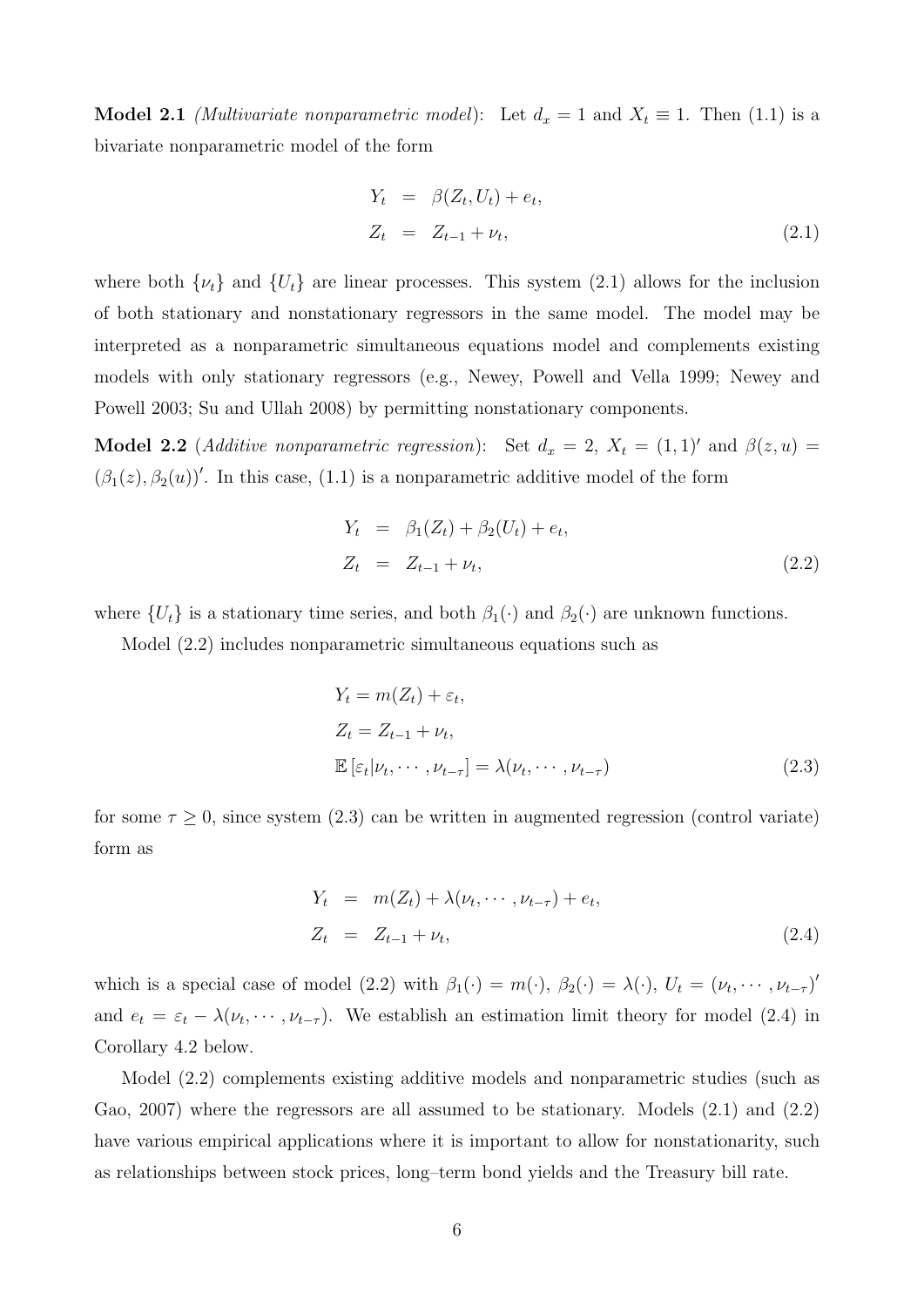**Model 2.3** (*Time varying and varying coefficient models*): Let  $X_t = (X_{1t}, 1)'$  and  $\beta(z, u) =$  $(\beta_1(z), \beta_2(u))'$ . In this case, (1.1) is a trending nonparametric model with varying coefficients of the form

$$
Y_t = X'_{1t}\beta_2(U_t) + \beta_1(Z_t) + e_t,
$$
  
\n
$$
X_{1t} = X_{1t-1} + \mu_t,
$$
  
\n
$$
Z_t = Z_{t-1} + \nu_t.
$$
\n(2.5)

Model (2.5) can incorporate both stationary and nonstationary regressors in the same additive system and therefore complements existing studies with restrictive classes of regressors and covariates (such as, Cai, Li and Park 2009; Xiao 2009). Model (2.5) has various empirical applications where multiple sources of nonstationarity are involved, such as the dependence of commodity group consumption expenditures on total consumption and disposable income.

**Model 2.4** (*Partial linear model A*): Let  $X_t = (X_{1t}, 1)$  and  $\beta(u, z) = (\beta, \beta_1(z))'$ . In this case, (1.1) is a partial linear model of the form

$$
Y_t = X'_{1t}\beta + \beta_1(Z_t) + e_t,
$$
  
\n
$$
X_{1t} = X_{1t-1} + \mu_t,
$$
  
\n
$$
Z_t = Z_{t-1} + \nu_t,
$$
\n(2.6)

where  $\beta$  is a  $d_x$  – 1–dimensional vector of unknown parameters and  $\beta_1(\cdot)$  is an unknown univariate function. Model (2.6) allows for the case where both the parametric and nonparametric regressors are nonstationary and may be generated by correlated linear processes. In a separate study, Gao and Phillips (2013) consider the case where  $X_{1t}$  is generated as  $X_{1t} = H(Z_t) + \zeta_t$ , in which  $H(\cdot)$  is an unknown function of a trending regressor  $Z_t$  and  $\zeta_t$  is a stationary time series independent of  $Z_t$ .

**Model 2.5** (*Partial linear model B*): Consider the case where  $d_x = d_z = 1$ ,  $X_t \equiv 1$  and  $\beta(u, z) = z\theta + \beta_1(z)$ . Then (1.1) is a further partial linear model of the form

$$
Y_t = Z_t \theta + \beta_1 (Z_t) + e_t,
$$
  
\n
$$
Z_t = Z_{t-1} + \nu_t,
$$
\n(2.7)

where  $\theta$  is an unknown parameter measuring the linear impact of  $Z_t$ . When  $\beta_1$  is an integrable function, the parameter  $\theta$  and function  $\beta_1(\cdot)$  are separable and identifiable in view of the stronger signal in the linear component of the model, as discussed in Section 4.2 below. A stationary counterpart of model (2.7) is  $Y_t = U_t' \theta + \beta_2(U_t) + e_t$ , for which a similar identification issue arises and additional conditions are required for identification.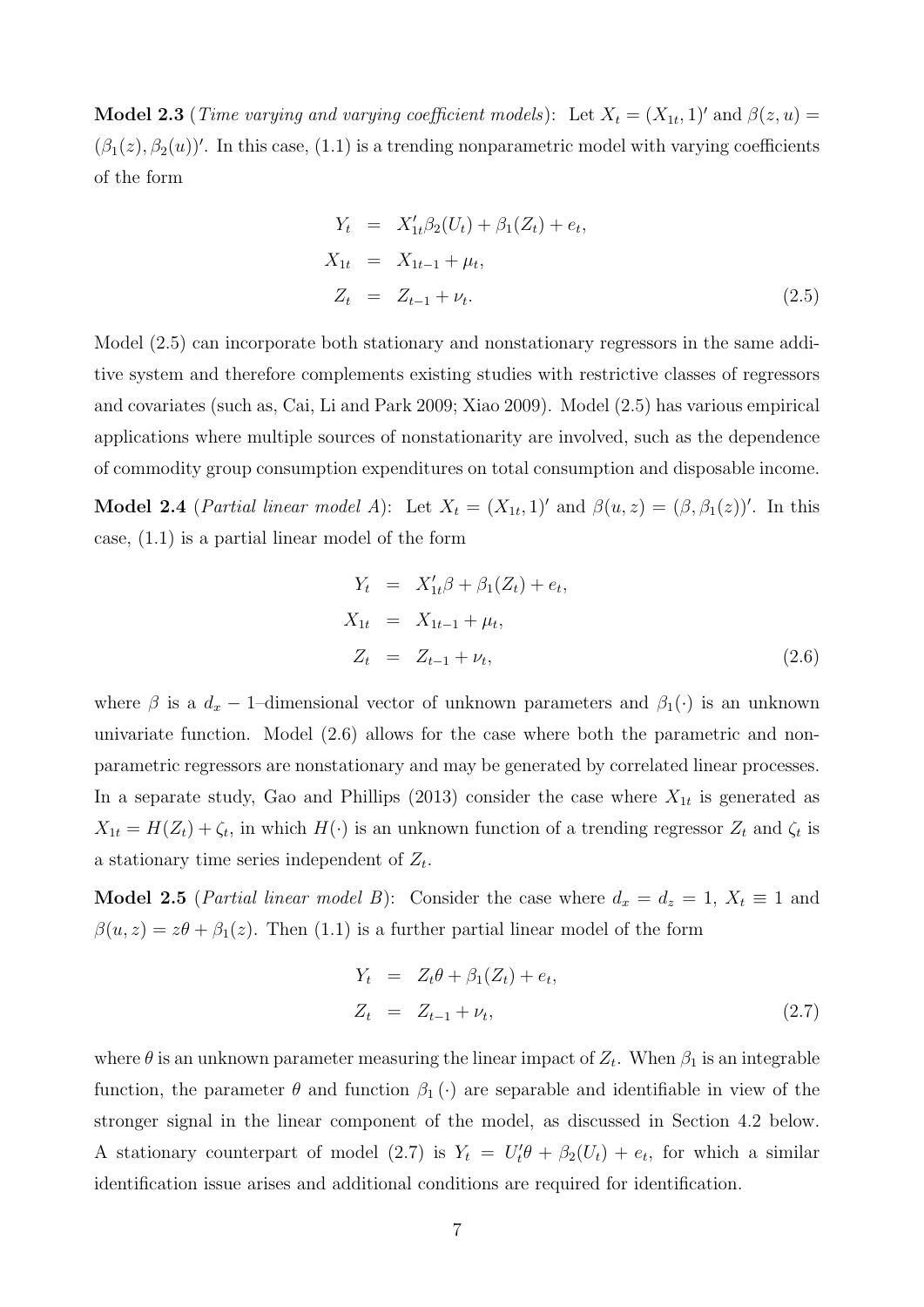**Model 2.6** (*Partial linear model C*): Let  $d_x = 1$ ,  $X_t \equiv 1$  and  $\beta(u, z) = z\gamma + \beta_2(u)$ . In this case, model (1.1) takes the partial linear form

$$
Y_t = Z_t \gamma + \beta_2 (U_t) + e_t,
$$
  
\n
$$
Z_t = Z_{t-1} + \nu_t,
$$
\n(2.8)

where  $\gamma$  is an unknown parameter and  $\beta_2(\cdot)$  is an integrable function such that  $\mathbb{E} [|\beta_2(U_t)|]$  $\infty$ . This model (2.8) covers parametric linear specifications of the form

$$
Y_t = Z_t \gamma + \varepsilon_t,
$$
  
\n
$$
Z_t = Z_{t-1} + \nu_t,
$$
  
\n
$$
\mathbb{E} \left[ \varepsilon_t | \nu_t, \cdots, \nu_{t-\tau} \right] = \lambda(\nu_t, \cdots, \nu_{t-\tau}),
$$
\n(2.9)

for some integer  $\tau \geq 0$ , since (2.9) can be written in the augmented regression form

$$
Y_t = Z_t \gamma + \lambda(\nu_t, \cdots, \nu_{t-\tau}) + e_t,
$$
  
\n
$$
Z_t = Z_{t-1} + \nu_t,
$$
\n(2.10)

which is a special case of model (2.8) with  $\beta_2(\cdot) = \lambda(\cdot)$ ,  $U_t = (\nu_t, \dots, \nu_{t-\tau})'$  and  $e_t =$  $\varepsilon_t - \lambda(\nu_t, \dots, \nu_{t-\tau})$ . The estimation limit theory for model (2.10) is established in Theorem 4.4 below.

As we discuss in the following section, the estimation methods and the asymptotic theory are different for the two partial linear models A and B given in equations (2.6) and (2.7). These models have their own particular empirical applications. For example, (2.6) can be used to deal with cases where nonstationary stochastic trends are involved in modelling the relationship among economic variables. On the other hand, (2.7) can be used to model the behavioral relationship between consumption and income while taking account of a potential nonlinear covariate impact that involves the short term interest rate, as in Hall (1978). When the nonlinear function  $\beta_1(Z_t)$  in (2.7) is of smaller order than the linear component (for example when  $\beta_1$  is an integrable function), the model components are effectively orthogonal asymptotically and treatment of the system is similar to that of a linear time series model, as we discuss in Section 4.2.

Sections 3 and 4 discuss identification, estimation, and the associated limit theory with a focus on models  $(1.1)$ ,  $(2.2)$ , and  $(2.6)$ – $(2.10)$ , since the treatment of models  $(2.1)$  and  $(2.5)$ follows in a similar way to that of model  $(1.1)$ . For other interesting subcases of model  $(1.1)$ the respective estimation procedures and asymptotics may also be established in related ways to (1.1) and the details are therefore omitted.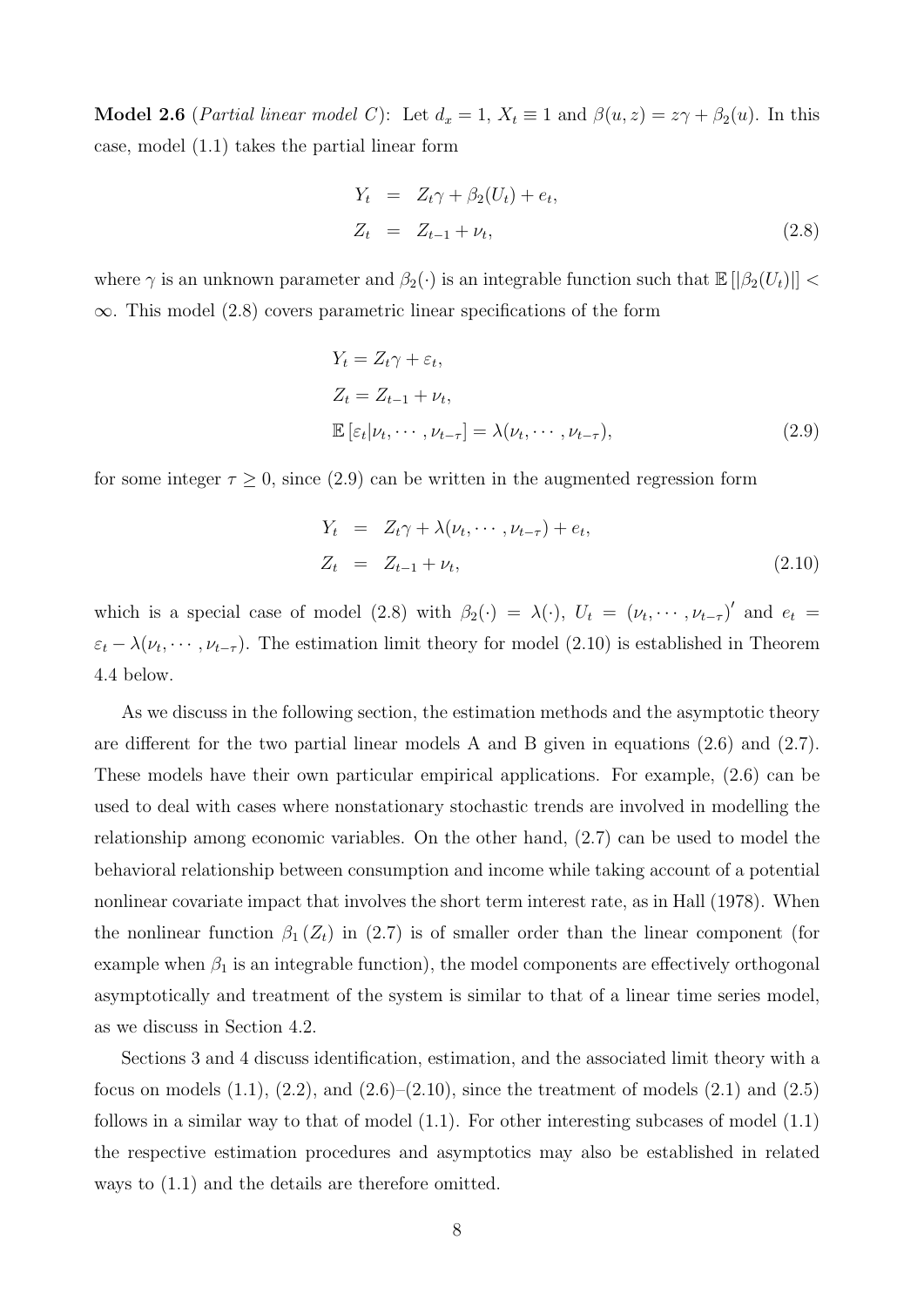# 3 Nonparametric and coefficient varying cointegration

We start with some general results on kernel density estimation that are not included in the present literature and involve both nonstationary and stationary data. These results are needed in the development of nonparametric and semiparametric asymptotics for model (1.1) and its various special cases considered above. They will be useful in other applications of kernel methods where stationary and nonstationary data appear.

### 3.1 Density estimation

Our particular interest, given the nonparametric form of model (1.1), is a multivariate case of kernel density estimation where the component variables may be stationary and nonstationary. The limit theory for this case is presently unknown and is needed here for our regression applications.

We use  $K_i(\cdot)$  and  $h_i$   $(i = 1, 2)$  to denote kernel functions and bandwidth parameters. Typically  $K_1$  is univariate (for the nonstationary component) and  $K_2$  is a multivariate kernel (for the stationary component). Other notation and the assumptions used in the asymptotics here are laid out in section A.1 of Appendix A. Define the kernel density estimator

$$
\widehat{f}(z,u) = \frac{1}{\sqrt{n}h_1h_2^{d_u}} \sum_{t=1}^n K_1\left(\frac{Z_t - z}{h_1}\right) K_2\left(\frac{U_t - u}{h_2}\right),\tag{3.1}
$$

where  $U_t$  is a  $d_u$ -dimensional stationary time series, and  $Z_t$  follows a unit root model of the form  $Z_t = Z_{t-1} + \nu_t$ . By virtue of Assumption A.1(iv), we have a functional law with limiting vector Brownian motion  $(B_{\mu}, B_{\nu}, B_u)$  such that  $(\mu_n(r), \nu_n(r), u_n(r)) \Rightarrow_D (B_{\mu}, B_{\nu}, B_u)$ , where  $\mu_n(r) = \frac{1}{\sqrt{2}}$  $\frac{1}{\overline{n}}\sum_{t=1}^{\lfloor nr\rfloor}\mu_t,\,\nu_n(r)=\frac{1}{\sqrt{2}}$  $\frac{1}{\overline{n}}\sum_{t=1}^{\lfloor nr\rfloor}\nu_t,\,u_n(r)=\frac{1}{\sqrt{2}}$  $\frac{1}{\sqrt{n}}\sum_{t=1}^{\lfloor nr\rfloor} U_t$ , and  $\lfloor nr\rfloor$  is the integer part of nr.

Our first result shows convergence of the kernel density estimate (3.1), involving a stationary and nonstationary pair, to the product of the marginal density of the stationary component and the local time of the limit of the (standardized) nonstationary component.

**Theorem 3.1**. Let Assumptions  $A.1(i)(ii)(iv)$ ,  $A.2(ii)(iii)$ , and  $A.3$  hold. Let  $X_t \equiv 1$  in  $(1.1)$  hold. Then as  $n \to \infty$ 

$$
\widehat{f}(z,u) = \frac{1}{\sqrt{n}h_1h_2^{d_u}} \sum_{t=1}^n K_1\left(\frac{Z_t - z}{h_1}\right) K_2\left(\frac{U_t - u}{h_2}\right) \to_D p(u) L_{B_\nu}(1,0),\tag{3.2}
$$

where  $L_{B_{\nu}}(t,0) = \lim_{\epsilon \to 0} \frac{1}{2\epsilon}$  $\frac{1}{2\epsilon} \int_0^t I[|B_\nu(s)| < \epsilon] ds$  is the local-time process of the Brownian  $B_{\nu}(t)$  and  $p(u)$  is the marginal density function of  $U_t$ .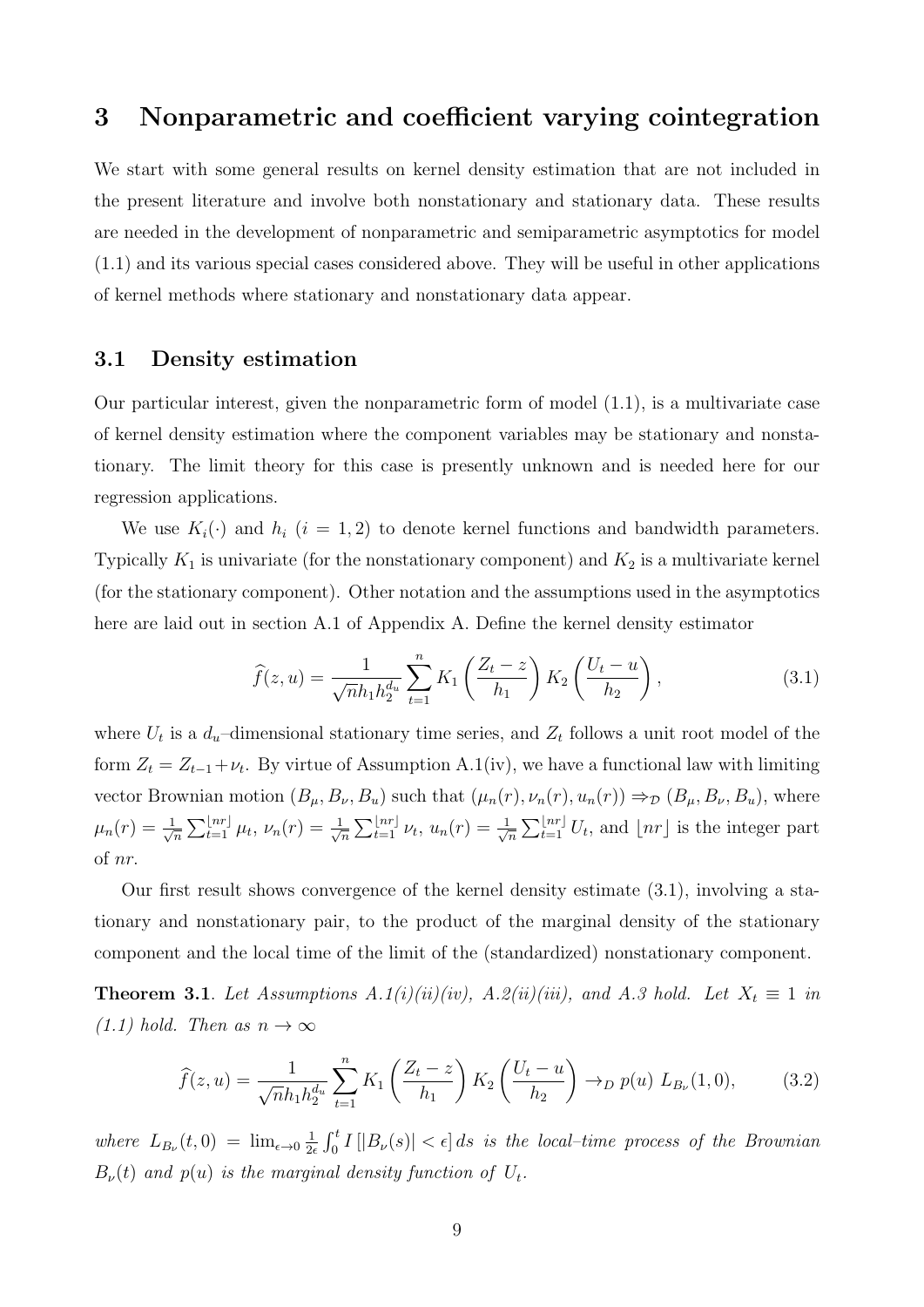Theorem 3.1 extends existing results on kernel density estimation for the nonstationary case (see, for example, Theorem 2.1 of Wang and Phillips 2009a) to the case where correlated nonstationary and stationary regressors are both involved in the same nonparametric form. Correspondingly, the limit involves both the probability density of  $U_t$  and the local time of the process  $B_v$ . The standardization in (3.2) is  $\sqrt{n}h_1h_2^{d_u}$  and this affects the corresponding rate of convergence, in comparison with the stationary case where the usual standardization is  $nh_1h_2^{d_u}$ . This change arises because the amount of time spent by the time series  $Z_t$  around any particular spatial point (such as the origin) is of order  $\sqrt{n}$  rather than n. Importantly, even though the covariates  $Z_t$  and  $U_t$  are dependent, the limit in (3.2) is the product of the probability density  $p(u)$  and the spatial local time  $L_{B_{\nu}}(1,0)$ , reflecting independence in the limit.

## 3.2 Estimation in model (1.1)

For model (1.1) we propose to estimate the varying coefficient function  $\beta(z, u)$  using local level kernel estimation. Since the first order biases are of order  $\sqrt{\sqrt{n}h_1h_2^{d_u}}$   $(O(h_1^2)+O(h_2^2)),$ they are automatically removable under some mild bandwidth conditions which are listed in Assumption A.2(iii). Hence the use of local linear estimation is not necessary for bias reduction in this kind of integrated time series case where the amount of time spent by the nonstationary series around any particular spatial point is of order  $\sqrt{n}$  rather than n. The asymptotic equivalence of local level and local linear kernel estimation in nonstationary nonparametric regression was recently discovered in Wang and Phillips (2009a, 2009b) and is being considerably extended in the present multivariate case involving both stationary and nonstationary regressors.<sup>1</sup> In what follows we therefore propose using standard local level methods to estimate  $\beta(z, u)$  at some fixed pair  $(z, u)$ .

Accordingly,  $\beta(z, u)$  is estimated by

$$
\widehat{\beta}(z, u) = \arg \min_{\beta} \sum_{t=1}^{n} (Y_t - X_t^{\prime} \beta)^2 K_1 \left( \frac{Z_t - z}{h_1} \right) K_2 \left( \frac{U_t - u}{h_2} \right), \tag{3.3}
$$

giving the estimation error

$$
\widehat{\beta}(z,u) - \beta(z,u) = \left(\sum_{t=1}^{n} X_t X_t' K_1 \left(\frac{Z_t - z}{h_1}\right) K_2 \left(\frac{U_t - u}{h_2}\right)\right)^{-1} \times \left(\sum_{t=1}^{n} X_t e_t K_1 \left(\frac{Z_t - z}{h_1}\right) K_2 \left(\frac{U_t - u}{h_2}\right)\right), \tag{3.4}
$$

<sup>&</sup>lt;sup>1</sup>In very recent work, Chan and Wang (2013) have discovered that local linear kernel estimation offers some advantages in terms of uniform consistency in nonstationary nonparametric regression.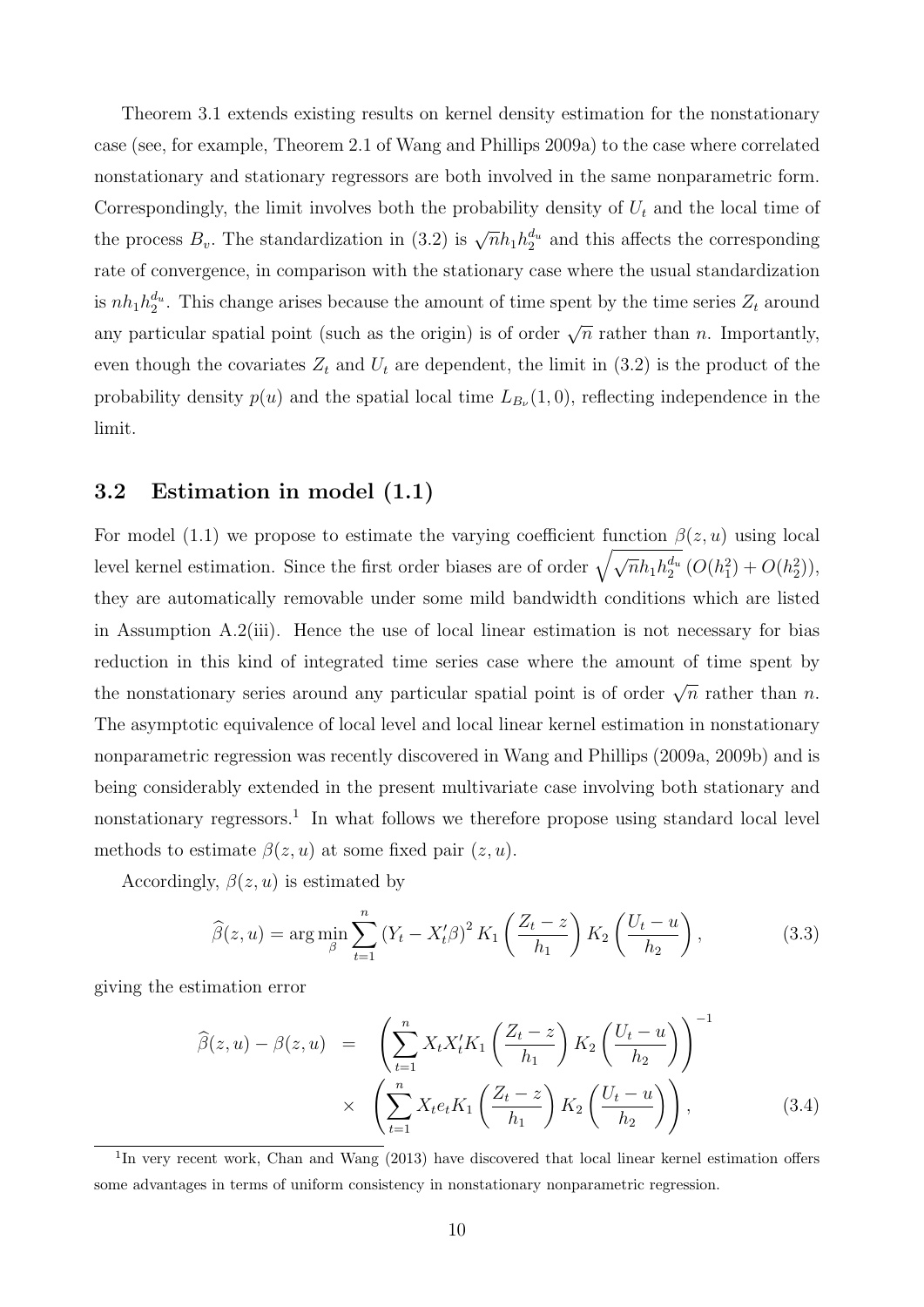provided the inverse exists. The asymptotic theory of  $\widehat{\beta}(z, u)$  depends on the probabilistic structure of  $(X_t, Z_t, U_t)$ . Theorem 3.2 gives the relevant asymptotic theory for a self normalized version of  $\widehat{\beta}(z, u)$ .

**Theorem 3.2.** Let Assumptions A.1–A.3 hold. Then as  $n \to \infty$ 

$$
\sqrt{n\sqrt{n}h_1h_2^{d_u}}\cdot\sqrt{A_{1n}(z,u)}\left(\widehat{\beta}(z,u)-\beta(z,u)\right)\to_D N(0,\Sigma_1),\tag{3.5}
$$

where  $\Sigma_1 = I_{d_x} \cdot \sigma_e^2 C_{22}(K_1, K_2)$  with  $C_{22}(K_1, K_2) = \int_{-\infty}^{\infty} \int_{-\infty}^{\infty} K_1^2(x) K_2^2(y) dy dx$ ,  $\sigma_e^2 = \mathbb{E}[e_1^2]$ ,  $I_{d_x}$  the  $d_x$ -dimensional identity matrix, and

$$
A_{1n}(z,u) = \frac{1}{n\sqrt{n}h_1h_2^{d_u}} \sum_{t=1}^n X_t X_t' K_1 \left(\frac{Z_t - z}{h_1}\right) K_2 \left(\frac{U_t - u}{h_2}\right)
$$
  

$$
\to_D p(u) \int_0^1 B_\mu(r) B_\mu(r)' dL_{B_\nu}(r,0).
$$
 (3.6)

The rate of convergence of  $\widehat{\beta}(z, u)$  to  $\beta(z, u)$  is proportional to  $O\left(\left(n\right)$ √  $\left(\overline{n}h_1h_2^{d_u}\right)^{-\frac{1}{2}}\Big)$  where the factors  $(\sqrt{n}h_1)^{\frac{1}{2}}$  and  $(nh_2^{d_u})^{\frac{1}{2}}$  reflect the nonstationary and stationary components of  $\beta(Z_t, U_t)$ . The following corollary provides corresponding results for the multivariate nonparametric model (2.1) which is a special case of (1.1) with  $X_t = 1$ .

Corollary 3.1. Let Assumptions A.1(i)–(iv), A.2, A.3 hold. Set  $d_x = 1$  and  $X_t \equiv 1$ . Then as  $n \to \infty$ 

$$
\sqrt{\sqrt{n}h_1h_2^{d_u}} \cdot \sqrt{A_{2n}(z,u)} \left(\widehat{\beta}(z,u) - \beta(z,u)\right) \to_D N(0,\Sigma_1),\tag{3.7}
$$

where

$$
A_{2n}(z,u) = \frac{1}{\sqrt{n}h_1h_2^{d_u}} \sum_{t=1}^n K_1\left(\frac{Z_t - z}{h_1}\right) K_2\left(\frac{U_t - u}{h_2}\right) \to_D p(u) L_{B_\nu}(1,0).
$$
 (3.8)

Remark 3.1. (i) Theorem 3.2 shows that the rate of convergence is governed by the degree of nonstationarity involved in  $X_t$ , which affects the scaling of the moment matrix component  $\sum_{t=1}^{n} X_t X_t'$  in  $A_{1n}(z, u)$ , and the nonstationarity of  $Z_t$ , which affects the convergence behavior of sums involving the kernel weights in (3.4). The rate of convergence differs by a factor of  $O(n)$  from the simpler nonparametric regression case where  $X_t$  is stationary or a constant, as given in Corollary 3.1.

(ii) Corollary 3.1 extends results for univariate examples of nonparametric regression for integrated time series that have recently been studied in Karlsen and Tjøstheim (2001), Karlsen, Mykelbust and Tjøstheim (2007), Wang and Phillips (2009a, 2009b), and Gao and Phillips (2013) as well as standard kernel density results for the case where both  $Z_t$  and  $U_t$ are stationary (see, for example, Chapter 2 of Gao, 2007).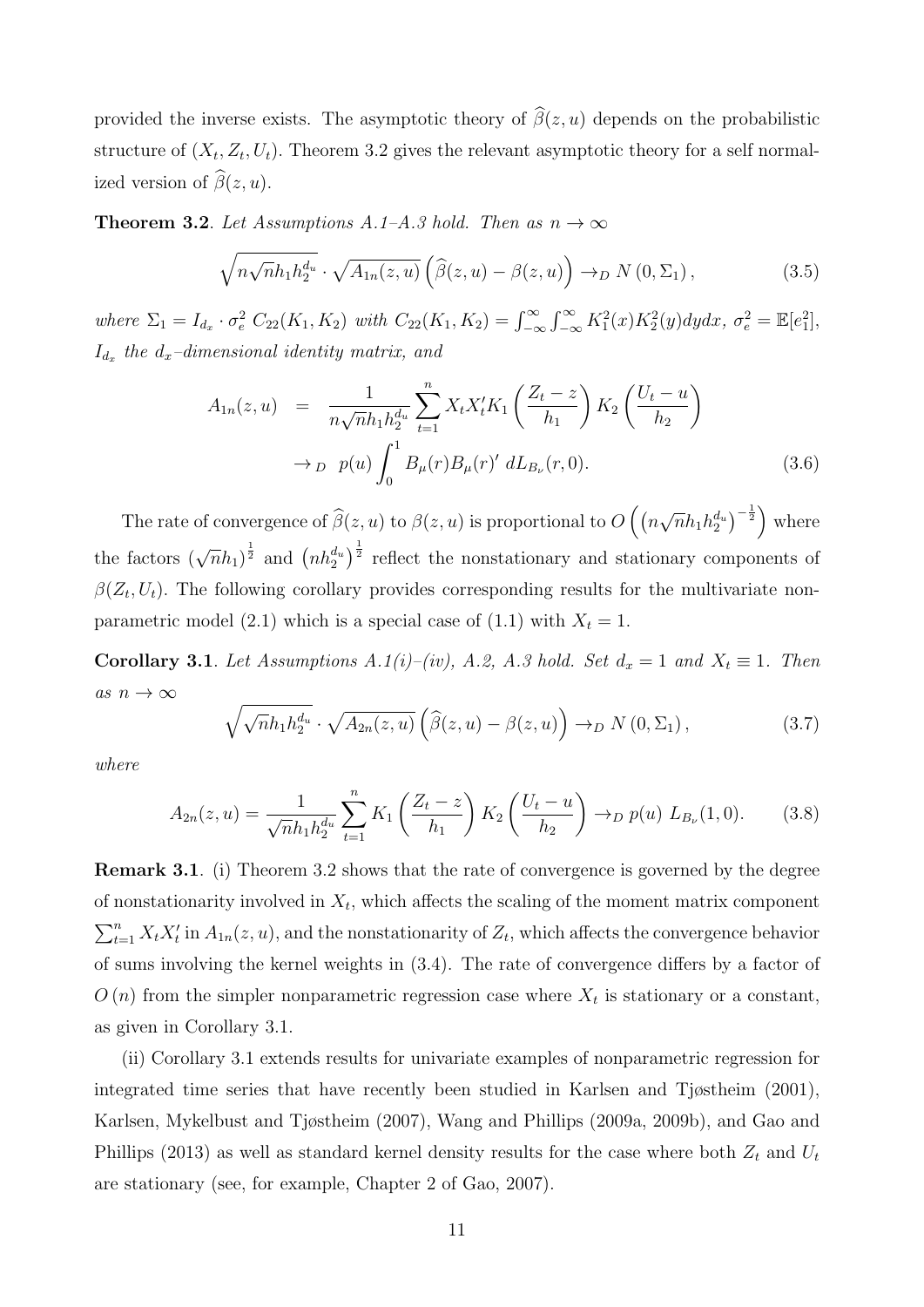# 4 Additive nonlinear cointegration

### 4.1 Nonparametric additive cointegration

We start by considering a nonparametric additive model of the form suggested in model (2.2), viz.,

$$
Y_t = \beta_1(Z_t) + \beta_2(U_t) + e_t,
$$
  
\n
$$
Z_t = Z_{t-1} + \nu_t,
$$
\n(4.1)

giving a structure for  $Y_t$  that involves a nonstationary regressor,  $Z_t$ , and a stationary regressor,  $U_t$ . As mentioned earlier, this type of model seems appropriate in studying relationships among several economic variables whose stochastic orders may differ and where there may be determining factors of different orders in the nonparametric functions, some stationary and others nonstationary. Since nonlinear functions of an integrated regressor can change the order of integration, relationships such as (4.1) may be well-balanced in terms of stochastic order. Because this model mixes both stationary and nonstationary regressors, existing studies in the field of additive nonparametric modelling (such as Chapter 2 of Gao 2007) are not applicable.

Further specification of model (4.1) involves the following identification condition.

**Assumption 4.1**. The function  $m(z, u) \equiv \beta_1(z) + \beta_2(u)$  is uniquely defined. Both  $\beta_1(z)$  and  $\beta_2(u)$  are nonparametrically unknown functions and estimable up to an additive constant.

We next discuss the consistent estimation of  $\beta_1(z)$  and  $\beta_2(u)$  using a marginal integration approach. Let  $R_i(\cdot)$  be some known, nonnegative deterministic functions such that  $\int_{-\infty}^{\infty} dR_1(u) = 1$  and  $\int_{-\infty}^{\infty} dR_2(z) = 1$ . Let  $c_1(\beta) = \int \beta_2(u) dR_1(u)$  and  $c_2(\beta) = \int \beta_1(z) dR_2(z)$ . Before the choice of  $R_i(\cdot)$  and the estimation of  $c_i(\beta)$  are discussed, define the quantities

$$
\overline{\beta}_1(z) = \int_{-\infty}^{\infty} (\beta_1(z) + \beta_2(u)) dR_1(u) = \beta_1(z) + c_1(\beta), \qquad (4.2)
$$

$$
\overline{\beta}_2(u) = \int_{-\infty}^{\infty} (\beta_1(z) + \beta_2(u)) dR_2(z) = \beta_2(u) + c_2(\beta). \tag{4.3}
$$

If  $\beta_1(z)$  and  $\beta_2(u)$  are estimated, then both  $\beta_1(z)$  and  $\beta_2(u)$  may be estimated up to an additive constant.

The systematic component  $m(z, u) = \beta_1(z) + \beta_2(u)$  may be estimated by

$$
\widehat{m}(z,u) = \sum_{s=1}^{n} w_{ns}(z,u) Y_s, \quad \text{with } w_{ns}(z,u) = \frac{K_1\left(\frac{Z_s - z}{h_1}\right) K_2\left(\frac{U_s - u}{h_2}\right)}{\sum_{l=1}^{n} K_1\left(\frac{Z_l - z}{h_1}\right) K_2\left(\frac{U_l - u}{h_2}\right)} \tag{4.4}
$$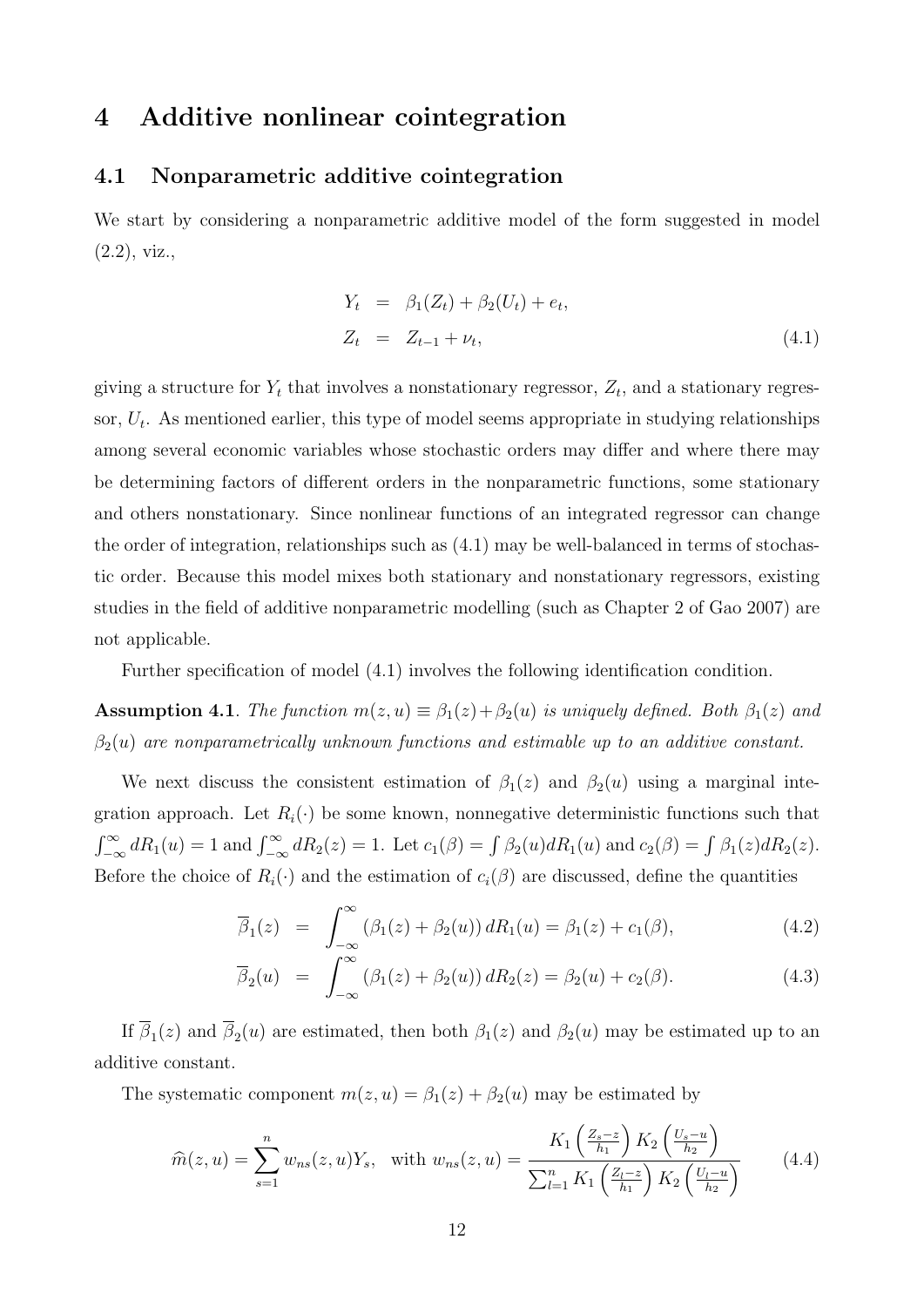in which  $K_i(\cdot)$  and  $h_i$  are as in (3.3). We then estimate  $\beta_1(z)$  and  $\beta_2(u)$  by

$$
\widehat{\beta}_1(z) = \int_{-\infty}^{\infty} \widehat{m}(z, u) dR_1(u) \text{ and } \widehat{\beta}_2(u) = \int_{-\infty}^{\infty} \widehat{m}(z, u) dR_2(z).
$$
 (4.5)

The following asymptotic results for the estimation of (4.1) are established for the case where  $U_t$  is a stationary time series.

**Theorem 4.1.** Let Assumptions 4.1, A.1(i)–(iv), A.2(ii)(iii), A.3 and A.4 hold. Let  $d_x = 2$ and  $X_t \equiv 1$  hold in (1.1) and the component functions of the model (4.1) be estimated as in  $(4.5).$ 

(i) If, in addition,  $\sqrt{n} h_1^3 = O(1)$  and  $\sqrt{n} h_1 h_2^{2d_u} = O(1)$ , then as  $n \to \infty$ 

$$
B_{1n}^{-1}(z)\left(\widehat{\beta}_1(z) - \beta_1(z) - c_1(\beta)\right) \to_D N(0, \sigma_e^2),\tag{4.6}
$$

where  $B_{1n}^2(z) = \sum_{s=1}^n B_{1ns}^2(z)$  with  $B_{1ns}(z) = \int_{-\infty}^{\infty} w_{ns}(z, u) dR_1(u)$ . The asymptotic form of  $B_{1n}^2(z)$  is given by

$$
B_{1n}^2(z) = \frac{1}{\sqrt{n}} \frac{C_1(K)}{h_1 L_B(1,0)} \pi_1 (1 + o_D(1)), \qquad (4.7)
$$

where  $C_1(K) = \int K_1^2(x)dx$  and  $\pi_1 = \int \frac{r_1^2(u)}{p(u)}$  $\frac{f_1^-(u)}{p(u)}$ du is the same as in Assumption A.4(ii). (ii) If, in addition,  $\sqrt{n} h_2^{3d_u} = O(1)$  and  $\sqrt{n} h_2^{d_u} h_1^2 = O(1)$ , then as  $n \to \infty$ 

$$
B_{2n}^{-1}(u)\left(\widehat{\beta}_2(u) - \beta_2(u) - c_2(\beta)\right) \to_D N(0, \sigma_e^2),\tag{4.8}
$$

where  $B_{2n}^2(u) = \sum_{s=1}^n B_{2ns}^2(u)$  with  $B_{2ns}(u) = \int_{-\infty}^{\infty} w_{ns}(z, u) dR_2(z)$ . The asymptotic form of  $B_{2n}^2(u)$  is given by

$$
B_{2n}^2(u) = \frac{1}{\sqrt{n}} \frac{C_2(K)}{h_2^{d_u}} \frac{C_2(K)}{L_B(1,0)} \pi_2 \ (1 + o_P(1)), \tag{4.9}
$$

where  $C_2(K) = \int K_2^2(x)dx$  and  $\pi_2 = \int r_2^2(z)dz$  is the same as in Assumption A.4(ii).

**Corollary 4.1**. (i) Let the conditions of Theorem 4.1(i) hold. If, in addition,  $c_1(\beta) = 0$ , then as  $n \to \infty$ 

$$
B_{1n}^{-1}(z)\left(\widehat{\beta}_1(z) - \beta_1(z)\right) \to_D N(0, \sigma_e^2). \tag{4.10}
$$

(ii) Let the conditions of Theorem 4.1(ii) hold. If, in addition,  $c_2(\beta) = 0$ , then as  $n \to \infty$ 

$$
B_{2n}^{-1}(u)\left(\widehat{\beta}_2(u) - \beta_2(u)\right) \to_D N(0, \sigma_e^2). \tag{4.11}
$$

Model (2.4) takes a special case of (4.1) of the form

$$
Y_t = \beta_1(Z_t) + \beta_2(U_t) + e_t,
$$
  
\n
$$
Z_t = Z_{t-1} + \nu_t \text{ with } U_t = \nu_t,
$$
\n(4.12)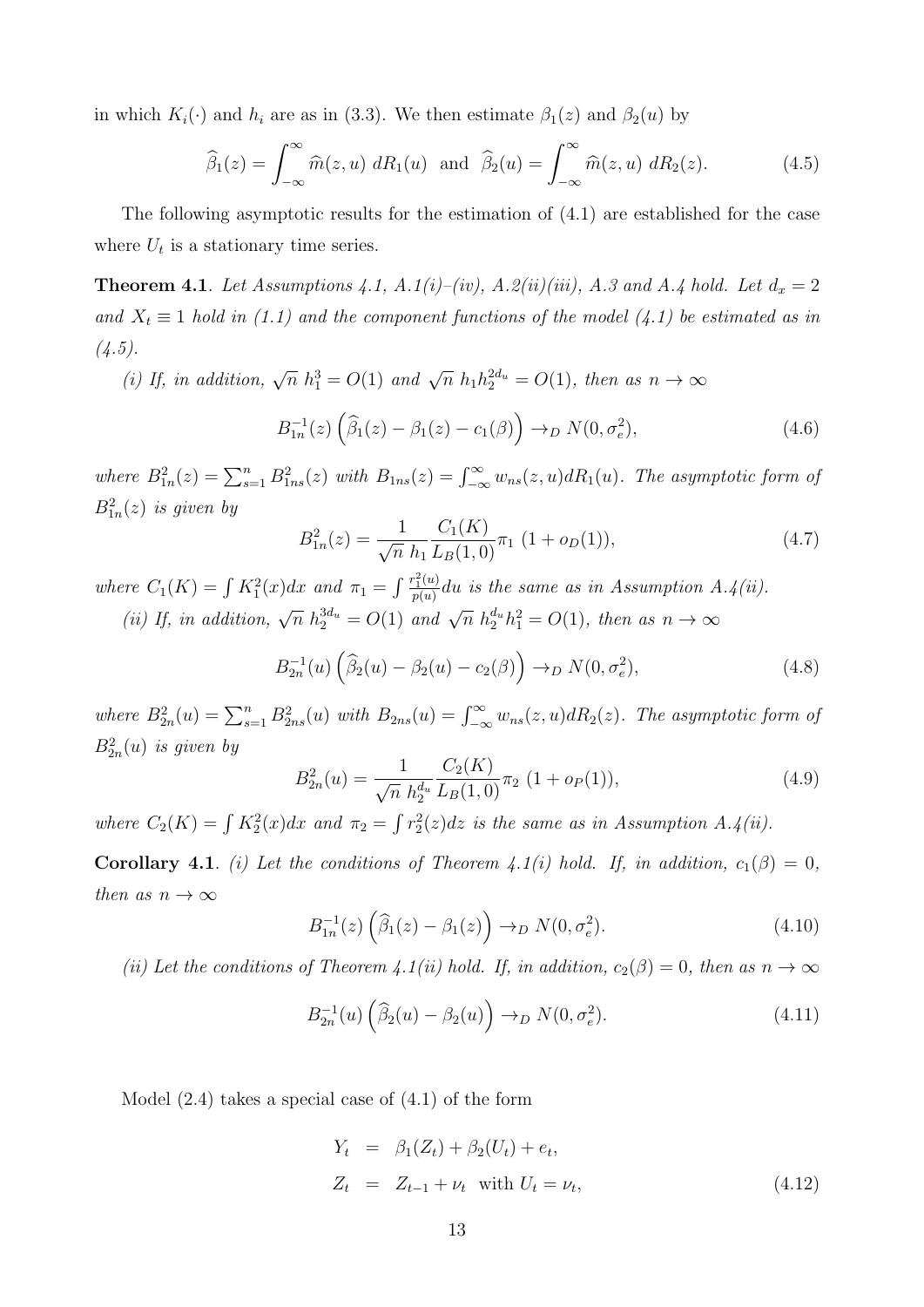where there is high correlation between the nonstationary regressor  $Z_t$  and stationary regressors  $U_t = Z_t - Z_{t-1}$  that is induced by the specification  $U_t = \nu_t$ . Corollary 4.2 below shows that both functions  $\beta_1(\cdot)$  and  $\beta_2(\cdot)$  may still be consistently estimated. As discussed in the proof given in Appendix B, this is due to the fact that the standardized variate  $\frac{1}{\sqrt{2}}$  $\bar{t}^{Z_t}$ and  $U_t$  are asymptotically uncorrelated when  $t \to \infty$ .

Corollary 4.2. Let the conditions of Theorem 4.1 hold. Then the conclusions of Theorem 4.1 remain true for model (4.12).

**Remark 4.1**. Theorem 4.1 and Corollaries 4.1–4.2 show that the functions  $\beta_1(\cdot)$  and  $\beta_2(\cdot)$  are consistently estimable. In addition, Theorem 4.1(ii) shows that the convergence rate of  $\widehat{\beta}_2(\cdot)$ is  $\left(\sqrt{\sqrt{n}h_2^{d_u}}\right)$  $\int$ <sup>-1</sup>, which is slower than the conventional rate  $\left(\sqrt{nh_2^{d_u}}\right)$  $\bigwedge^{-1}$ for the stationary case. As discussed following Theorem 3.1, this difference is due to the nonstationarity of  $Z_t$ which impacts the convergence rate of the joint nonparametric estimator  $(4.4)$  and thereby that of the estimator of  $\beta_2(\cdot)$  even though the associated regressor  $U_t$  in this function is itself stationary.

#### 4.2 Semiparametric additive cointegration

We now focus on models (2.6) and (2.7) and discuss the identifiability and estimability of the unknown parameters and functions in these semiparametric models. To open discussion and present the motivating ideas we consider a semiparametric time series model of the partial linear form

$$
Y_t = V_t' \beta + \beta_1 (Z_t) + e_t,
$$
\n(4.13)

where  $V_t = X_{1t}$  in model (2.6) and  $V_t = Z_t$  in model (2.7).

To begin, suppose for the moment that  $V_t$  and  $Z_t$  are both stationary. Accordingly, let  $H(z) = \mathbb{E}[V_t|Z_t = z]$ . In the case where  $H(z)$  is a smooth function and the covariance matrix  $\Sigma = \mathbb{E} \left[ (V_t - \mathbb{E} [V_t | Z_t]) (V_t - \mathbb{E} [V_t | Z_t])' \right]$  is positive definite, both  $\beta$  and  $\beta_1(\cdot)$  can be semiparametrically estimated as in the existing literature by projecting out the nonparametrically fitted conditional expectations (see, for example, Robinson 1988; Härdle, Liang and Gao 2000; Gao 2007; Li and Racine 2007; Teräsvirta, Tjøstheim and Granger 2010). In the case where  $V_t$  and  $Z_t$  are highly correlated as they may be in models (2.6) and (2.7) with nonstationarity present, this conventional semiparametric approach can break down asymptotically because of potential singularity in the asymptotic moment matrix. We therefore examine a direct approach to fitting (4.13) that takes into account the effects of nonstationarity on the model components.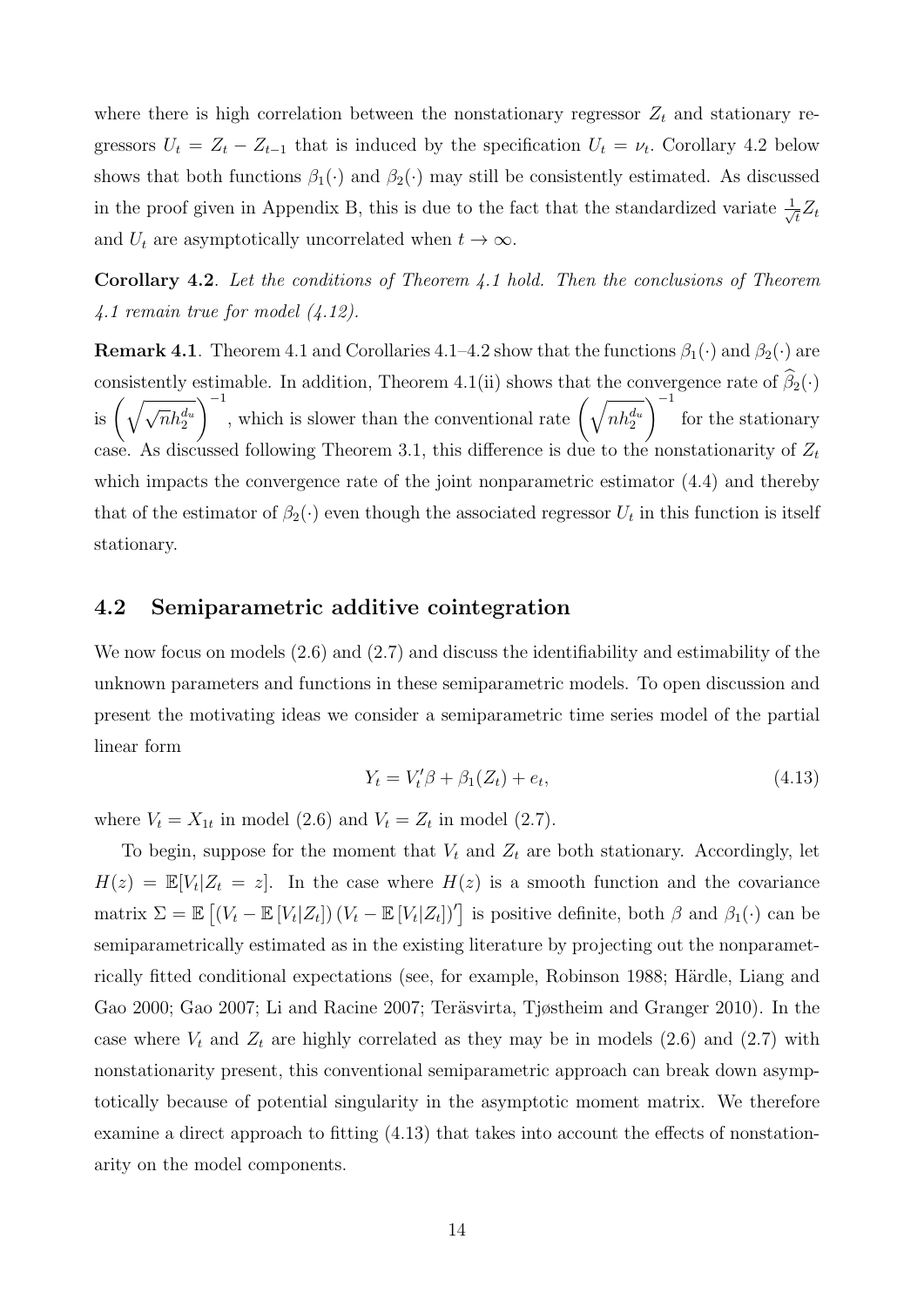Suppose we treat  $\beta$  as the parameter of interest in (4.13) and  $\beta_1(\cdot)$  as a nuisance parameter so that the nonparametric term is absorbed into the disturbance as random noise. If  $V_t$ and  $Z_t$  were both stationary and the model itself were a linear model, then minimizing  $\mathbb{E}([Y_t - V_t' b]^2)$  leads to the regression coefficient  $b = (\mathbb{E} [V_1 V_1'])^{-1} \mathbb{E} [V_1 Y_1]$  which equals  $\beta$ under

$$
\mathbb{E}\left[V_1\beta_1(Z_1)\right] = 0, \text{ and } \mathbb{E}\left[V_1e_1\right] = 0 \tag{4.14}
$$

the first part of which implies under ergodicity  $\frac{1}{n}\sum_{t=1}^{n}V_t\beta_2(Z_t) \rightarrow_P 0$ . So (4.14) is an orthogonality condition which ensures that  $\beta$  is identifiable and estimable in the stationary case. These considerations motivate the use of the orthogonality condition:

$$
\frac{1}{n}\sum_{t=1}^{n}V_{t}\beta_{1}(Z_{t})=O_{P}(1)
$$
\n(4.15)

for the identification and estimability of  $\beta$  in the nonstationary case. To derive a more explicit condition that reduces to (4.15), we consider the explicit case where  $X_t = X_{t-1} + \mu_t$ and  $Z_t = Z_{t-1} + \nu_t$ . Without loss of generality, we here assume that  $X_{1t}$  follows the same model as  $X_t$ . Let  $d_n =$ √  $\overline{n}, x_{tn} = \frac{X_t}{\sqrt{n}}$  $\frac{z_t}{n}$  and  $z_{tn} = \frac{Z_t}{\sqrt{n}}$  $\frac{t}{n}$ . Then, analogous to the proof of Lemma A.5 in Appendix A, when  $d_z = 1$  we have the following limit behaviour as  $n \to \infty$ 

$$
\frac{1}{n}\sum_{t=1}^{n} X_t \beta_1(Z_t) = \frac{d_n}{n}\sum_{t=1}^{n} (x_{tn}) \beta_1(d_n z_{tn}) \to D \int_0^1 B_\mu(r) dL_{B_\nu}(r, 0) \cdot \int_{-\infty}^\infty \beta_1(z) dz,
$$

$$
\frac{1}{\sqrt{n}}\sum_{t=1}^{n} Z_t \beta_1(Z_t) = \frac{d_n}{n}\sum_{t=1}^{n} (d_n z_{tn}) \beta_1(d_n z_{tn}) \to D L_{B_\nu}(1, 0) \cdot \int_{-\infty}^\infty z \beta_1(z) dz,
$$
(4.16)

where the limits exist under the integrability conditions of Assumption 4.2 below. The orthogonality conditions now follow directly from (4.16). As  $n \to \infty$ , we have

$$
\frac{1}{n}\sum_{t=1}^{n} X_t \beta_1(Z_t) = \frac{1}{\sqrt{n}} \cdot \frac{1}{\sqrt{n}} \sum_{t=1}^{n} X_t \beta_1(Z_t) = O_P(1),
$$
  

$$
\frac{1}{n}\sum_{t=1}^{n} Z_t \beta_1(Z_t) = \frac{1}{\sqrt{n}} \cdot \frac{1}{\sqrt{n}} \sum_{t=1}^{n} Z_t \beta_1(Z_t) = o_P(1).
$$
 (4.17)

**Assumption 4.2**. (i) Let  $\beta_1(z)$  in model (2.6) be continuous in z and both  $\beta_1(z)$  and  $\beta_1^2(z)$ be integrable. In addition,  $\int \beta_1(z) dz \neq 0$ .

(ii) Let  $\beta_1(z)$  in model (2.7) be continuous in z and both  $z\beta_1(z)$  and  $z^2\beta_1^2(z)$  be integrable. In addition,  $\int z\beta_1(z)dz \neq 0$ .

Under Assumption 4.2, both  $\beta$  in model (2.6) and  $\theta$  in model (2.7) are uniquely identifiable and consistently estimable by

$$
\widehat{\beta} = \left(\sum_{t=1}^{n} X_{1t} X_{1t}'\right)^{-1} \sum_{t=1}^{n} X_{1t} Y_t \text{ and } \widehat{\theta} = \left(\sum_{t=1}^{n} Z_t Z_t'\right)^{-1} \sum_{t=1}^{n} Z_t Y_t.
$$
 (4.18)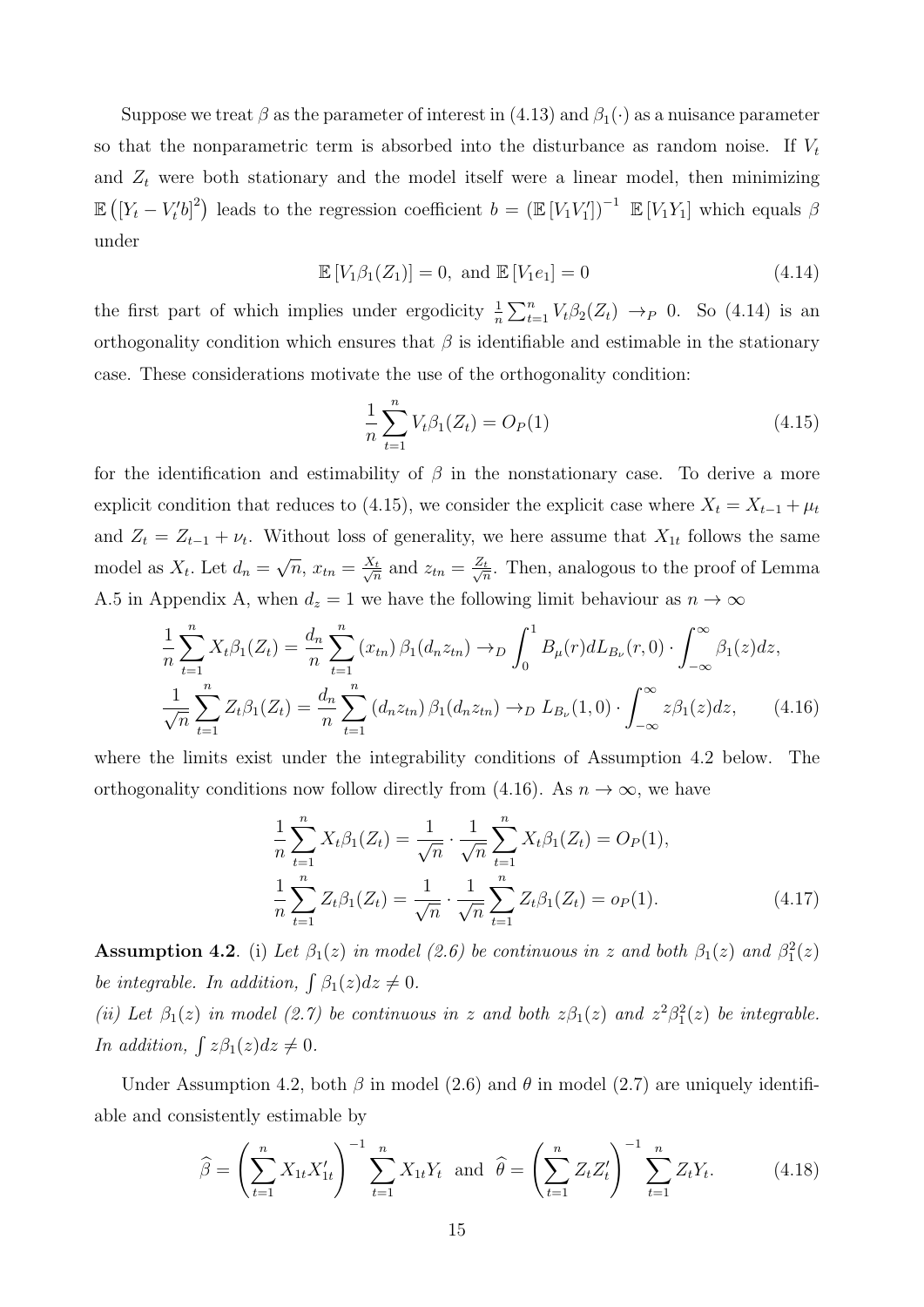The nonparametric component  $\beta_1(z)$  in these two models may respectively be estimated by

$$
\widehat{\beta}_1(z) = \sum_{t=1}^n w_{nt}(z) \left( Y_t - X'_{1t} \widehat{\beta} \right) \text{ for model } (2.6),
$$
  

$$
\widetilde{\beta}_1(z) = \sum_{t=1}^n w_{nt}(z) \left( Y_t - Z'_t \widehat{\theta} \right) \text{ for model } (2.7), \tag{4.19}
$$

where  $w_{nt}(z) = K_1 \left( \frac{Z_t - z}{h_1} \right)$  $h_1$  $\sum_{s=1}^n K_1 \left( \frac{Z_s-z}{h_1} \right)$  $h_1$ ), in which  $K_1$  and  $h_1$  are assumed to satisfy the following conditions.

**Assumption 4.3.** (i) There exists a real function  $L(u, v)$  such that

$$
|\beta_1(v+h_1u)-\beta_1(v)|\leq hL(u,v)
$$

for all  $u \in \mathbb{R} = (-\infty, \infty)$  and  $\int K_1(u)L(u, v)du < \infty$  for each given v. (ii) The probability kernel function  $K_1(u)$  satisfies  $\int uK_1(u)du = 0$ ,  $\int u^2K_1(u)du < \infty$  and  $\int K_1^2(u)du < \infty$ . (iii) The bandwidth  $h_1$  satisfies  $h_1 \rightarrow 0$ ,  $\sqrt{n}h_1 \to \infty$  and  $\sqrt{n}h_1^3 \to 0$ .

We are now ready to establish the following main results on the limit theory for the estimates of the parametric and nonparametric components in models (2.6) and (2.7). Proofs are in Appendix B.

**Theorem 4.2.** (i) Let Assumptions 4.2(i) and A.1(i)(ii)(iii) hold. Then, as  $n \to \infty$ 

$$
n\left(\widehat{\beta} - \beta\right) \to_D \left(\int_0^1 B_\mu(r) B_\mu(r)' dr\right)^{-1} \times \left(\int_0^1 B_\mu(r) dB_e(r) + \int_0^1 B_\mu(r) dL_{B_\nu}(r, 0) \cdot \int_{-\infty}^\infty \beta_1(z) dz\right),\tag{4.20}
$$

where  $B_e(r)$  is the Brownian motion limit of standardized partial sums  $(n^{-1/2}\sum_{t=1}^{\lfloor nr \rfloor}e_t)$  of  $e_t$ .

(ii) If, in addition, Assumption 4.3 holds, then as  $n \to \infty$ 

$$
\sqrt{\sum_{t=1}^{n} K_1\left(\frac{Z_t - z}{h_1}\right)} \left(\widehat{\beta}_1(z) - \beta_1(z)\right) \to_D N\left(0, \sigma_1^2(K_1)\right),\tag{4.21}
$$

where  $\sigma_1^2(K_1) = \sigma_e^2 \cdot \int K_1^2(u) du$ .

**Theorem 4.3**. (i) Let Assumptions 4.2(ii) and A.1(i)(ii)(iii) hold. Then, under  $X_t \equiv 1$ , we have as  $n \to \infty$ 

$$
n\left(\widehat{\theta}-\theta\right)\to_D\left(\int_0^1 B_\nu(r)B_\nu(r)'dr\right)^{-1}\int_0^1 B_\nu(r)dB_e(r). \tag{4.22}
$$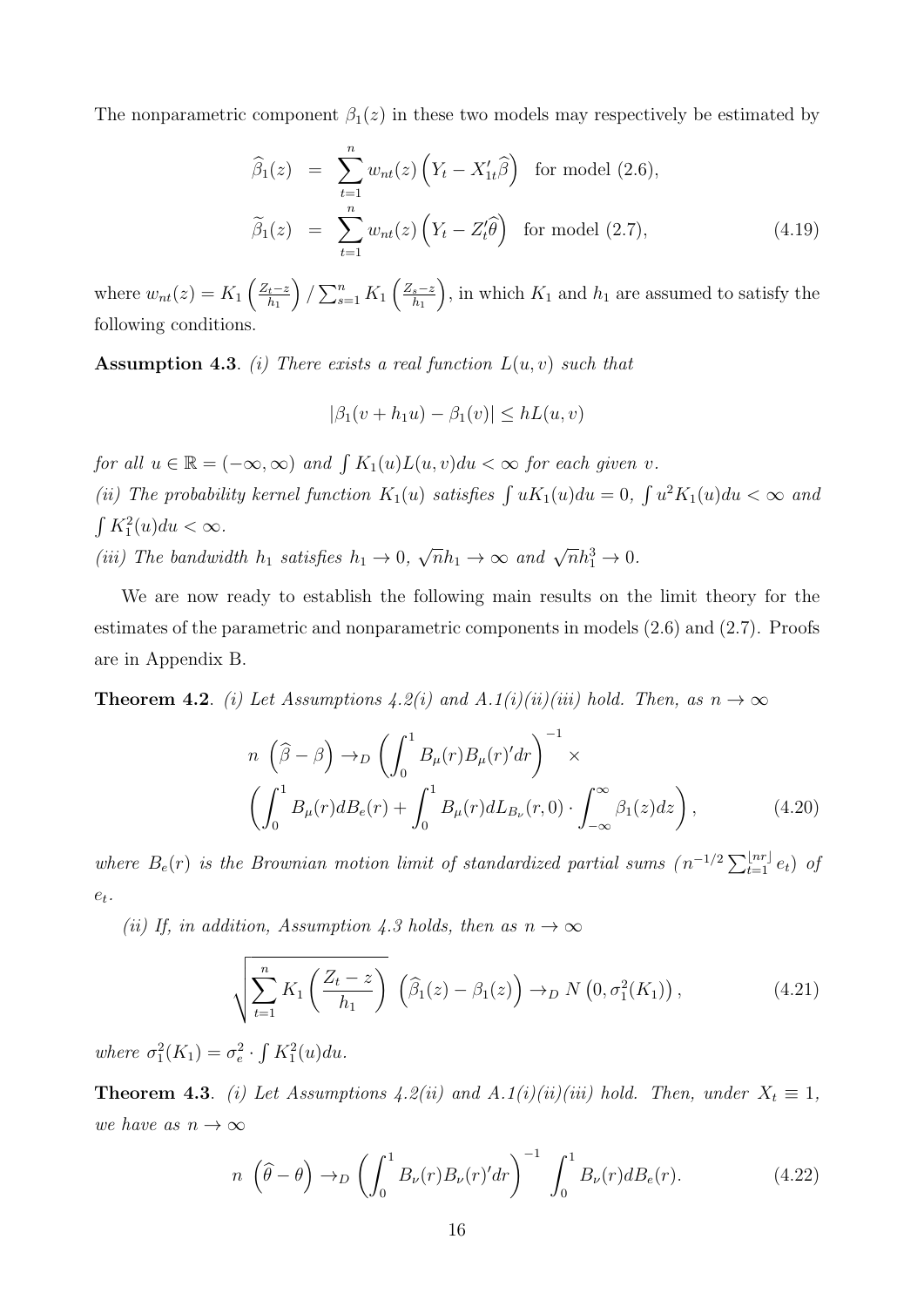(ii) If, in addition, Assumption 4.3 holds, then we have as  $n \to \infty$ 

$$
\sqrt{\sum_{t=1}^{n} K_1\left(\frac{Z_t - z}{h_1}\right)} \left(\widetilde{\beta}_1(z) - \beta_1(z)\right) \to_D N\left(0, \sigma_1^2(K_1)\right). \tag{4.23}
$$

Theorem 4.2(i) shows that there is a kind of bias term involved in (4.20) when  $\int \beta_1(z)dz \neq$ 0. By contrast, Theorem 4.3(i) shows that such a bias term disappears in the case of  $X_t = Z_t$ even when  $\int z\beta_1(z)dz \neq 0$ . This is basically because  $X_t$  and  $Z_t$  involved in the parametric and nonparametric components are generated by two different integrated time series in model (2.6), while model (2.7) involves only one integrated time series in both the parametric and nonparametric components. Note that the bias term involved in (4.20) disappears when  $\int \beta_1(z)dz = 0$ . Note also that Theorem 4.3(i) however remains the same when  $\int z\beta_1(z)dz =$ 0. We omit the discussion for the cases of  $\int \beta_1(z)dz = 0$  and  $\int z\beta_1(z)dz = 0$ , since the detail is very similar.

We next consider augmented regression models of the type shown in  $(2.10)$  which involve a parametric nonstationary component combined with a nonparametric function of stationary variates, written in the form

$$
Y_t = Z_t \gamma + \beta_2 (U_t) + e_t,
$$
  
\n
$$
Z_t = Z_{t-1} + \nu_t.
$$
\n(4.24)

The natural approach to (4.24), given the stationary nonparametric component  $\beta_2(U_t)$ , is to estimate  $\gamma$  and  $\beta_2(\cdot)$  by semiparametric weighted least squares. However, since  $Z_t$  is nonstationary and is correlated with  $U_t$ , existing approaches and limit theory (e.g., Robinson 1988; Härdle, Liang and Gao 2000) are not directly applicable.

Let  $\alpha = \mathbb{E} [\beta_2(U_t)]$  and  $\eta_t = \beta_2(U_t) - \alpha + e_t$ , so that (4.24) may be written as

$$
Y_t = \alpha + Z_t \gamma + \eta_t,
$$
  
\n
$$
Z_t = Z_{t-1} + \nu_t.
$$
\n(4.25)

This formulation suggests that in (4.25) the parameter  $\gamma$  can be estimated by least squares, giving

$$
\widehat{\gamma} = \left(\sum_{t=1}^{n} \widetilde{Z}_t^2\right)^{-1} \sum_{t=1}^{n} \widetilde{Z}_t \widetilde{Y}_t, \tag{4.26}
$$

where  $\widetilde{Z}_t = Z_t - n^{-1} \sum_{s=1}^n Z_s$  and  $\widetilde{Y}_t = Y_t - n^{-1} \sum_{s=1}^n Y_s$ . The unknown function  $\beta_2(u)$  is then estimated by kernel regression on the residuals, leading to

$$
\widehat{\beta}_2(u) = \sum_{t=1}^n W_{nt}(u) \left( Y_t - Z_t \widehat{\gamma} \right), \tag{4.27}
$$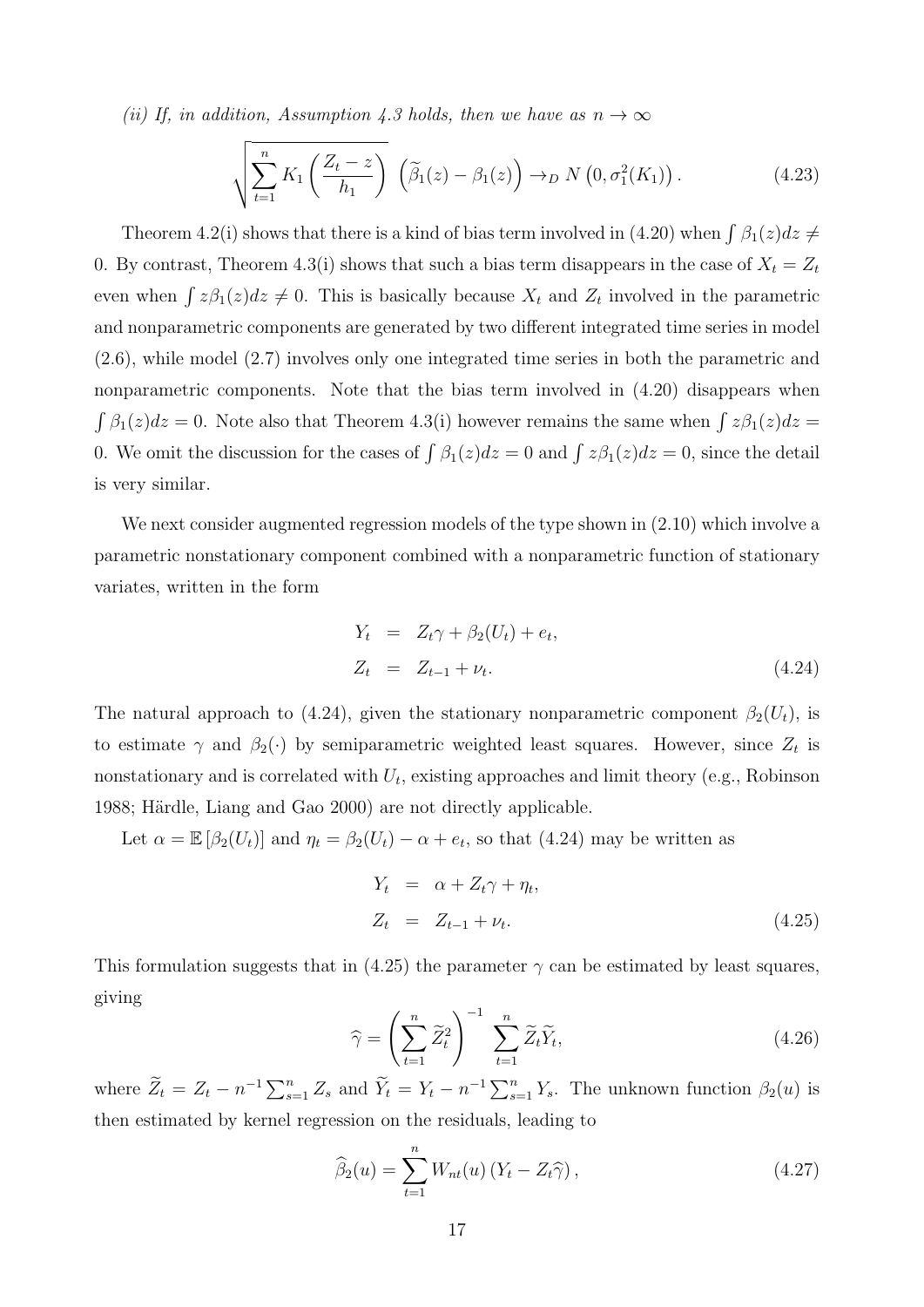where  $W_{nt}(u) = K_2 \left(\frac{U_t - u}{h_2}\right)$  $_{h_2}$  $\sum_{s=1}^{n} K_2 \left( \frac{U_s - u}{h_2} \right)$  $_{h_2}$ .

The limit theory for the estimates  $(\hat{\gamma}, \hat{\beta}_2(u))$  obtained in this way is given in Theorem 4.4 below, for which we use the following conditions.

**Assumption 4.4.** (i) Suppose that  $\beta_2(u)$  is twice differentiable and that the second derivative,  $\beta_2^{(2)}$  $\mathcal{L}_2^{(2)}(u)$ , is continuous with  $\int_{-\infty}^{\infty}$  $\left(\beta_2^{(2)}\right)$  $\mathbb{E}_{2}^{(2)}(u)\Big|\,p(u)<\infty,\text{ where }p(u)\text{ is the marginal density}\big\}.$ of  $U_t$ .

(ii)  $K_2(u)$  is a probability kernel with  $\int uK_2(u)du = 0$ ,  $\int u^2K_2(u)du < \infty$  and  $\int K_2^2(u)du <$ ∞.

(iii) The bandwidth  $h_2$  satisfies  $h_2 \to 0$ ,  $nh_2^{d_u} \to \infty$  and  $\sqrt{n}h_2^4 = O(1)$ .

**Theorem 4.4**. (i) Let Assumptions A.1(i)(ii)(iii) hold. Then, for model (4.25), we have as  $n\to\infty$ 

$$
n(\widehat{\gamma}-\gamma) \to_D \left(\int_0^1 \widetilde{B}_\nu(r)^2\right)^{-1} \int_0^1 \widetilde{B}_\nu(r) dB_\eta(r), \tag{4.28}
$$

where  $B_{\eta}(r)$  is defined as the weak limit of  $\Pi_n(r) = \frac{1}{\sqrt{r}}$  $\frac{1}{\sqrt{n}} \sum_{t=1}^{\lfloor nr \rfloor} \eta_t \Rightarrow_{\mathcal{D}} B_{\eta}(r)$  on the Skorohod space  $D[0, 1]$  and  $\tilde{B}_{\nu}(r) = B_{\nu}(r) - \int_0^1 B_{\nu}(s) ds$ .

(ii) If Assumption 4.4 also holds, then as  $n \to \infty$ 

$$
\sqrt{nh_2^{d_u}} \left( \widehat{\beta}_2(u) - \beta_2(u) \right) \to_D N \left( 0, \sigma_2^2(K_2) \right), \tag{4.29}
$$

where  $\sigma_2^2(K_2) = \sigma_e^2 \cdot \int K_2^2(u) du$ .

Remark 4.2. Theorems 4.2 and 4.3 show that the usual order n convergence rate of linear cointegration is achievable in the semiparametric case as long as the identification condition in Assumption 4.2 holds and direct least squares regression in (4.25) is used. Other methods, such as fully modified least squares (Phillips and Hansen, 1990) may be employed in this model to remove second order bias effects (arising from serial dependence in  $\eta_t = \beta_2(U_t)$  –  $\alpha + e_t$  and endogeneity in  $Z_t$ ) in the usual way and to conduct pivotal inference on  $\gamma$ . These methods are standard and do not need to be detailed here. However, as shown in Example 5.3 below, the more conventional semiparametric least squares estimator of  $\gamma$  in (4.24) can have a much slower rate of convergence than the order  $n$  rate in some nonstationary models when Assumption 4.2(ii) does not hold.

# 5 Examples of implementation

This section provides three examples of implementation with specific parameter settings. The first focuses on a varying–coefficient model. The second considers some particular cases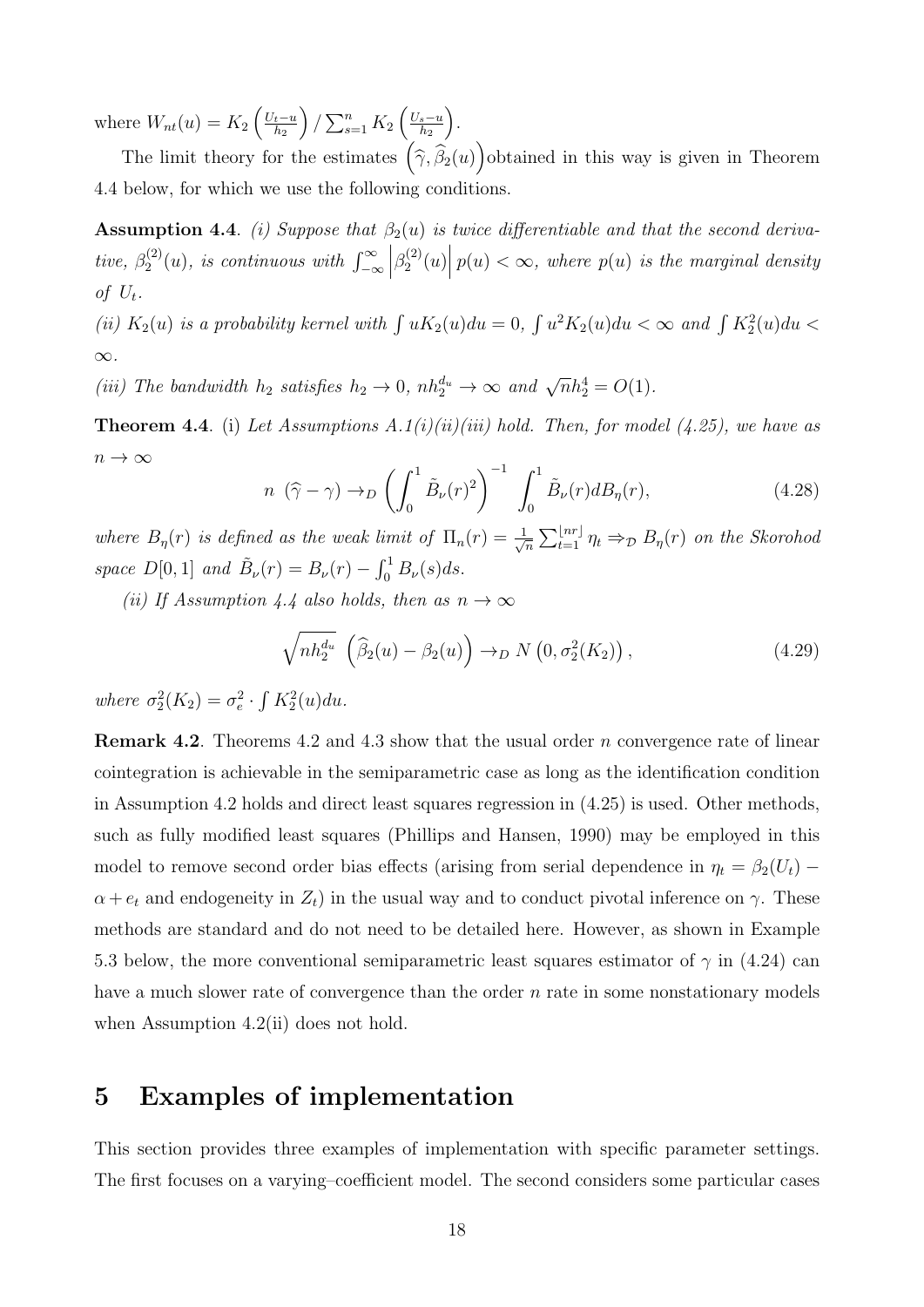of a nonparametric additive model. Some versions of semiparametric cointegrating models are discussed in the third example.

Example 5.1. Consider a varying–coefficient model of the form

$$
Y_t = X_t \beta(Z_t, U_t) + e_t, \quad t = 1, 2, \dots, n,
$$
  
\n
$$
X_t = X_{t-1} + \mu_t \text{ with } \mu_t = 0.5\mu_{t-1} + \varepsilon_t,
$$
  
\n
$$
Z_t = Z_{t-1} + \nu_t \text{ with } \nu_t = -0.5\nu_{t-1} + \varepsilon_t,
$$
  
\n
$$
\beta(z, u) = \frac{z}{(1 + z^2)^{\frac{3}{2}}} + u,
$$
\n(5.1)

where  $X_0 = Z_0 = 0$ ,  $\mu_0 = \nu_0 = 0$ ,  $e_t = \varepsilon_{t+1}$  and  $\{\varepsilon_t\} \stackrel{iid}{\sim} N[0,1]$ . We take the following two cases:

Case A : 
$$
U_t = \nu_t
$$
 Case B :  $U_t \stackrel{iid}{\sim} U[0, 1],$ 

where  $U[0, 1]$  denotes the uniform distribution on  $[0, 1]$ .

The function  $\beta(\cdot, \cdot)$  is estimated by local level regression as

$$
\widetilde{\beta}(z, u; h_1, h_2) = \left(\sum_{t=1}^n X_t^2 K_1 \left(\frac{Z_t - z}{h_1}\right) K_2 \left(\frac{U_t - u}{h_2}\right)\right)^{-1} \times \left(\sum_{t=1}^n X_t Y_t K_1 \left(\frac{Z_t - z}{h_1}\right) K_2 \left(\frac{U_t - u}{h_2}\right)\right),
$$
\n(5.2)

for certain bandwidth choices  $(h_1, h_2)$ . To select  $(h_1, h_2)$  we first introduce the leave–one–out estimator of  $\beta(z, u)$  which we write in the form  $\beta_{(-t)}(z, u)$ . We then define the leave–one–out cross–validation (CV) function as

$$
CV(h_1, h_2) = \frac{1}{n} \sum_{t=1}^{n} \left( Y_t - X_t \ \widetilde{\beta}_{(-t)}(Z_t, U_t) \right)^2.
$$
 (5.3)

An optimal bandwidth value for  $(h_1, h_2)$  is chosen according to the rule

$$
CV(\hat{h}_1, \hat{h}_2) = \min_{h_1, h_2 \in \mathcal{H}_{2n}} CV(h_1, h_2),
$$
\n(5.4)

where  $\mathcal{H}_{2n}$  is of the form  $[n^{-1}, n^{-1+c_1}] \times [n^{-1}, n^{-1+c_2}]$ , in which each  $0 < c_i < 1$  is chosen such that each of  $(\widehat{h}_1, \widehat{h}_2)$  is achievable and locally unique. With this bandwidth choice, the function  $\beta(\cdot, \cdot)$  is estimated by

$$
\widehat{\beta}(z,u) = \widetilde{\beta}(z,u;\widehat{h}_1,\widehat{h}_2). \tag{5.5}
$$

We perform a small simulation experiment to evaluate the performance characteristics of  $\widehat{\beta}(z, u)$  for sample sizes  $n = 201, 551, 901,$  and 1501. Finite sample performance is assessed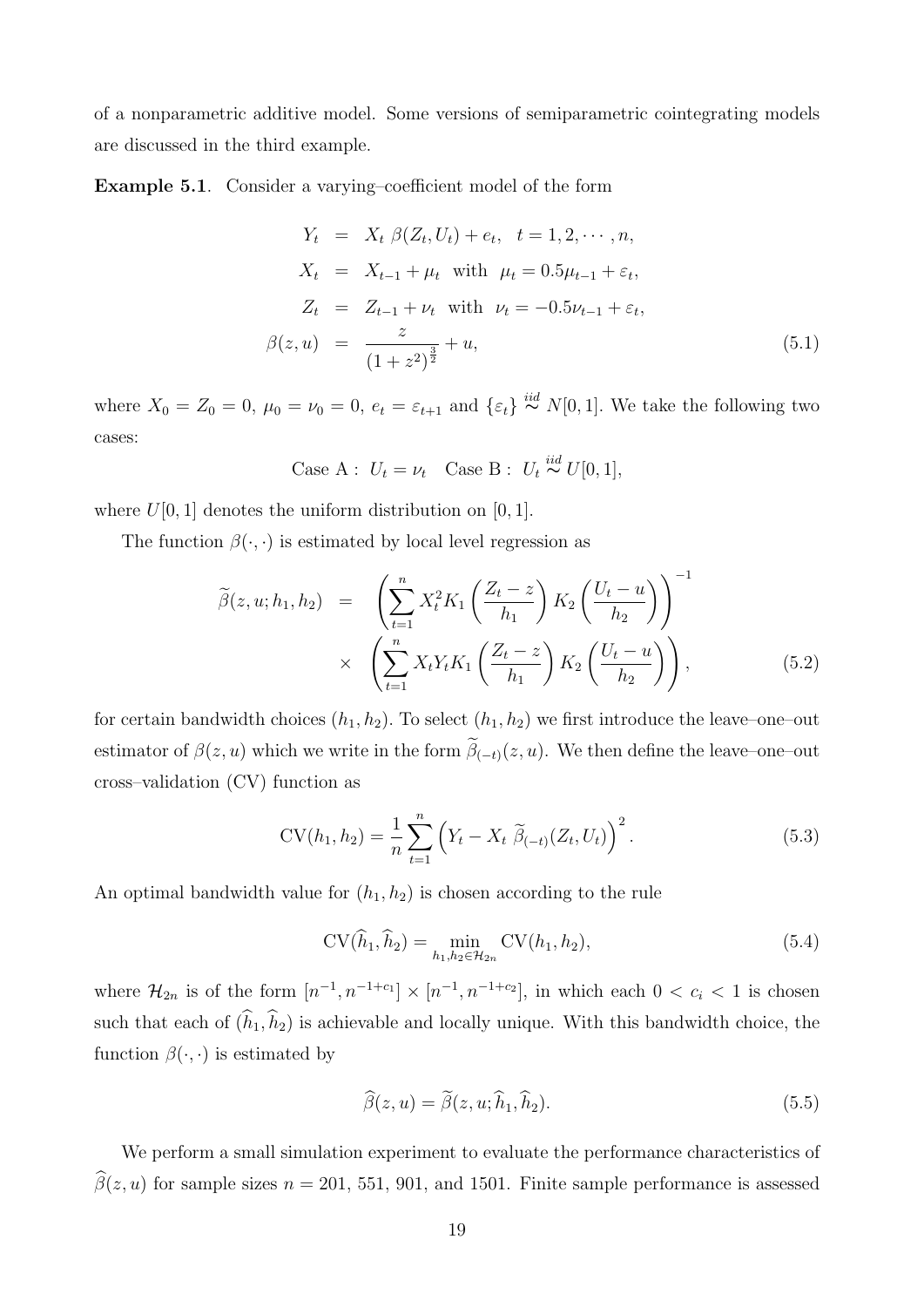in terms of average absolute bias

$$
MSE_1 = \frac{1}{n} \sum_{t=1}^{n} \left| \widehat{\beta} \left( Z_t, U_t \right) - \beta \left( Z_t, U_t \right) \right|,
$$

and cross validation via (5.3) is used for the bandwidth choice. The simulation results are based on  $N = 5000$  replications and are tabulated in Table 5.1 below.

| $\it n$    | Case A | Case B |
|------------|--------|--------|
| $n=201$    | 0.6213 | 0.4776 |
| $n=501$    | 0.3420 | 0.4617 |
| $n=901$    | 0.3108 | 0.2654 |
| $n = 1501$ | 0.2014 | 0.2241 |

Table 5.1: Average Absolute Biases

Table 5.1 shows that absolute biases decrease slowly as the sample size increases. The slow diminution of the bias conforms with asymptotic theory in the nonparametric nonstationary case.

Example 5.2. We consider a nonparametric additive model of the form

$$
Y_t = \beta_1(Z_t) + \beta_2(U_t) + e_t, \tag{5.6}
$$

$$
Z_t = Z_{t-1} + \nu_t, \tag{5.7}
$$

where  $Z_0 = 0$ , and  $\{(Y_t, Z_t, U_t)\}\$ is generated by one of the following models with  $\beta_1(z) =$  $\frac{z}{\sqrt{2\pi}}e^{-\frac{z^2}{2}}, \ \beta_2(u)=u^2$ , and the respective error mechanisms

Case C: 
$$
\nu_t = 0.5 \nu_{t-1} + \varepsilon_t
$$
 with  $U_t = \varepsilon_{t-1}$  and  $e_t = \varepsilon_{t+1}$ ,  
\nCase D:  $\nu_t = 0.5 \nu_{t-1} + \varepsilon_t$  with  $U_t = \nu_t$  and  $e_t = \varepsilon_{t+1}$ ,  
\nCase E:  $\nu_t = \varepsilon_t$  with  $U_t = \varepsilon_t$  and  $e_t = \varepsilon_{t+1}$ .

where  $\nu_0 = 0$  and  $\{\varepsilon_t\} \stackrel{iid}{\sim} N(0, 1)$ . Cases C–E cover some common simultaneous systems with strong endogeneity where a nonstationary regressor  $(Z_t)$ , a stationary regressor  $(U_t)$ , and the equation error  $e_t$  are all highly correlated and driven by  $\varepsilon_t$ .

The nonparametric systematic component of (5.6) is  $m(z, u) = \beta_1(z) + \beta_2(u)$ , which is estimated by  $\widehat{m}(z, u) = \widehat{\beta}_1(z) + \widehat{\beta}_2(u)$ . The finite sample performance of  $\widehat{m}(z, u)$  is assessed by mean squared error using

MSE<sub>2</sub> = 
$$
\sqrt{\frac{1}{n} \sum_{t=1}^{n} (\widehat{m}(Z_t, U_t) - m(Z_t, U_t))^2}
$$
.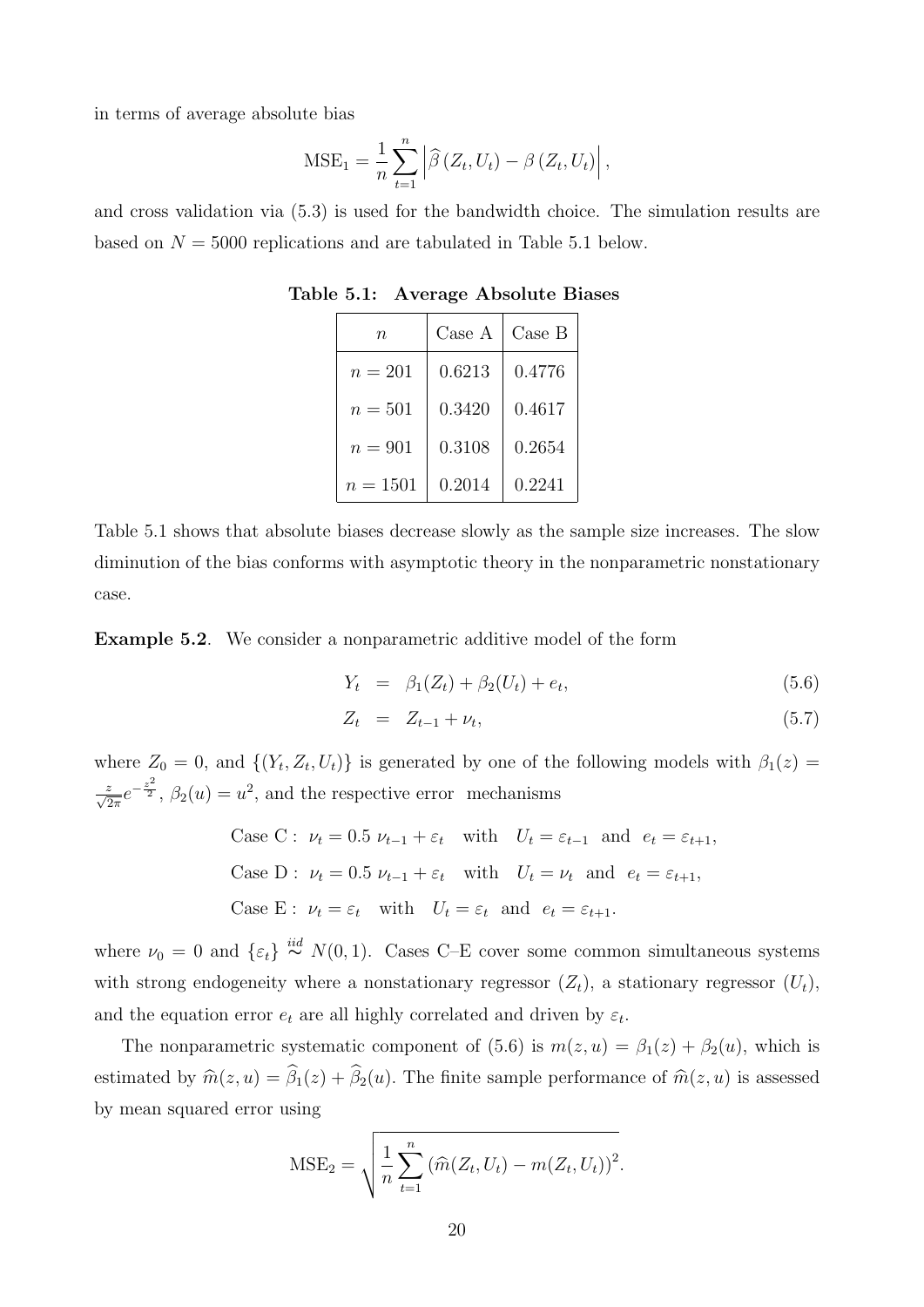Bandwidth selection is performed by cross validation as in (5.3) and the simulation results reported in Table 5.2 below are based on  $N = 5000$  replications.

| $\boldsymbol{n}$ | Case C | Case D | Case E |
|------------------|--------|--------|--------|
| $n = 201$        | 0.0175 | 0.0312 | 0.0169 |
| $n = 501$        | 0.0162 | 0.0284 | 0.0148 |
| $n = 901$        | 0.0148 | 0.0275 | 0.0137 |

Table 5.2: Average Mean Squared Error

Table 5.2 shows that the proposed estimator performs adequately even in the presence of strong endogeneity among both stationary and nonstationary variables in this model. Again, the mean squared error of the nonparametric estimator declines slowly with  $n$ .

Example 5.3. We consider a regression model that involves a nonstationary regressor and takes the partially linear form

$$
Y_t = Z_t \theta + \beta_1 (Z_t) + e_t, \qquad (5.8)
$$

$$
Z_t = Z_{t-1} + \nu_t, \tag{5.9}
$$

where the initialization  $Z_0 = 0$  and various functional forms for  $\beta_1(\cdot)$  and probabilistic structures for  $\{\nu_t\}$  are explored. This type of model might be used as a partially linear predictive regression model when  $Z_t$  is adapted to the past. We examine two approaches to estimating model (5.8). The first involves direct estimation and subsequent elimination of the linear cointegrating component. The second follows the conventional semiparametric approach of first eliminating the functional component by nonparametric regression. It will become apparent that these approaches have very different properties in a model such as (5.8) and (5.9) where the regressor is nonstationary.

The first approach proceeds on the presumption of a strong signal in the regressor  $Z_t$ from the stochastic trend (5.9) and the presence of a nonlinear integrable function  $\beta_1 \in L_1$ that attenuates the effects of large  $Z_t$ . The coefficient  $\theta$  of the linear cointegrating term in (5.8) may then be estimated directly by least squares as

$$
\widehat{\theta} = (Z'Z)^{-1}Z'Y,\tag{5.10}
$$

where  $Z' = (Z_1, \dots, Z_n)$  and  $Y' = (Y_1, \dots, Y_n)$ . The unknown function  $\beta_1$  can subsequently be estimated using nonparametric regression on the parametric residuals to capture any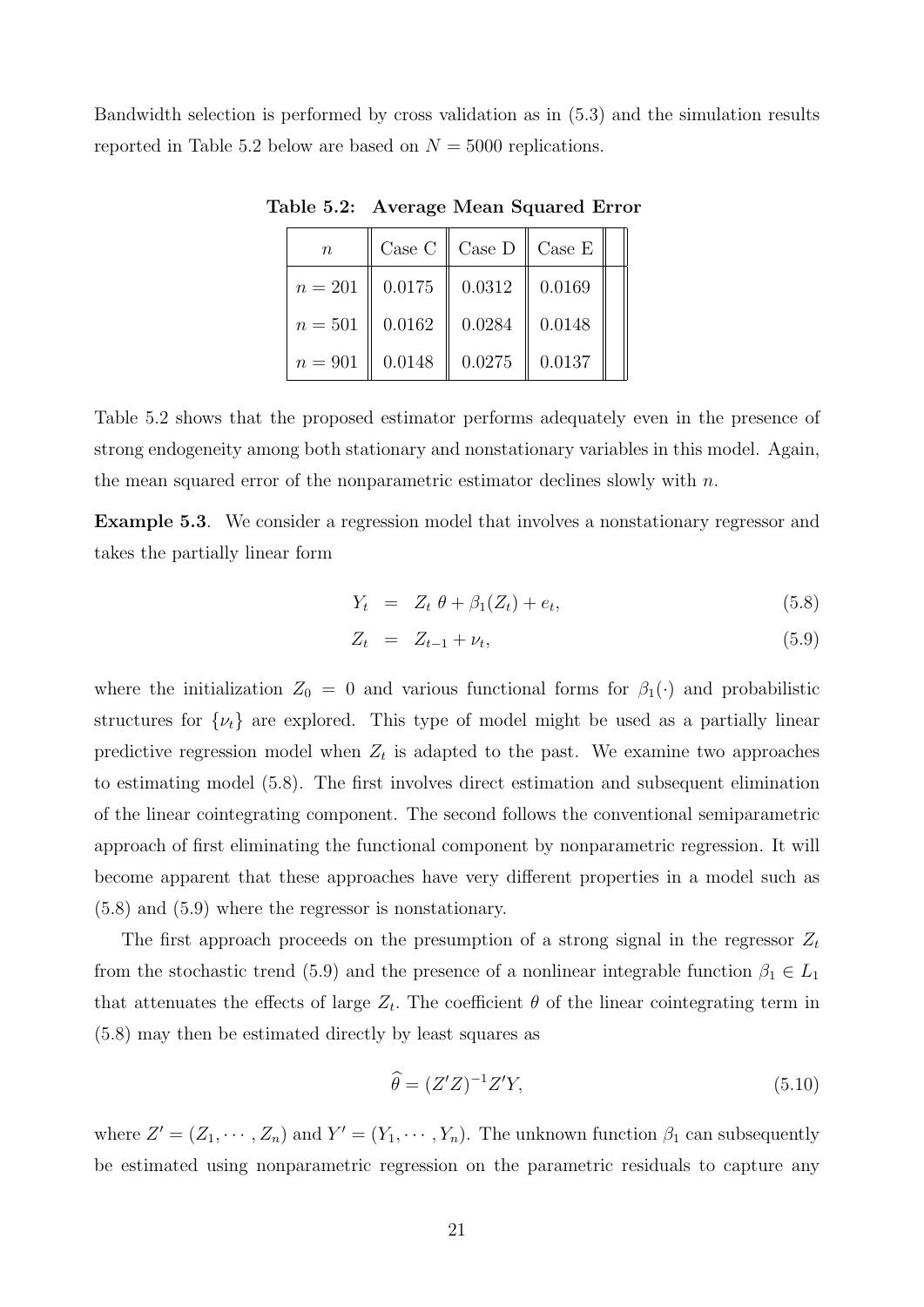potential nonlinear effects as follows

$$
\overline{\beta}_1(z, h_3) = \sum_{s=1}^n W_{ns}(z; h_3) \left( Y_s - Z_s \widehat{\theta}_n \right), \qquad (5.11)
$$

where  $W_{ns}(z; h_3) = K_1 \left(\frac{Z_s - z}{h_2}\right)$  $_{h_3}$  $\Big) / \sum_{n=1}^{n}$  $_{l=1}$  $K_1\left(\frac{Z_l-z}{h_2}\right)$  $_{h_3}$ ). The bandwidth  $h_3$  is selected by minimizing the cross validation criterion

$$
CV(h_3) = \frac{1}{n} \sum_{t=1}^{n} \left( Y_t - \widehat{\theta}_n Z_t - \overline{\beta}_{1,(-t)}(Z_t; h_3) \right)^2, \tag{5.12}
$$

with  $\overline{\beta}_{1,(-t)}(Z_t, h_3) = \sum_{s=1, \neq t}^n K_1\left(\frac{Z_s - Z_t}{h_3}\right)$  $\left(Y_s - Z_s\widehat{\theta}\right)$   $\left(Y_s - Z_s\widehat{\theta}\right)$   $\sum_{k=1}^n$  $k=1,\neq t$  $K_1\left(\frac{Z_k-Z_t}{h_2}\right)$  $_{h_3}$  such that  $CV(h_3) = \min_{h \in H_{3n}} CV(h_3),$  (5.13)

in which  $\mathcal{H}_{3n}$  has the form  $[n^{-1}, n^{-1+c_3}]$  with each  $0 < c_3 < 1$  chosen so  $h_3$  is achievable and locally unique. This process leads to the following estimate of  $\beta_1$  as

$$
\widehat{\beta}_1(z) = \overline{\beta}_1(z; \widetilde{h}_3). \tag{5.14}
$$

The second approach follows conventional semiparametric practice of eliminating the nonparametric component and then proceeding with a direct regression for the linear component using the nonparametric residuals. Accordingly, we define the following leave–one–out nonparametric estimators

$$
\widetilde{\Psi}_t(Z_t) = \sum_{s=1,\neq t}^n W_{ns}^{(-t)}(Z_t) Y_s \text{ and } \widetilde{\Gamma}_t(Z_t) = \sum_{s=1,\neq t}^n W_{ns}^{(-t)}(Z_t) X_s,
$$
\n(5.15)

where  $W_{ns}^{(-t)}(Z_t) = K_1 \left( \frac{Z_s - Z_t}{h_s} \right)$  $_{h_4}$  $\Big) / \Big)$  $k=1,\neq t$  $K_1\left(\frac{Z_k-Z_t}{h_4}\right)$  $h_4$ ) and  $h_4$  is a bandwidth parameter. Let the residuals from these regressions be  $\widetilde{Y}_t = (Y_t - \widetilde{\Psi}(Z_t))$  and  $\widetilde{Z}_t = (Z_t - \widetilde{\Gamma}(Z_t))$ . We then consider the following approximate system that is induced after (semiparametric) elimination of the function  $\beta_1$ 

$$
\widetilde{Y}_t = \theta \; \widetilde{Z}_t + \text{error.} \tag{5.16}
$$

The leave–one–out semiparametric least squares (SLS) estimator of  $\theta$  is obtained by linear regression on this approximate system leading to

$$
\widetilde{\theta}(h_4) = (\widetilde{Z}'\widetilde{Z})^{-1}\widetilde{Z}'\widetilde{Y},\tag{5.17}
$$

where  $\widetilde{Z}' = (\widetilde{Z}_1, \cdots, \widetilde{Z}_n)$  and  $\widetilde{Y}' = (\widetilde{Y}_1, \cdots, \widetilde{Y}_n)$  for some bandwidth  $h_4$ . Next we define the leave–one–out cross–validation (CV) function as

$$
CV(h_4) = \frac{1}{n} \sum_{t=1}^{n} \left( \widetilde{Y}_t - \widetilde{\theta} \widetilde{Z}_t \right)^2, \tag{5.18}
$$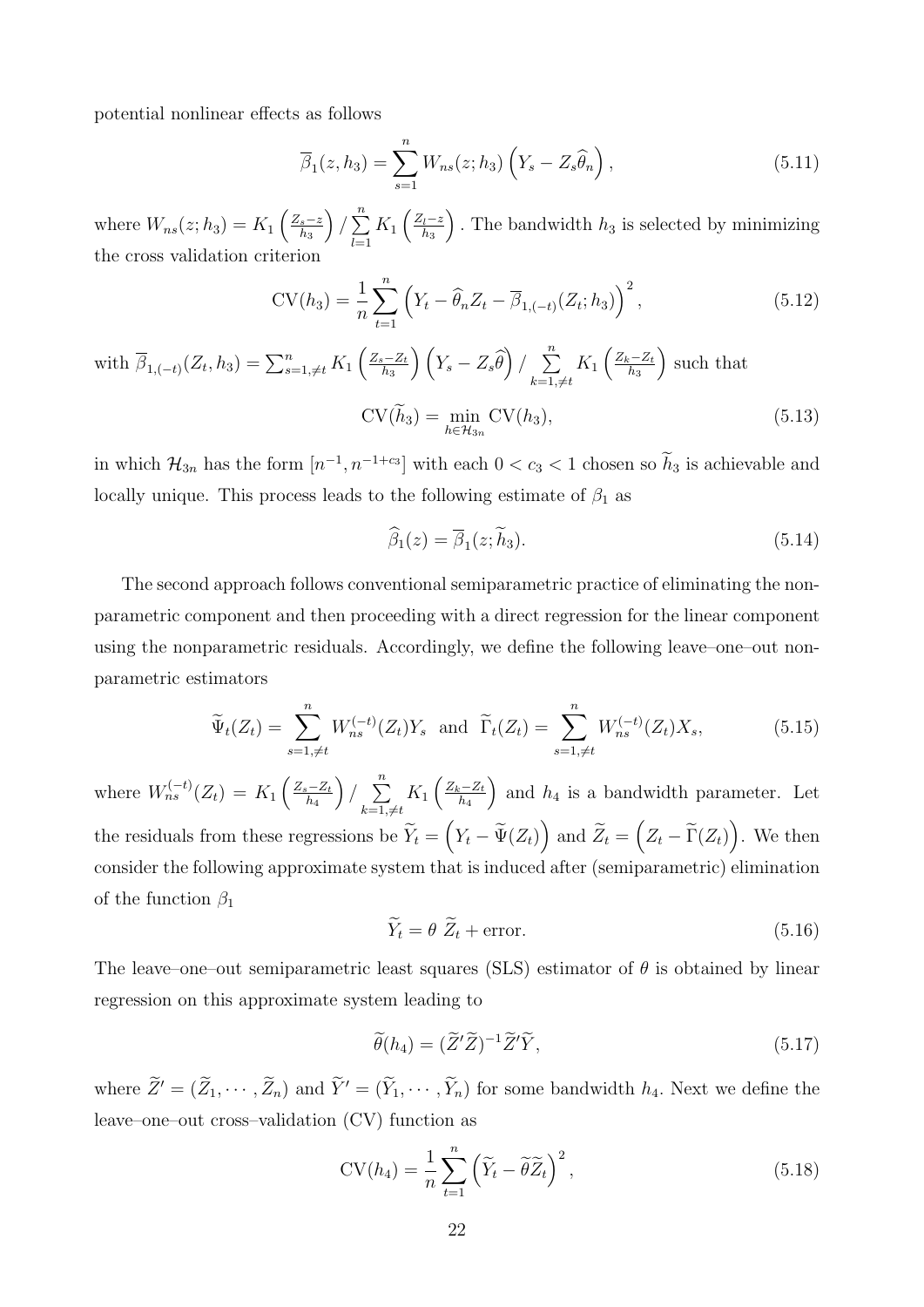and an optimal bandwidth value for  $h_4$  is chosen such that

$$
CV(\widetilde{h}_4) = \min_{h \in \mathcal{H}_{4n}} CV(h_4), \tag{5.19}
$$

where  $\mathcal{H}_{4n}$  is of the form  $[n^{-1}, n^{-1+c_4}]$ , in which each  $0 < c_4 < 1$  is chosen such that each of  $\tilde{h}_4$  is achievable and locally unique. The parameter  $\theta$  is then estimated by  $\tilde{\theta} \equiv \tilde{\theta}(\tilde{h}_4)$ . Estimation of  $\beta_1$  follows by local level regression as

$$
\widetilde{\beta}_1(z) = \sum_{s=1}^n W_{ns}(z; \widetilde{h}_4) \left( Y_s - Z_s \widetilde{\theta} \right), \tag{5.20}
$$

where  $W_{ns}(z; h_4) = K_1 \left(\frac{Z_s - z}{h_4}\right)$  $_{h_4}$  $\big) / \sum_{n=1}^{n}$  $k=1$  $K_1\left(\frac{Z_k-z}{h_4}\right)$  $h_4$ .

We perform a small simulation exercise to assess the finite–sample performance of  $\widehat{\theta}$ and  $\tilde{\theta}$ . The relevant asymptotics for  $\hat{\theta}$  are given in Theorem 4.3, where it is shown that  $\hat{\theta}$  is asymptotically mixed normal with convergence rate n. By contrast,  $\widetilde{\theta}$  appears to have a slow rate of convergence, as evidenced by the large variances and mean squared errors reported in the simulations below. A rigorous asymptotic treatment of this case presents substantial challenges, and only the following heuristic analysis is attempted here.

The intuition is worth describing. In the first approach, the direct linear cointegrating regression (5.10) preserves the signal strength of the unit root process  $Z_t$ , thereby producing an  $O(n)$  convergence rate because the effect of the misspecification from ignoring the nonlinear component is negligible when  $\beta_1 \in L_1$  since  $n^{-1} \sum_{n=1}^{\infty}$  $k=1$  $Z_t\beta_1(Z_t)=o_p(1)$  under very general assumptions (see Phillips, 2009). In the second approach, the dependent variable  $Y_t$  and linear regressor  $Z_t$  are both effectively 'detrended' using nonparametric leave-one-out regression (5.15), producing residuals  $Y_t$  and  $Z_t$ . The effect of this detrending on  $Z_t$  is analogous to a nonparametric autoregression of  $Z_t$  on  $Z_{t-1}$ , which is consistent (Wang and Phillips, 2009a) and, in the present case, fits the trajectory of  $Z_t$  (as described in Phillips, 2009), and whose residuals therefore behave more like an  $I(0)$  variate than an  $I(1)$  variate. The resulting second stage estimator  $\tilde{\theta}(h_4)$  of  $\theta$  suffers from this semiparametric adjustment by using a regressor with a diminished signal, leading to an estimator with a slower convergence rate or possibly inconsistency. Hence, in the case of nonstationary semiparametric regression, conventional semiparametric estimation performs a preliminary nonparametric regressions on the dependent variable and regressor which acts as a form of stochastic detrending of those variables that reduces their signal strength. The secondary regression applies to the residuals from this first stage nonparametric regressions and therefore suffers the consequences of the reduced signal strength, thereby affecting the convergence of the estimates of the linear component.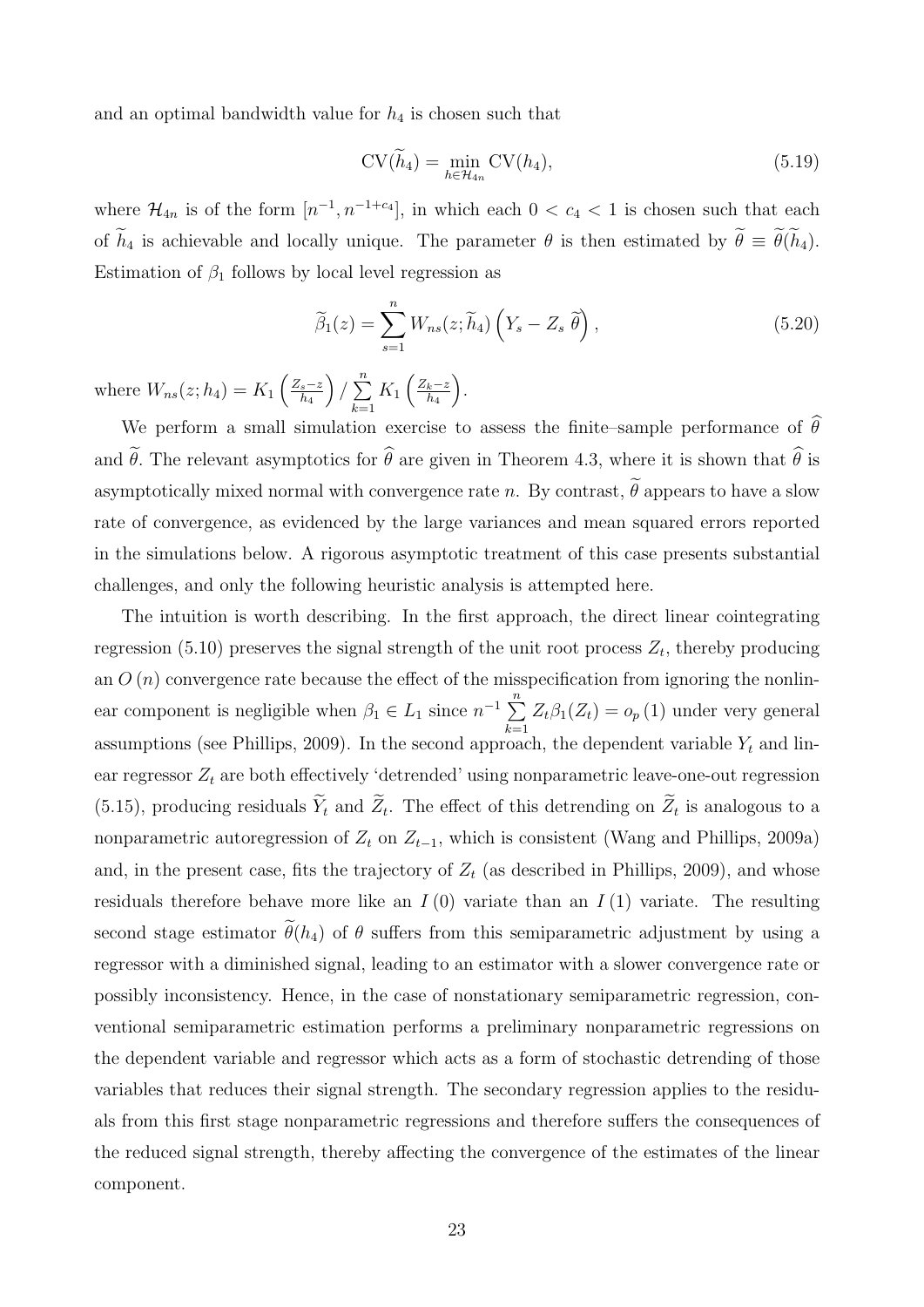Tables 5.3 and 5.4 below provide simulation findings that support this distinction between the two estimators. The simulation uses the following generating mechanisms involving two different  $L_1$  functions  $\beta_1$ :

Case F: 
$$
\nu_t = 0.5 \nu_{t-1} + \varepsilon_t
$$
 with  $e_t = \varepsilon_{t+1}$  and  $\beta_1(z) = \frac{1}{\sqrt{2\pi}} e^{-\frac{z^2}{2}}$ ,  
\nCase G:  $\nu_t = 0.5 \nu_{t-1} + \varepsilon_t$  with  $e_t = \varepsilon_{t+1}$  and  $\beta_1(z) = \frac{1}{(1+z^2)^{\frac{3}{2}}}$ ,

where  $\nu_0 = 0$  and  $\{\varepsilon_t\} \stackrel{iid}{\sim} N[0,1]$ . We assess finite sample performance in terms of bias, standard deviation and mean square error computed as

$$
ABS(\widehat{\mu}) = \frac{1}{N} \sum_{j=1}^{N} |\widehat{\mu}(j) - \theta| \text{ and } STD(\widehat{\mu}) = \sqrt{\frac{1}{N} \sum_{j=1}^{N} (\widehat{\mu}(j) - \overline{\widehat{\mu}})^2},
$$
  

$$
MSE_1(\widehat{\beta}) = \frac{1}{n} \sum_{t=1}^{n} |\widehat{\beta}(Z_t) - \beta(Z_t)| \text{ and } MSE_2(\widehat{\beta}) = \sqrt{\frac{1}{n} \sum_{t=1}^{n} (\widehat{\beta}(Z_t) - \beta(Z_t))^{2}},
$$

where  $\hat{\mu} = \hat{\theta}$  or  $\hat{\theta}$ ,  $\hat{\beta}(\cdot) = \hat{\beta}_1(\cdot)$  or  $\hat{\beta}_1(\cdot), \ \hat{\overline{\mu}} = \frac{1}{N}$  $\frac{1}{N}\sum_{j=1}^{N}\hat{\mu}(j)$ , and  $\hat{\mu}(j)$  is the estimator at the  $j$ –th replication. The simulation results reported in Tables 5.3 and 5.4 below are based on  $N = 5000$  replications and provide the mean ABS and MSE outcomes.

| Case A                          | $n = 201$ | $n=501$  | $n=901$   |
|---------------------------------|-----------|----------|-----------|
| $ABS(\widehat{\theta})$         | 0.002723  | 0.001032 | 0.000587  |
| $std(\widehat{\theta})$         | 0.002541  | 0.000968 | 0.000521  |
| $ABS(\theta)$                   | 0.029187  | 0.012981 | 0.0055897 |
| $std(\theta)$                   | 0.098776  | 0.074876 | 0.035657  |
| $MSE_{1}(\widehat{\beta}_{1})$  | 0.121563  | 0.093451 | 0.080748  |
| $MSE_{2}(\widehat{\beta }_{1})$ | 0.141674  | 0.103564 | 0.090414  |
| $MSE1(\beta1)$                  | 0.654856  | 0.638715 | 0.604646  |
| $MSE_2(\widetilde{\beta}_1)$    | 0.914873  | 0.870187 | 0.843102  |

Table 5.3: ABS and MSE Outcomes for Case F

Tables 5.3 and 5.4 clearly show the superiority of the estimator  $\hat{\theta}$  in terms of both bias and mean square error, at least under Assumption 4.2(ii). The semiparametric weighted least squares estimator  $\tilde{\theta}$  has decidedly poor performance by comparison. Similarly, the nonparametric estimator  $\hat{\beta}_1$  is superior to  $\tilde{\beta}_1$  in all cases and by both criteria. The usual semiparametric estimator is therefore seen to be quite unreliable in this class of models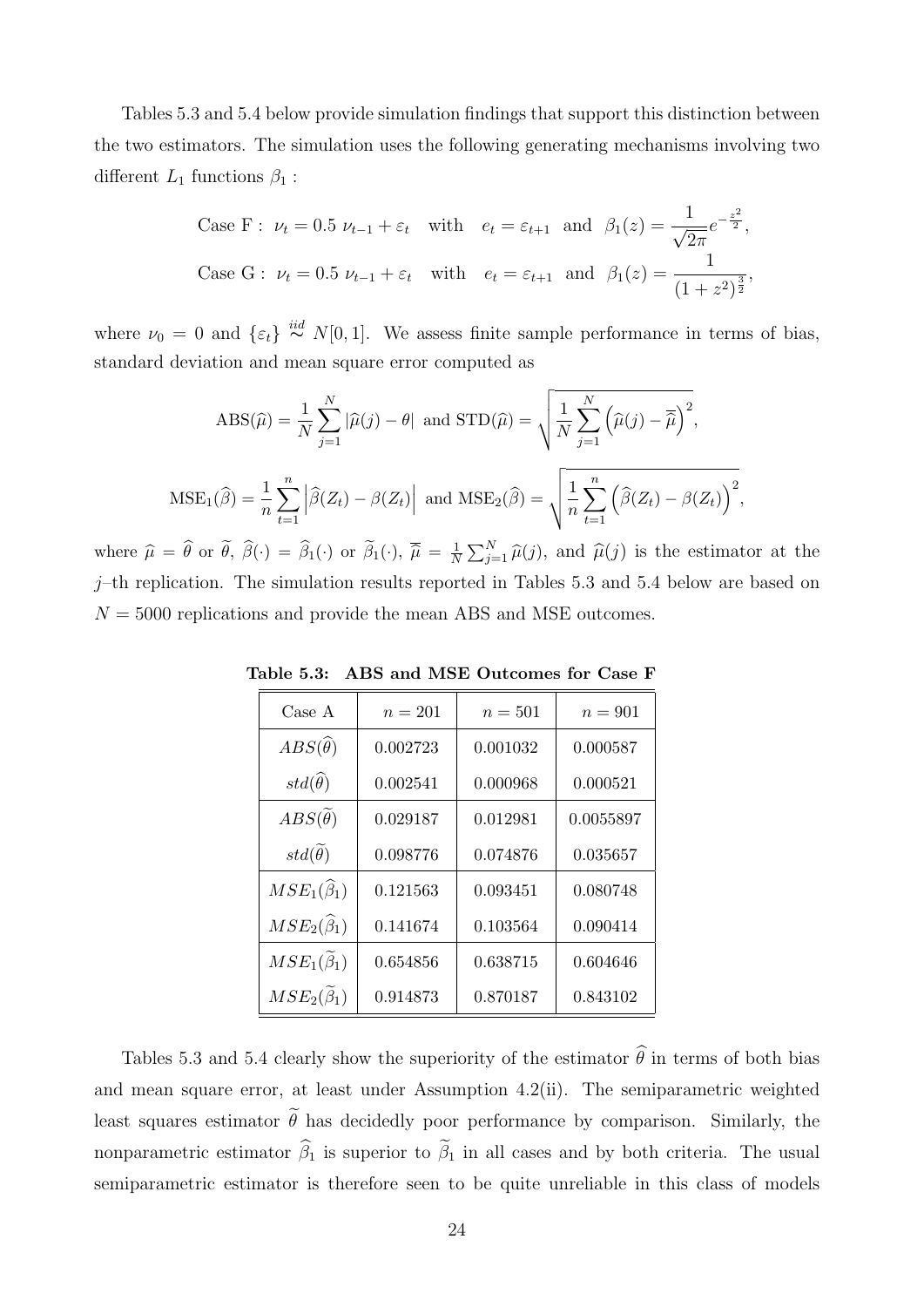with a nonstationary regressor, even though it is commonly used in partially linear model estimation.

| Case B                           | $n = 201$ | $n=501$  | $n = 901$ |
|----------------------------------|-----------|----------|-----------|
| $ABS(\widehat{\theta})$          | 0.003576  | 0.001329 | 0.000658  |
| $std(\widehat{\theta})$          | 0.003109  | 0.001108 | 0.000529  |
| $ABS(\widetilde{\theta})$        | 0.034623  | 0.017328 | 0.008946  |
| $std(\widetilde{\theta})$        | 0.09826   | 0.07639  | 0.053879  |
| $MSE_{1}(\widehat{\beta}_{1})$   | 0.114636  | 0.095783 | 0.081793  |
| $MSE_{2}(\widehat{\beta}_{1})$   | 0.135723  | 0.10958  | 0.094764  |
| $MSE_{1}(\widetilde{\beta}_{1})$ | 0.684102  | 0.668231 | 0.636728  |
| $MSE_{2}(\widetilde{\beta}_{1})$ | 0.981439  | 0.947628 | 0.875682  |

Table 5.4: ABS and MSE Outcomes for Case G

# 6 Empirical application to consumption

This section provides an empirical application of the methods to explain aggregate consumption behavior in the US over the period 1960 - 2009. Our primary focus in this application is the identification and estimation of potential nonlinearities in relationships involving the nonstationary aggregate consumption data. A secondary focus is to explore the potential role of other macroeconomic variables like interest rates in influencing the form of the nonstationary relationships.

We use data from the Bureau of Economic Analysis<sup>2</sup> on the following three variables:  $c_t = \log(\text{consumption expenditure})$ ,  $i_t = \log(\text{disposable income})$ , and  $r_t = \text{real interest rate}$ . Note that  $c_t$ ,  $i_t$  and  $r_t$  are all real data. The data are quarterly and comprise 199 observations over the period from the first quarter of 1960 to the last quarter of 2009. The real interest rate variable is measured by subtracting the ex post inflation rate over the following quarter from the nominal interest rate. The data are plotted in Fig. 1. The histograms shown on the axis borders provide crude estimates of the local time spent at various levels by the series over the period 1960Q1-2009Q4. The strong trend component in  $c_t$  and  $i_t$  is reflected in the near uniform local time estimates for these series in comparison with  $r_t$  (c.f., Phillips, 2001b,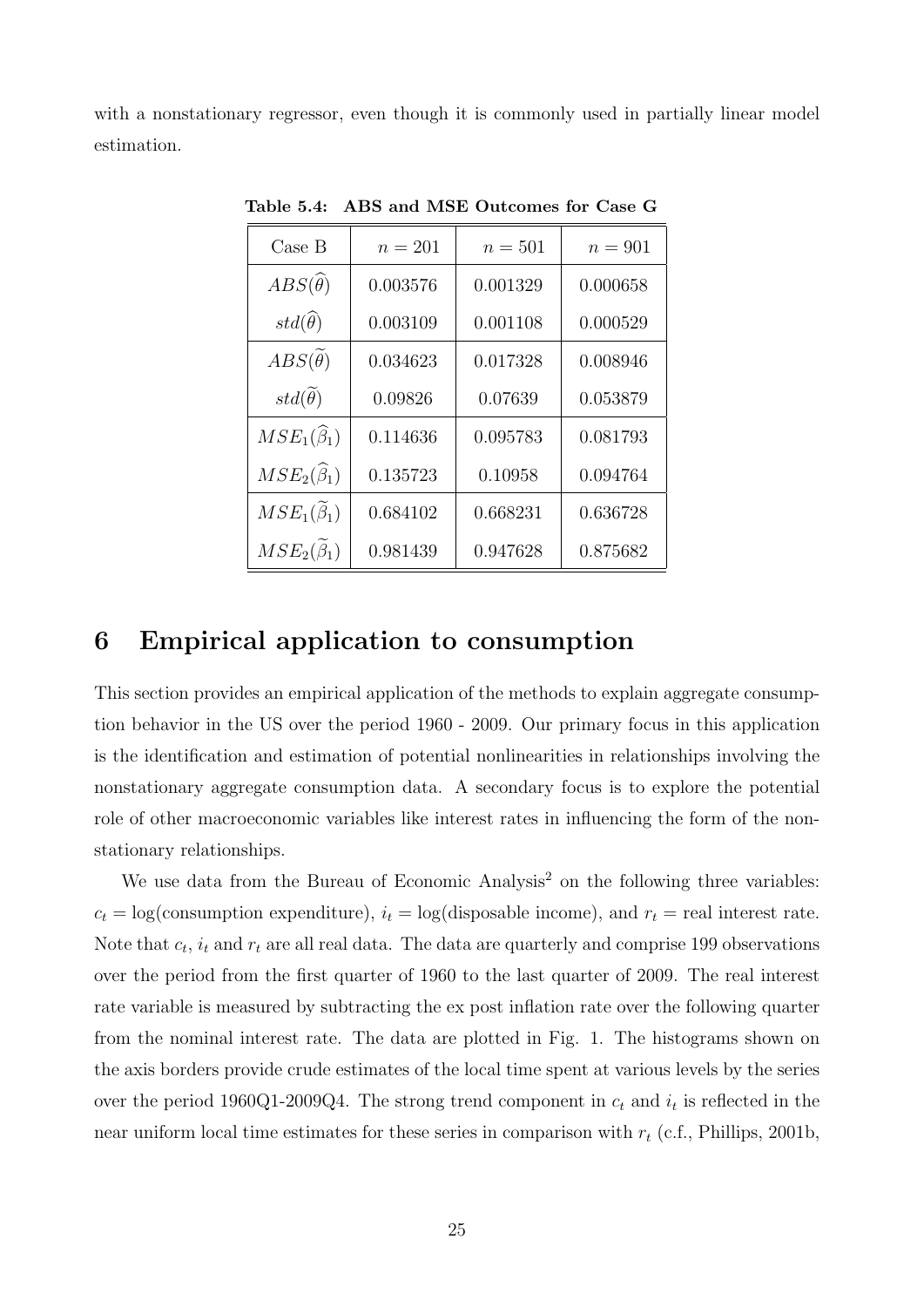

Figure 1. The top panel gives the plots of  $Y_t = c_t$ ,  $X_t = i_t$  and  $Z_t$ , respectively, and the bottom panel gives their corresponding local–time densities.

2005).

Transforming to the notation of the paper we set  $Y_t = c_t$ ,  $X_t = i_t$ , and  $Z_t = r_t$ . A convenient starting point is the prototype fixed parameter consumption function

$$
Y_t = \alpha + \beta X_t + e_t,\tag{6.1}
$$

whose differenced form

$$
Y_{t} - Y_{t-1} = \beta \left( X_{t} - X_{t-1} \right) + e_{t} - e_{t-1} \equiv \beta \left( X_{t} - X_{t-1} \right) + \varepsilon_{t} \tag{6.2}
$$

is the basis for many empirical models that are common in the literature (e.g., Campbell and Mankiw 1990; Campbell, Lo and MacKinlay 1997).

The methods developed in the paper can be used to check whether a fixed parameter model such as (6.2) is supported empirically against more general functional specifications. There is a growing literature (see, for example, Gylfason, 1981; Faff and Brooks, 1998; Hahm and Steigerwald, 1999; Cai, Li and Park, 2009; Xiao, 2009) to support alternative formulations that treat the propensity to consume parameter  $\beta$  as a function of certain covariates. Among other possibilities, polynomial functions have often been suggested as flexible functional forms for variable coefficients such as  $\beta(\cdot)$  – see, for example, Faff and Brooks (1998). Underlying such formulations is a Hall–type (1978) consumption model with varying coefficients of the form

$$
Y_t = \alpha(Z_{t-1}) + \beta(Z_{t-1})Y_{t-1} + \zeta_t, \tag{6.3}
$$

<sup>2</sup>The data are available at: http://www.bea.gov.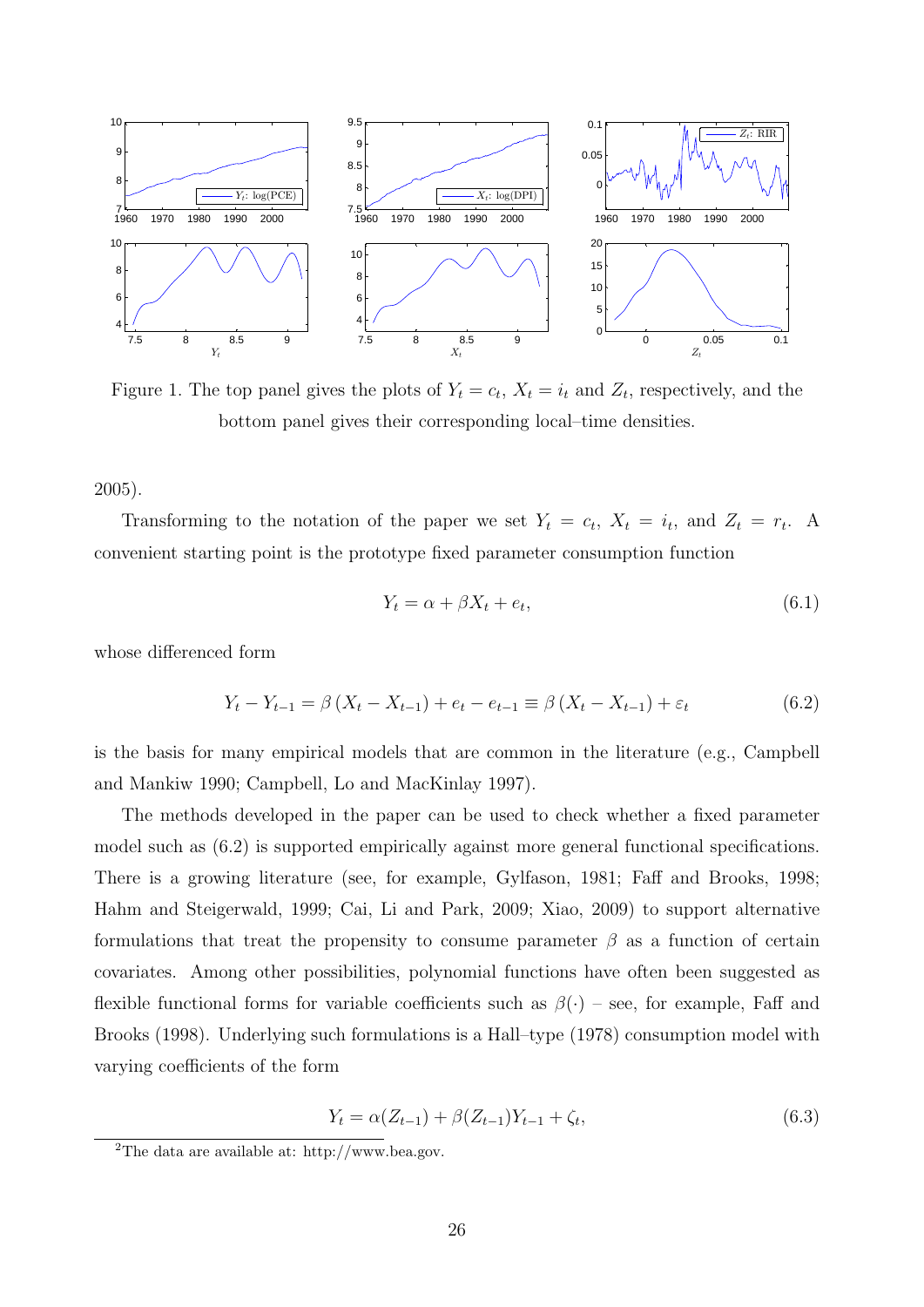where both  $\alpha(z)$  and  $\beta(z)$  are unknown functions of z, and  $\zeta_t$  is an error process. This model may be fitted and analyzed using the methods of the present paper. Specific functional forms may then be tested against (6.3).

Let  $K(\cdot)$  be a probability kernel and h the bandwidth. Functions  $\alpha(z)$  and  $\beta(z)$  can be nonparametrically estimated by minimising

$$
\frac{1}{n}\sum_{t=1}^{n}\left(Y_{t}-\alpha(z)-\beta(z)Y_{t-1}\right)^{2}K\left(\frac{Z_{t-1}-z}{h}\right)
$$
\n(6.4)

over  $\alpha = \alpha(z)$  and  $\beta = \beta(z)$ , leading to the nonparametric estimates

$$
\widehat{\beta}(z) = \frac{\sum_{s=1}^{n} \sum_{t=1}^{n} Y_{s} Y_{s-1} K_{st}(z) - \sum_{s=1}^{n} \sum_{t=1}^{n} Y_{s} Y_{t-1} K_{st}(z)}{\sum_{s=1}^{n} \sum_{t=1}^{n} Y_{s-1}^2 K_{st}(z) - \sum_{s=1}^{n} \sum_{t=1}^{n} Y_{s-1} Y_{t-1} K_{st}(z)},
$$
\n
$$
\widehat{\gamma}^{n} = K \left( \frac{Z_{t-1} - z}{Z_{t-1}} \right) \left( Y_{t-1} - \widehat{\beta}(z) Y_{t-1} \right)
$$
\n(6.5)

$$
\widehat{\alpha}(z) = \frac{\sum_{t=1}^{n} K\left(\frac{Z_{t-1}-z}{h}\right) \left(Y_t - \widehat{\beta}(z)Y_{t-1}\right)}{\sum_{t=1}^{n} K\left(\frac{Z_{t-1}-z}{h}\right)},\tag{6.6}
$$

where  $K_{st}(z) = K\left(\frac{Z_{t-1}-z}{h}\right)$  $\frac{(-1-z)}{h}$  K  $\left(\frac{Z_{s-1}-z}{h}\right)$  $\frac{-1-z}{h}\bigg).$ 

An application of the nonparametric test proposed in Gao *et al* (2009a) to test the null hypothesis  $H_0$ :  $\alpha(z) = \alpha_0$  and  $\beta(z) = \beta_0 \equiv 1$  produces a p-value of 0.1874. This test suggests that it may not be unreasonable to assume that  $Y_t$  follows a unit-root structure of the form  $Y_t = \alpha_0 + Y_{t-1} + \zeta_t$ , supporting the original analysis in Hall (1978).

To use the explicit framework of the present paper with potentially nonlinear nonstationary regressors, we propose a varying–coefficient model of the form

$$
Y_t = \beta(Z_t)X_t + e_t,
$$
  
\n
$$
X_t = L_1(X_{t-1}) + \mu_t,
$$
  
\n
$$
Z_t = L_2(Z_{t-1}) + \nu_t,
$$
\n(6.7)

where  $\beta(\cdot)$  and  $L_i(\cdot)$  are all unknown functions. Taking this general nonlinear framework as a starting point, we proceed to evaluate whether the data exhibit any unit root structure by using the nonparametric test proposed in Gao et al (2009a) for checking empirical support in the data for the null hypothesis  $H_0: P(L_1(X_{t-1}) = X_{t-1}) = P(L_2(Z_{t-1}) = Z_{t-1}) = 1.$ The respective  $p$ -value outcomes of 0.2316 and 0.1092 imply that it is reasonable to assume that both  $X_t$  and  $Z_t$  follow the unit root structure given in model (1.1). This empirical simplification along with model (6.7) then suggests the simpler system

$$
Y_t = \beta(Z_t)X_t + e_t,
$$
  
\n
$$
X_t = X_{t-1} + \mu_t,
$$
  
\n
$$
Z_t = Z_{t-1} + \nu_t,
$$
  
\n
$$
E[e_t] = E[\mu_t] = E[\nu_t] = 0,
$$
\n(6.8)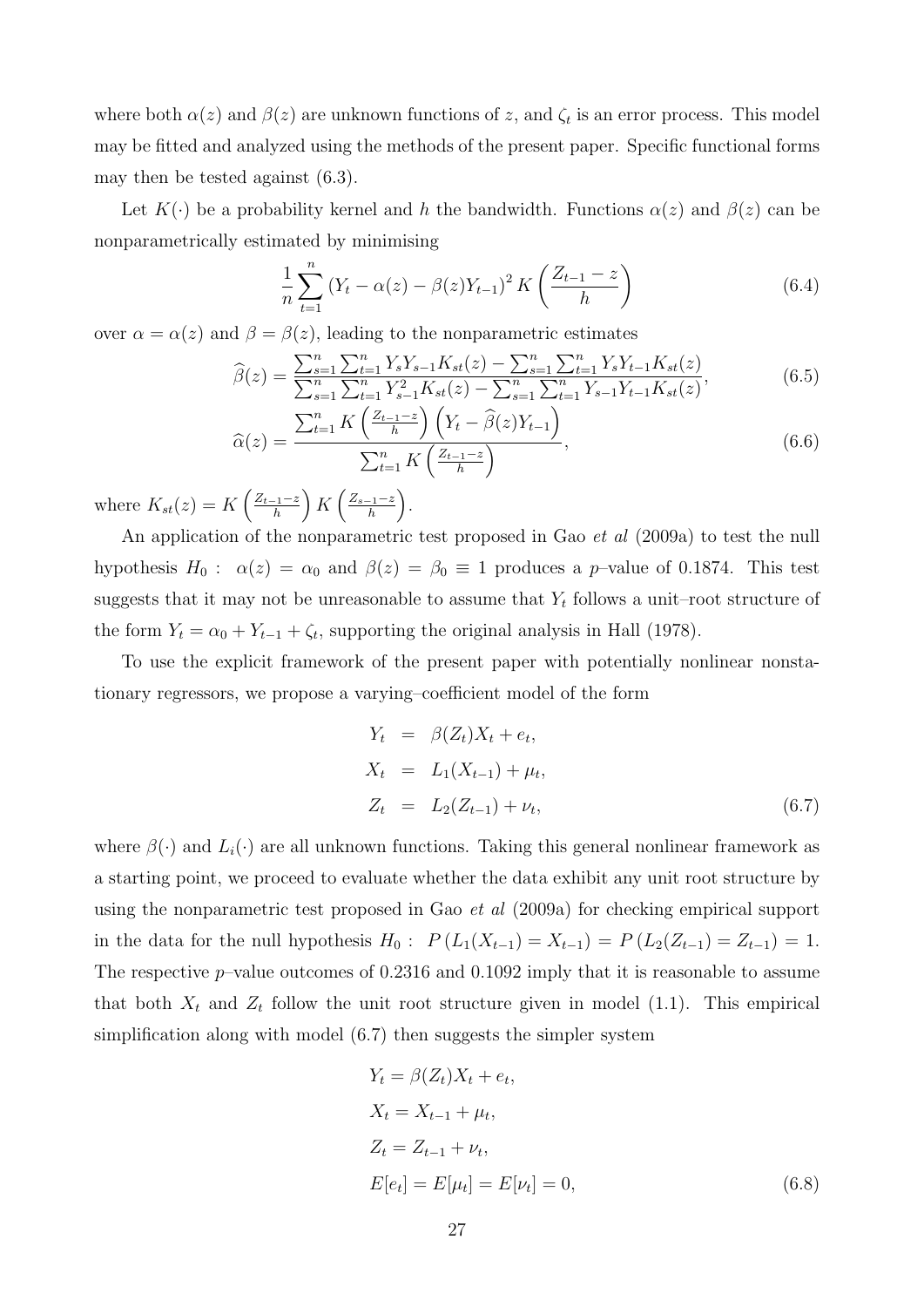To allow for endogeneity between  $e_t$  and  $(X_t, Z_t)$ , we decompose  $e_t$  as  $e_t = \lambda(\mu_t, \nu_t) + \varepsilon_t$ so that  $\mathbb{E}[\varepsilon_t|\mu_t, \nu_t] = 0$ . Let  $U_t = (\mu_t, \nu_t)'$ ,  $\mathbf{X}_t = (X_t, 1)'$  and  $\beta(Z_t, U_t) = (\beta(Z_t), \lambda(U_t))'$ . Accordingly, we can rewrite (6.8) in augmented regression format as

$$
Y_t = \mathbf{X}'_t \beta(Z_t, U_t) + \varepsilon_t = X_t \beta(Z_t) + \lambda(U_t) + \varepsilon_t,
$$
  
\n
$$
X_t = X_{t-1} + \mu_t,
$$
  
\n
$$
Z_t = Z_{t-1} + \nu_t,
$$
\n(6.9)

which falls within the class of varying coefficient models studied in this paper. Accordingly, using (3.4) we have

$$
\widehat{\beta}(z,u) = \left(\frac{\widehat{\beta}(z)}{\widehat{\lambda}(u)}\right) = \left(\sum_{t=1}^{n} \mathbf{X}_{t} \mathbf{X}_{t}^{t} K_{1} \left(\frac{Z_{t}-z}{h_{1}}\right) K_{2} \left(\frac{U_{t}-u}{h_{2}}\right)\right)^{-1}
$$
\n
$$
\times \left(\sum_{t=1}^{n} \mathbf{X}_{t} Y_{t} K_{1} \left(\frac{Z_{t}-z}{h_{1}}\right) K_{2} \left(\frac{U_{t}-u}{h_{2}}\right)\right)
$$
\n
$$
= \left(\sum_{t=1}^{n} X_{t}^{2} K_{1} \left(\frac{Z_{t}-z}{h_{1}}\right) K_{2} \left(\frac{U_{t}-u}{h_{2}}\right) \sum_{t=1}^{n} X_{t} K_{1} \left(\frac{Z_{t}-z}{h_{1}}\right) K_{2} \left(\frac{U_{t}-u}{h_{2}}\right)\right)^{-1}
$$
\n
$$
\times \left(\sum_{t=1}^{n} X_{t} K_{1} \left(\frac{Z_{t}-z}{h_{1}}\right) K_{2} \left(\frac{U_{t}-u}{h_{2}}\right) \sum_{t=1}^{n} K_{1} \left(\frac{Z_{t}-z}{h_{1}}\right) K_{2} \left(\frac{U_{t}-u}{h_{2}}\right)\right)^{-1}
$$
\n
$$
\times \left(\sum_{t=1}^{n} X_{t} Y_{t} K_{1} \left(\frac{Z_{t}-z}{h_{1}}\right) K_{2} \left(\frac{U_{t}-u}{h_{2}}\right)\right).
$$
\n(6.10)

The asymptotic theory developed in Theorem 3.2 is then applicable to the nonparametric component estimates  $(\widehat{\beta}(z), \widehat{\lambda}(u))$  of  $\beta(Z_t, U_t)$ .

The plot of  $\beta(z)$  shown in Fig. 2 over  $z \in (-0.02, 0.1)$  suggests that the function  $\beta(z)$ may be reasonably approximated by a second–order polynomial function of the following form, at least over this part of the sample space,

$$
\beta_2(z) = \beta_0 + \beta_1 \ z + \beta_2 \ z^2. \tag{6.11}
$$

The parameters  $\beta_0$ ,  $\beta_1$  and  $\beta_2$  may be estimated through (6.9) when  $\beta(z)$  is replaced by the specification (6.11). Since  $E[\lambda(\mu_t, \nu_t)] = 0$ , we apply the approach given in (4.24)  $(4.27)$  to estimate  $(\beta_0, \beta_1, \beta_2)$  by  $(\widetilde{\beta}_0, \widetilde{\beta}_1, \widetilde{\beta}_2)$  minimizing  $\sum_{t=1}^n (Y_t - X_t \beta_2(Z_t))^2$ . The unknown complementary function  $\lambda(U_t)$  is then estimated by  $\widetilde{\lambda}(u) = \frac{\sum_{s=1}^n K_2\left(\frac{U_s-u}{h_2}\right)(Y_s-X_s\widetilde{\beta}_2(Z_s))}{\sum_{s=1}^n K_2\left(\frac{U_s-u}{h_2}\right)}$  $\frac{\sum_{s=1}^{n} K_2 \left(\frac{U_s - u}{h_2}\right)}{\sum_{s=1}^{n} K_2 \left(\frac{U_s - u}{h_2}\right)}$ , in which  $K_2(v) = \frac{1}{\sqrt{2}}$  $\frac{1}{2\pi}e^{-\frac{v^2}{2}}$  and  $h_2$  is chosen by semiparametric cross-validation as in Section 5 above.

The fitted parametric model is

$$
\widetilde{\beta}_2(z) = \widetilde{\beta}_0 + \widetilde{\beta}_1 z + \widetilde{\beta}_2 z^2, \tag{6.12}
$$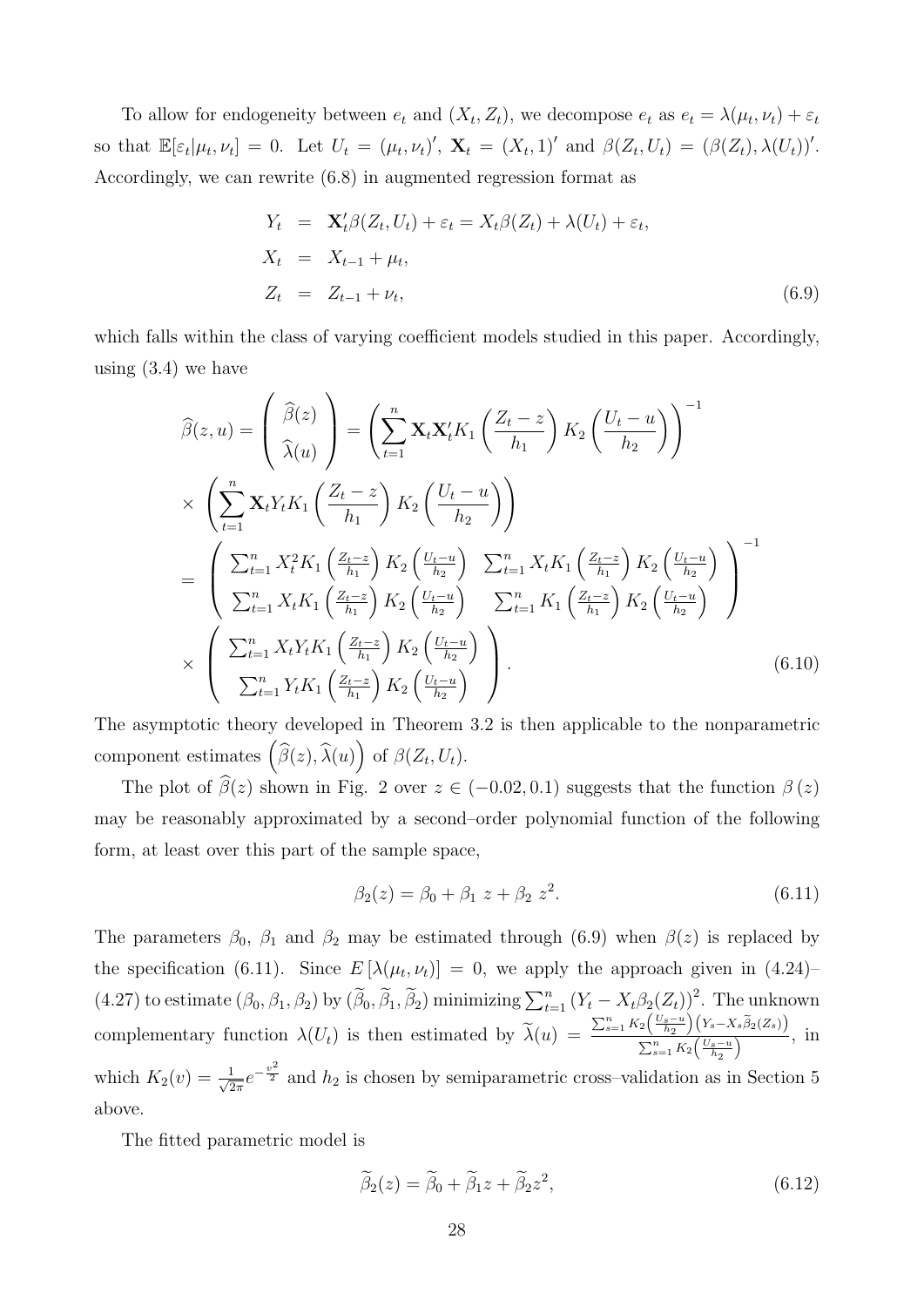where  $\tilde{\beta}_0 = 0.6233$ ,  $\tilde{\beta}_1 = -0.4293$  and  $\tilde{\beta}_2 = 1.5725$ . A t-test confirms that all these coefficients are significant with  $p$ -values close to zero<sup>3</sup>. An application of the specification test proposed in Gao, Tjøstheim and Yin (2012) to test this parametric specification against a general nonparametric alternative produces a  $p$ -value of 0.2317. This test outcome suggests that the quadratic approximation  $\tilde{\beta}_2(z)$  of  $\beta(z)$  may be reasonable over this particular region of the sample space. A simpler linear parametric form produced the fitted function

$$
\widetilde{\beta}_1(z) = 0.6165 - 1.901z.\tag{6.13}
$$

As in the case of  $(6.12)$ , a t–test shows that the coefficients are all significant.

The nonparametric estimate  $\widehat{\beta}(z)$  is shown in Figure 2 against plots of the parametric estimates  $\tilde{\beta}_1(z)$  and  $\tilde{\beta}_2(z)$ . These plots corroborate the empirical test results, indicating that the functional slope coefficient  $\beta(z)$  in (6.8) can be approximately treated as a second order polynomial function of  $Z_t$  rather than as a constant parameter for values of the real interest rate in the region  $(-0.02, 0.1)$ . Fixed coefficient models such as  $(6.2)$  do not seem to be supported against general nonlinear varying coefficient alternatives for these data.



Figure 2. The curve in blue is the nonparametric estimate; the dot lines in red represent the second–order polynomial; and the dot lines in black denote the linear line.

This empirical implementation of kernel nonparametrics uses cross validation based choices of the bandwidths as in  $(5.3)$  and  $(5.4)$ . Since the vector of regressors  $U_t$  involved in

 $3$ Conventional t–tests are robust to this type of parametric regression under nonstationarity, being equivalent to those from a standardised (weak trend) model of the form  $Y_t = X_{d,t} \beta_2 (Z_{d,t}) + e_t$ , where  $X_{d,t} = \frac{X_t}{\sqrt{n}}$ and  $Z_{d,t} = \frac{Z_t}{\sqrt{n}}$ , and giving the same p-values.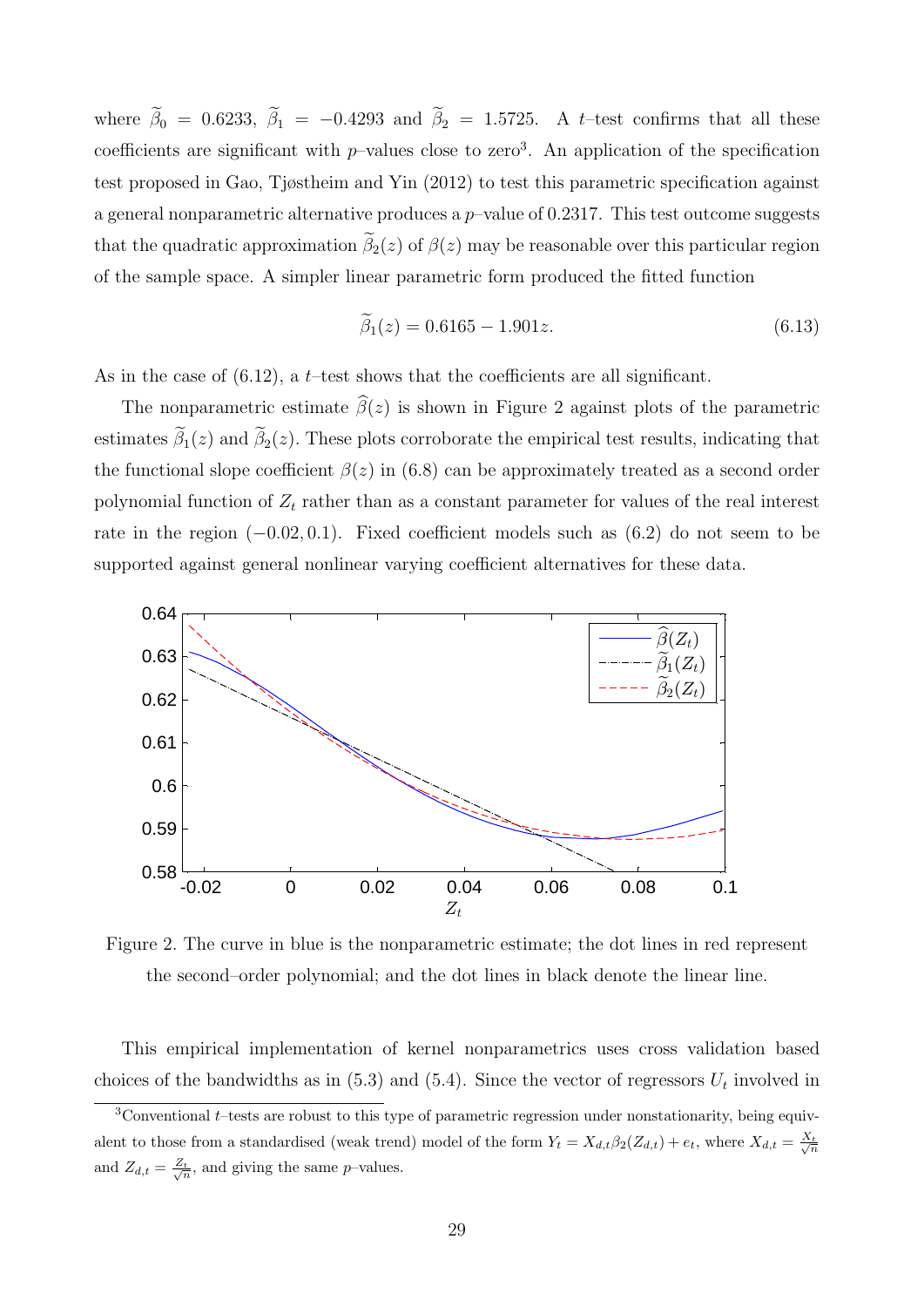the nonparametric kernel estimation (6.9) is stationary, the asymptotic consistency of  $\hat{\theta}(z)$ follows in a similar way to Theorem 4.4, provided the parametric specification is correct. These asymptotic results therefore justify the use of the nonparametric and semiparametric methods in the empirical analysis in the presence of nonstationary time series regressors and varying coefficients.

# 7 Conclusion and further discussion

This paper has focused on varying coefficient models of the type (1.1) that include a wide range of related specifications such as multivariate nonparametric models of the form (2.1) and partial linear models such as those in  $(2.6)$  -  $(2.8)$ . Many of these models are now used in empirical research with cross section data under independence assumptions. But the models are also relevant in time series contexts in econometrics where stochastic nonstationarity is a feature of much economic and financial data. The model constructions we have used here allow for intrinsically nonstationary specifications in the data generating mechanisms within a wide class of nonparametric and semiparametric regressions. Asymptotic theory for all these regressions is developed as well as some new methods of estimation for particular cases that take advantage of the data nonstationarity. These results will be of use to practitioners in time series econometrics who want to consider many different alternatives to linear specifications, including varying coefficient models and additive nonlinear nonstationary systems.

Some developments of the methods and results of the paper are possible and desirable. In an early draft of this paper (Gao and Phillips, 2012), we also considered models such as (1.1) in cases where  $X_t = f_t + \mu_t$  and  $Z_t = g_t + \nu_t$ , with  $f_t$  and  $g_t$  being unknown deterministic functions of  $t$ . For such specifications and under certain conditions, the estimation theory corresponds to the case where  $X_t$  and  $Z_t$  are stationary. Rather more generally, the proposed procedures and limit theory may be extended to deal with models of the type

$$
Y_t = X'_t \beta(Z_t, U_t) + e_t,
$$
  
\n
$$
X_t = X_{t-1} + f_t + \mu_t,
$$
  
\n
$$
Z_t = Z_{t-1} + g_t + \nu_t,
$$
\n(7.1)

where  $f_t$  and  $g_t$  are unknown deterministic functions of t. In this case, the variables involve both stochastic trends and deterministic components. In such cases, it is realistic in practical work to expect that the functional forms of the deterministic components will be unknown. Then reparameterization, filtering, or linear regression extraction (as in Park and Phillips,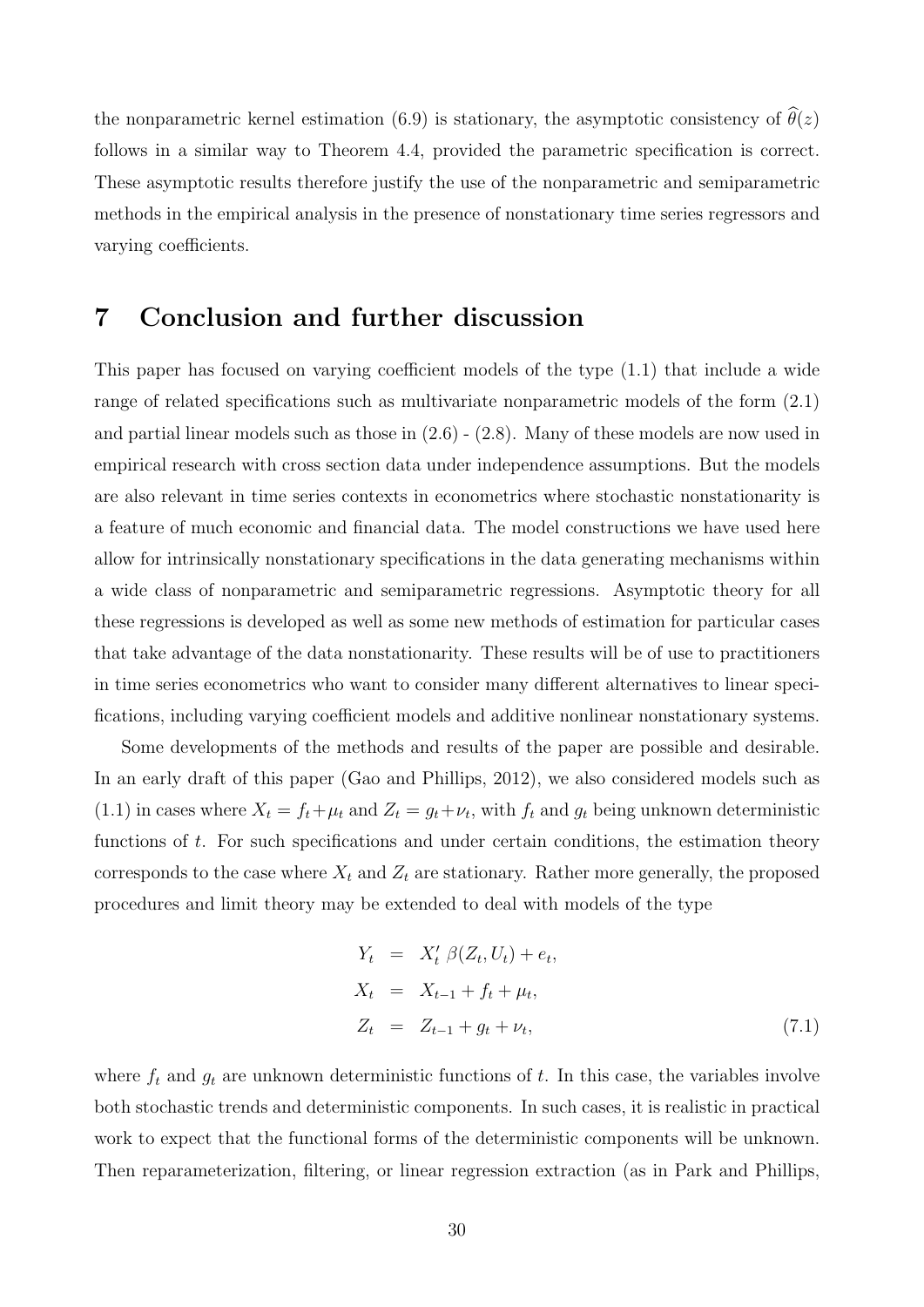1988,1989) is generally not applicable for removing the trends involved in  $X_t$  and  $Z_t$  without risk of misspecification bias. Nonparametric estimation is needed to address these more general specifications. Establishment of a limit theory in such cases depends on how the deterministic trend components behave asymptotically. For instance, in the case where  $(f_t, g_t)$  are weak trends (i.e., representable in standardized form as  $\left(f\left(\frac{t}{n}\right)\right)$  $\left(\frac{t}{n}\right), g\left(\frac{t}{n}\right)$  $(\frac{t}{n})$  for some continuous functions  $(f, g)$ ,  $X_t$  has the following asymptotic form upon restandarization

$$
\frac{1}{n}X_t = \frac{1}{n}\sum_{s=1}^t \mu_s + \frac{1}{n}\sum_{s=1}^t f\left(\frac{s}{n}\right) = \frac{1}{\sqrt{n}}\mu_{t,n} + \int_0^{\frac{t}{n}} f(r)dr + o(1)
$$
\n
$$
= \frac{1}{\sqrt{n}}\mu_{t,n} + q\left(\frac{t}{n}\right) + o(1) = q\left(\frac{t}{n}\right) + o_P(1),\tag{7.2}
$$

where  $\mu_{t,n} = \frac{1}{\sqrt{2}}$  $\frac{1}{n}\sum_{s=1}^t \mu_s = O_p(1)$  and  $q(r) = \int_0^r f(s)ds$  is an accumulated trend function. A different array specification with  $f_{t,n} = n^{-1/2} f\left(\frac{t}{n}\right)$  $\left(\frac{t}{n}\right)$  and  $g_{t,n} = n^{-1/2}g\left(\frac{t}{n}\right)$  $(\frac{t}{n})$ , leads to an alternate asymptotic form in which both deterministic and stochastic trends remain relevant, viz.,

$$
\frac{X_t}{\sqrt{n}} = \frac{1}{\sqrt{n}} \sum_{s=1}^t \mu_s + \frac{1}{n} \sum_{s=1}^t f\left(\frac{s}{n}\right) = \frac{1}{\sqrt{n}} \mu_{t,n} + \int_0^{\frac{t}{n}} f(r) dr + o(1) = B_\mu\left(\frac{t}{n}\right) + q\left(\frac{t}{n}\right) + o_P(1),
$$

in a suitable probability space where  $\mu_{\lfloor nr\rfloor,n} = B_{\mu}(r) + o_p(1)$ . For such a model, some results corresponding to those given here seem attainable and worthy of future investigation. Further extensions of our results to cases where the regressor  $X_t$  and functional coefficient argument  $Z_t$  have a local to unity rather than unit root structure also seem possible, following on from recent work on nonparametric asymptotics (Wang and Phillips, 2009a).

# 8 Appendix A: Assumptions and proofs

#### 8.1 Assumptions

This paper considers the case where covariates  $X_t$  and  $Z_t$  are generated as integrated processes according to

$$
X_t = X_{t-1} + \mu_t \quad \text{and} \quad Z_t = Z_{t-1} + \nu_t, \ t = 1, 2, \cdots, n,
$$
\n
$$
(7.1)
$$

where  $X_0 = Z_0 = O_P(1)$ . Let  $d_{\mu}$ ,  $d_{\nu} = 1$  and  $d_u$  be the dimensions of  $X_t$ ,  $Z_t$  and  $U_t$ , respectively,  $d_{u\mu\nu} = d_u + d_\mu + 1$  and  $\{\xi_i : -\infty < i < \infty\}$  be a vector of  $d_{u\mu\nu}$ -dimensional independent and identically distributed *(iid)* random variables.

Let  $W_t = (\mu'_t, \nu_t, U'_t)'$ . Suppose that there is a real-valued matrix of lag coefficients of the form  $C_j = (c_{j,kl} : 1 \le k, l \le d_{u\mu\nu})$  such that  $W_t = \sum_{j=0}^{\infty} C_j \xi_{t-j}$ . As discussed in Remark A.2 in Appendix A below, the main results of this paper remain true when  $\mu_t$  and  $\nu_t$  follow linear processes, and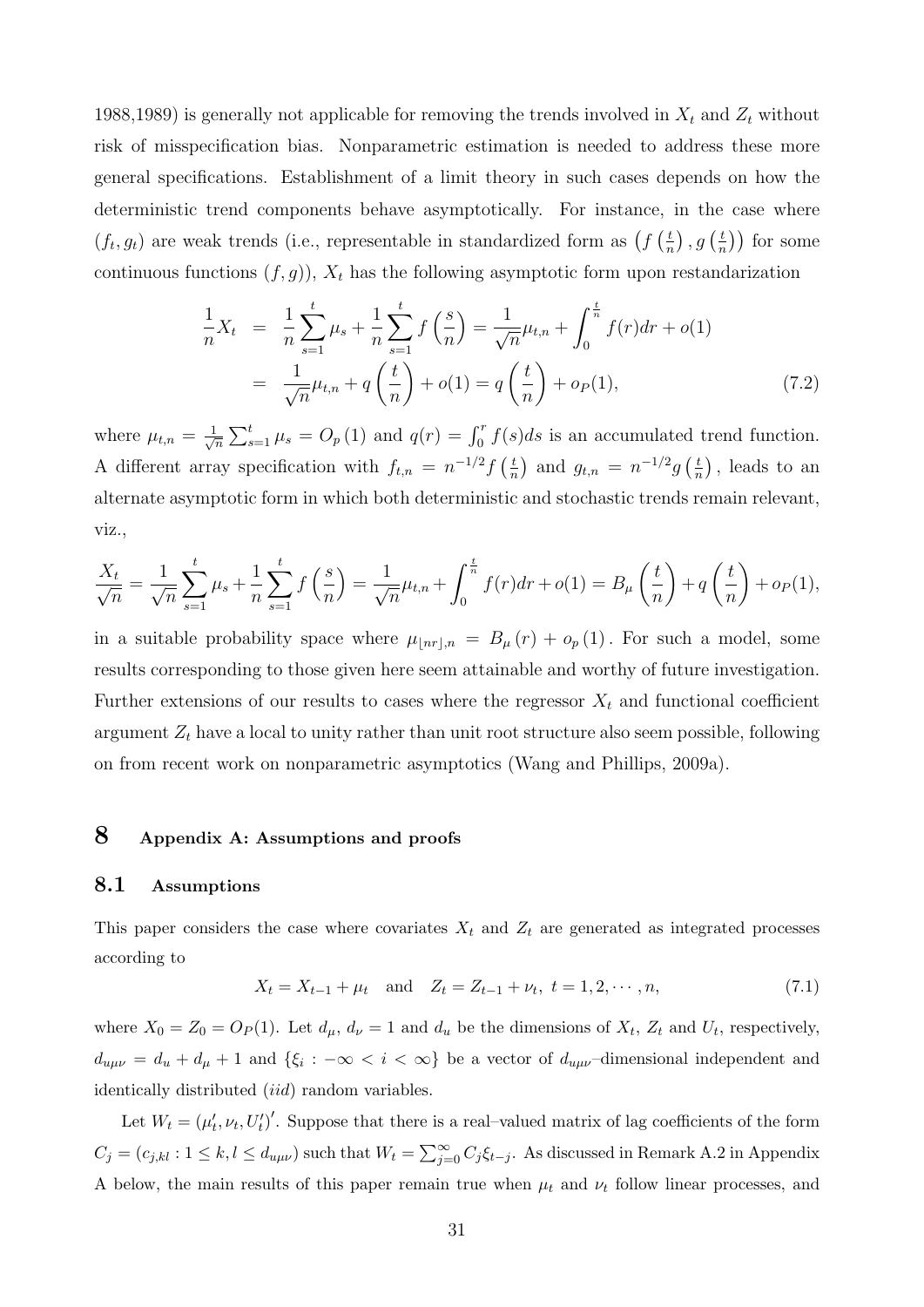$U_t$  is a stationary time series generated by  $U_t = \Lambda(\xi_{t-1}, \cdots, \xi_{t-\tau}; \eta_t)$ , where  $\Lambda(\cdot, \cdots, \cdot)$  is a vector function and  $\eta_t$  is another vector of independent and identically distributed random variables.

Throughout the paper we use  $||\cdot||$  for the Euclidean norm, " $\Rightarrow$  " for weak convergence, " $\rightarrow_D$ " for convergence in distribution, and " $\rightarrow P$ " for convergence in probability.

**Assumption A.1** (i) Let  $\{\xi_i : -\infty < i < \infty\}$  be a sequence of *iid* continuous random vectors with  $\mathbb{E}[\xi_1] = 0$  and positive definite matrix  $\Sigma_{\xi}$  and finite fourth order cumulants. Let  $\varphi(u)$  be the characteristic function of  $\xi_1$  and assume  $\int_{-\infty}^{\infty} |u| |\varphi(u)| du < \infty$ . Let the density,  $p_{\xi}(\cdot)$ , of  $\xi_1$  satisfy  $\int |p_{\xi}(x+y)-p_{\xi}(x)| dx \leq c_{\xi}|y|$  for each given y and some constant  $c_{\xi} > 0$ . Let  $\mathbb{E}\left[||\xi_1||^{2+\delta}\right] < \infty$ for some  $\delta > 0$  satisfying  $2\delta^2 + 4\delta - 5 > 0$ .

(ii) The coefficients  $\{c_{j,kl}\}\$  satisfy  $\sum_{j=0}^{\infty} c_{j,kl}z^j \neq 0$  for  $|z| \leq 1$  and  $c_{j,kl} = O(j^{-\lambda})$  as  $j \to \infty$ , where  $\lambda > 1$  is chosen such that  $\lambda + \frac{1}{2} > 2 + \delta > \frac{2}{\lambda - 1}$  with  $\delta > 0$  as in (i).

(iii) Let  $\mathcal{F}_t = \sigma(e_t, \dots, e_1; \xi_{t+1}, \xi_t, \dots, \xi_{-\infty})$  be a  $\sigma$ -field generated  $\{(e_i, \xi_j) : 1 \leq i \leq t; -\infty$  $j \leq t+1$  with  $\mathbb{E}[e_t|\mathcal{F}_{t-1}] = 0$  a.s.,  $\mathbb{E}[e_t^2|\mathcal{F}_{t-1}] = \sigma_e^2$  a.s. and  $\mathbb{E}[e_t^4|\mathcal{F}_{t-1}] < \infty$  a.s. for all  $t \geq 2$ , where  $\sigma_e^2 > 0$  is some constant.

(iv) Let  $E_n(r) = \frac{1}{\sqrt{2}}$  $\frac{1}{\overline{n}}\sum_{t=1}^{\lfloor nr\rfloor}e_t$  and  $W_n(r)=\frac{1}{\sqrt{2}}$  $\frac{1}{\sqrt{n}}\sum_{t=1}^{\lfloor nr \rfloor} W_t$ . There is a vector Brownian motion  $(B_e, B_w)$  such that  $(E_n(r), W_n(r)) \implies_D (B_e(r), B_w(r))$  on the Skorohod space  $D[0, 1]^{d_{u\mu\nu}+1}$  as  $n \to \infty$ , where  $B_w(r) = (B'_{\mu}(r), B_{\nu}(r), B'_{u}(r))'.$ 

(v) Let  $\{\xi_t\}$  and  $\{e_s\}$  be independent for all  $t > s + 2$ .

**Assumption A.2.** (i) Suppose that  $\beta(z, u)$  is continuously differentiable in  $(z, u)$ .

(ii) For  $i = 1, 2$ , let each  $K_i(\cdot)$  be symmetric, continuous, non-negative and bounded probability densities with  $\int ||u||^2 K_i(u) du < \infty$  for  $i = 1, 2$ .

(iii) Let  $\lim_{n\to\infty} h_1 = \lim_{n\to\infty} h_2 = 0$ ,  $\lim_{n\to\infty} \sqrt{n} h_1 h_2^{d_u} = \infty$ ,  $\lim_{n\to\infty} \sqrt{n} h_1^{5} h_2^{d_u} = 0$  and  $\lim_{n\to\infty}\sqrt{n} h_1 h_2^{4+d_u} = 0.$ 

**Assumption A.3.** Let  $p(u)$  be the marginal density function of  $U_t$  and  $p_\tau(u, v)$  be the joint density of  $(U_t, U_{t+\tau})$ . Suppose that  $p(u)$  is continuous in u and that  $p_{\tau}(u, v)$  is also continuous in  $(u, v)$  uniformly in  $\tau \geq 1$ .

**Assumption A.4.** (i)  $\beta_1(z)$  and  $\beta_2(u)$  are both continuously differentiable.

(ii)  $R_1(\cdot)$  and  $R_2(\cdot)$  are continuously differentiable. For  $i = 1, 2$ , there exist bounds  $0 < c_{i \text{min}} <$  $c_{i \max} < \infty$  such that  $c_{1 \min} \leq \pi_1 \leq c_{1 \max}$  and  $c_{2 \min} \leq \pi_2 \leq c_{2 \max}$ , where  $\pi_1 = \int \frac{r_1^2(u)}{p(u)}$  $\frac{q_1(u)}{p(u)}$ du with  $r_1(u) = \frac{dR_1(u)}{du}$  and  $\pi_2 = \int r_2^2(z)dz$  with  $r_2(z) = \frac{dR_2(z)}{dz}$ . (*iii*) Additionally,  $\int \left| \beta_1^{(1)} \right|$  $\int_1^{(1)}(z)\Big| r_2(z)dz < \infty$  and  $\int \Big|\beta_2^{(1)}\Big|$  $r_2^{(1)}(u)$   $r_1(u)du < \infty$ .

Since the lag coefficient matrix  $C_j$  is not necessarily diagonal, Assumption A.1(i)(ii) allows for contemporaneous correlation between the regressors and the residuals. This joint dependence structure allows for the presence of endogeneity and nonstationarity.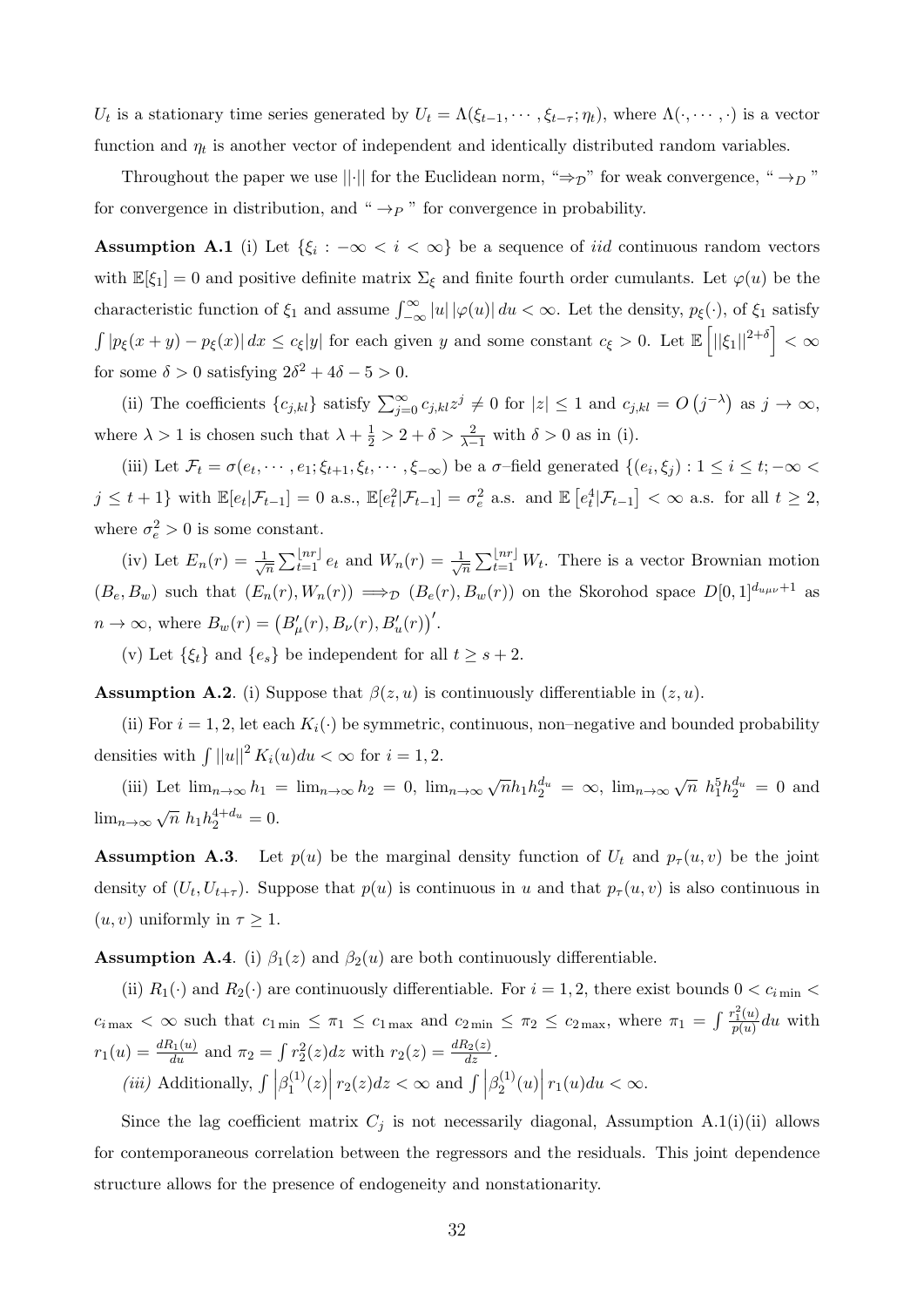**Remark A.1**(i) Assumption A.1(i)(ii) ensures that  $W_t$  is stationary and  $\alpha$ -mixing (see, for example, Corollary 4 of Withers 1981; Theorem 2.1 of Pham and Tran 1985). Assumption A.1(i)(ii) allows for correlated  $\{U_t\}$  and  $\{\mu_t, \nu_t\}$ , including the special case of strong endogeneity where  $U_t = \nu_t$ . As a result, we can have  $Z_t - Z_{t-1} = U_t$  as mentioned in models (2.4) and (2.10) above. Note also that Assumption A.1(i)(ii) covers the case where  $\{U_t\}$  is independent of  $\{(\mu_t, \nu_t)\}\$ . Both the correlated and uncorrelated cases for  $\{U_t\}$  and  $\{(\mu_t, \nu_t)\}\$  are considered in simulations. Instead of imposing a linear process structure, one may directly assume that  $W_t$  is a vector of stationary and  $\alpha$ –mixing time series with mixing coefficient  $\alpha_w(\cdot)$  satisfying  $\sum_{k=1}^{\infty} \alpha_k$  $\frac{\delta_1}{\delta_1^{2+\delta_1}}(k) < \infty$ , where  $\delta_1 > 0$  is chosen such that  $E||W_t||^{2+\delta_1} < \infty$ . In order to validate the main theorems in this case (particularly the proof of Theorem 3.2), the extra condition is included in Assumption A.1(iv) that  $B_{\mu}(r)$  and  $B_{\nu}(r)$  are independent.

(ii) In applications, we may choose  $\mathcal{F}_t = \sigma(e_t, \dots, e_1; \xi_{t+1}, \xi_t, \dots, \xi_{-\infty})$  generated by  $\{(e_i, \xi_j):$  $1 \leq i \leq t; -\infty < j \leq t$ . In this case, Assumption A.1(v) holds if  $\{\xi_s\}$  and  $\{e_t\}$  are independent for all  $s \geq t + 1$ . Assumption A.1(iii)-(iv) also allows for heteroskedastic innovations  $e_t$ . Assumption A.2(i)(ii) imposes some mild conditions on the kernel functions and  $\beta(z, u)$ . Assumption A.2(iii) imposes some technical conditions on the bandwidth parameters. The last part of Assumption A.2(iii) links the mixing coefficient  $\alpha_w(\cdot)$  with the bandwidths - it is verifiable and satisfied when  $h_i = O(n^{-\lambda_i})$  for  $i = 1, 2$ , and  $(\lambda_0, \lambda_1, \lambda_2)$  is chosen suitably such that  $\lambda_1 \geq \frac{1}{2}$  $\frac{1}{2}(\lambda_2 - \lambda_0)$ . Assumptions A.3 and A.4 are reasonable and may be justified under more primitive conditions.

#### 8.2 Useful lemmas

The following lemmas are needed for us to establish some useful asymptotic properties and are of independent interest.

Let  $q_t(u|x, z)$  and  $q_t(u|z)$  be the conditional density functions of  $U_t$  given  $\left(\frac{X_t}{\sqrt{t}}, \frac{Z_t}{\sqrt{t}}\right)$ t ) and of  $U_t$ given  $\frac{Z_t}{\sqrt{t}}$  $\frac{t}{t}$ , respectively. For  $i = 0, 1$ , let  $q_t^{(i)}$  $y_t^{(i)}(u|x,z)$  and  $q_t^{(i)}$  $t_i^{(i)}(u|z)$  be the *i*-th partial derivative with respect to t. We then have the following lemma.

**Lemma A.1**. Let Assumption A.1(i)(ii) hold. As  $t, s \to \infty$  and  $\frac{s}{t} \to 0$ , then  $\left(\frac{X_t}{\sqrt{t}}, \frac{Z_t}{\sqrt{t}}\right)$ t  $\bigg), \bigg(\frac{X_s}{\sqrt{2}}\bigg)$  $\frac{s}{s}, \frac{Z_s}{\sqrt{s}}$ s  $\big),$  $U_t$  and  $U_s$  are mutually independent.

Meanwhile, we have as  $t \to \infty$ 

$$
q_t^{(i)}(u|x,z) \to p^{(i)}(u) \quad \text{and} \quad q_t^{(i)}(u|z) \to p^{(i)}(u) \tag{7.2}
$$

for  $i = 0, 1$ , where  $p(u)$  denotes the marginal density of  $U_t$ .

**Proof:** Let us introduce some notation. Recall the definitions of  $\mu_t$ ,  $\nu_t$  and  $U_t$  as given in Assumption A.1. Let  $D_1$  and  $D_2$  be vectors of real numbers, and  $D_3$  be a real number itself. Define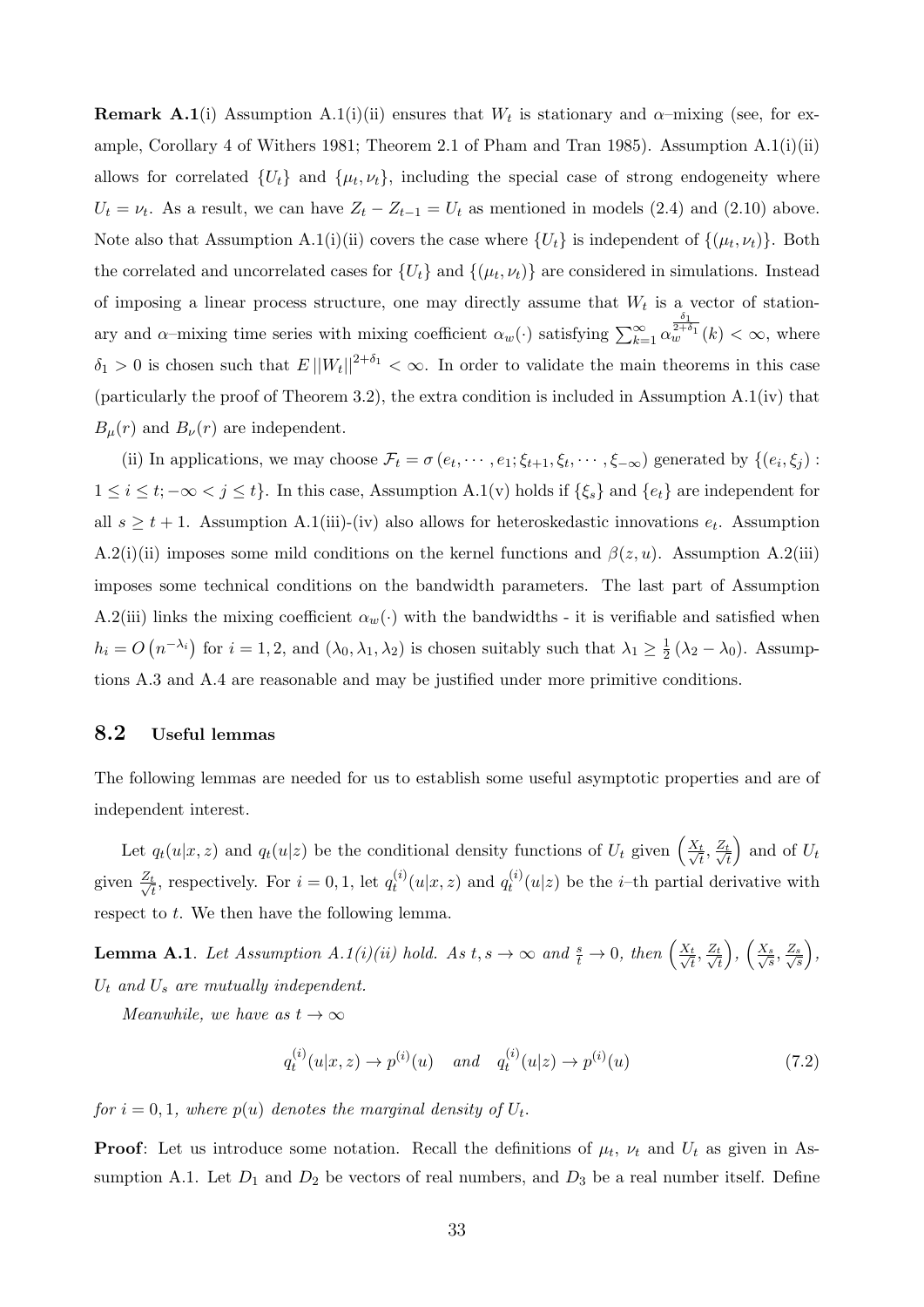$u_t = D_1^{\tau} \mu_t + D_3 \nu_t$  and  $v_t = D_2^{\tau} U_t$ . It follows from Assumption A1(i)(ii) that there are coefficients  ${c_j : j \ge 0}$  and  ${d_j : j \ge 0}$  as well as a sequence of independent and identically distributed random variables  $\{\varepsilon_i : -\infty < i < \infty\}$  such that

$$
u_t = \sum_{j=0}^{\infty} c_j \varepsilon_{t-j} \quad \text{and} \quad v_t = \sum_{j=0}^{\infty} d_j \varepsilon_{t-j},\tag{7.3}
$$

where  $\{\varepsilon_i\}$  satisfies the same conditions that are imposed on the components of  $\xi_i$  in Assumption A.1(i), and  $\{c_j : j \ge 0\}$  and  $\{d_j : j \ge 0\}$  satisfy such conditions that are imposed on  $\{c_{j,kl}\}$  in Assumption A.1(ii). In order to prove Lemma A.1, it suffices to show that  $\frac{u_t}{\sqrt{t}}, \frac{u_s}{\sqrt{s}}, v_t$  and  $v_s$  are mutually independent when  $t, s \to \infty$  and  $\frac{s}{t} \to 0$ .

Before we prove this lemma, we point out that Lemma A.1 implies the mutual independence between  $\frac{u_t}{\sqrt{t}}$  and  $\left(\frac{u_s}{\sqrt{s}}, v_t, v_s\right)$  when  $t, s \to \infty$  and  $\frac{s}{t} \to 0$ . As a consequence, it implies the mutual independence between  $Z_t$  and  $(Z_s, v_t, v_s)$  when  $t, s \to \infty$  and  $\frac{s}{t} \to 0$ .

To simplify the notation, we assume without loss of generality that  $var(u_t) = var(v_t) \equiv 1$ . In addition, we avoid involving s and t as the indices. For  $t > s$ , let  $Y_1 = \frac{\sum_{i=1}^{t} u_i}{\sqrt{t}}$  $\frac{1}{t}^{u_i}, Y_2 = \frac{\sum_{j=1}^s u_j}{\sqrt{s}},$  $Y_3 = v_t$  and  $Y_4 = v_s$ , and  $\psi_{st}(\lambda_1, \lambda_2, \lambda_3, \lambda_4) = \psi(\lambda_1, \lambda_2, \lambda_3, \lambda_4)$  be the characteristic function of  $(Y_1, Y_2, Y_3, Y_4)$ . Our aim in the following proof is to show that as  $t, s \to \infty$  and  $\frac{s}{t} \to 0$ ,

$$
\psi_{st}(\lambda_1, \lambda_2, \lambda_3, \lambda_4) \to \exp\left(-\frac{1}{2}\left(\lambda_1^2 + \lambda_2^2 + \lambda_3^2 + \lambda_4^2\right)\right). \tag{7.4}
$$

Using the structure of  $u_t$ , we have

$$
u_t = C(1)\varepsilon_t + \tilde{\epsilon}_{t-1} - \tilde{\epsilon}_t = C(1)\varepsilon_t + \overline{u}_t, \tag{7.5}
$$

where  $C(1) = \sum_{j=0}^{\infty} c_j$  and  $\overline{u}_t = \widetilde{\varepsilon}_{t-1} - \widetilde{\varepsilon}_t$  with  $\widetilde{\varepsilon}_t = \sum_{j=0}^{\infty} \widetilde{c}_j \varepsilon_{t-j}$ , in which  $\widetilde{c}_j = \sum_{k=j+1}^{\infty} c_k$ . Using the fact that  $\max_i E\left[\varepsilon_i^2\right] < \infty$ , we have

$$
E\left[\frac{1}{\sqrt{t}}\sum_{i=1}^{t}\overline{u}_{i}\right]^{2} = \frac{1}{t}E\left[\widetilde{\varepsilon}_{0} - \widetilde{\varepsilon}_{t}\right]^{2} = O\left(\frac{1}{t}\right),\tag{7.6}
$$

which implies that  $\frac{1}{\sqrt{2}}$  $\overline{t}_{\overline{t}}\sum_{i=1}^t \overline{u}_i = O_P\left(\frac{1}{\sqrt{2}}\right)$ t as  $t \to \infty$ . This implies that we need only to approximate  $u_t$  by  $C(1)\varepsilon_t$  in the following derivations. Without loss of generality, we set  $C(1) \equiv 1$  in the rest of this proof without changing the notation of  $Y_1$  and  $Y_2$ . In other words, we now define  $Y_{1t} = \frac{\sum_{i=1}^{t} \varepsilon_i}{\sqrt{t}}$ t and  $Y_{2s} = \frac{\sum_{j=1}^{s} \varepsilon_j}{\sqrt{s}}$ .

In view of equations (7.3)–(7.6), we have the following decompositions: for  $t > s$ 

$$
Y_{1t} = \frac{1}{\sqrt{t}} \sum_{i=1}^{t} \varepsilon_{i} = \frac{1}{\sqrt{t}} \sum_{i=1}^{s} \varepsilon_{i} + \frac{1}{\sqrt{t}} \sum_{i=s+1}^{t} \varepsilon_{i}, \quad Y_{2s} = \frac{1}{\sqrt{s}} \sum_{i=1}^{s} \varepsilon_{i},
$$
  
\n
$$
Y_{3K} = \sum_{j=0}^{\infty} d_{j} \varepsilon_{t-j} = \sum_{j=1}^{s} d_{t-j} \varepsilon_{j} + \sum_{j=s+1}^{t} d_{t-j} \varepsilon_{j} + \sum_{k=K}^{\infty} d_{t+k} \varepsilon_{-k},
$$
  
\n
$$
Y_{4K} = \sum_{i=0}^{\infty} d_{l} \varepsilon_{s-l} = \sum_{l=1}^{s} d_{s-l} \varepsilon_{l} + \sum_{l=K}^{\infty} d_{s+l} \varepsilon_{-l},
$$
\n(7.7)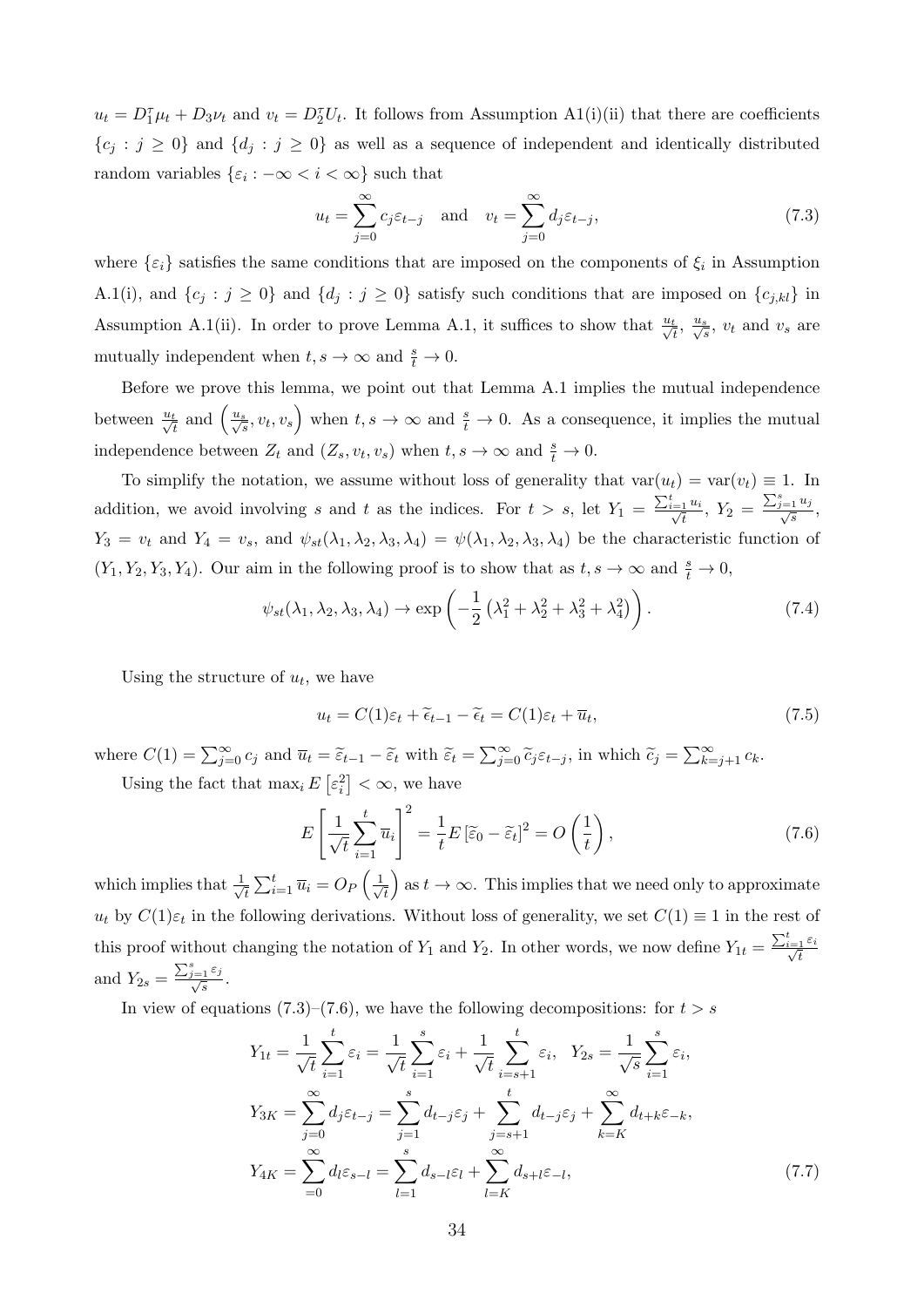where  $K > 1$  is some positive integer.

For given  $(\lambda_1, \lambda_2, \lambda_3, \lambda_4)$ , we have

$$
\lambda_1 Y_{1t} + \lambda_2 Y_{2s} + \lambda_3 Y_{3K} + \lambda_4 Y_{4L} = \sum_{i=1}^s a_{st}(i)\varepsilon_i + \sum_{j=s+1}^t b_{st}(j)\varepsilon_j + \sum_{k=-K}^0 c_{st}(k)\varepsilon_k, \tag{7.8}
$$

where  $a_{st}(i) = \frac{\lambda_1}{\sqrt{4}}$  $\frac{1}{t}+\frac{\lambda_2}{\sqrt{s}}$  $\frac{2}{s} + \lambda_3 d_{t-i} + \lambda_4 d_{s-i}, b_{st}(j) = \frac{\lambda_1}{\sqrt{i}}$  $t_{\frac{1}{t}} + \lambda_3 d_{t-j}$  and  $c_{st}(k) = \lambda_3 d_{t-k} + \lambda_4 d_{s-k}$ .

Let  $\psi(\cdot)$  be the characteristic function of  $\varepsilon_t$ . The logarithm of the characteristic function of  $(Y_{1t}, Y_{2s}, Y_{3K}, Y_{4K})$  is then given by

$$
\log (\Psi_{st,K}(\lambda_1, \lambda_2, \lambda_3, \lambda_4)) = \log \left( \prod_{i=1}^s \psi(a_{st}(i) \prod_{j=s+1}^t \psi(b_{st}(j)) \prod_{k=-K}^0 \psi(c_{st}(k)) \right)
$$
  
\n
$$
= \sum_{i=1}^s \log(\psi(a_{st}(i)) + \sum_{j=s+1}^t \log(\psi(b_{st}(j)) + \sum_{k=-K}^0 \log(\psi(c_{st}(k)))
$$
  
\n
$$
= \frac{-(1+o(1))}{2} \left( \sum_{i=1}^s a_{st}^2(i) + \sum_{j=s+1}^t b_{st}^2(j) + \sum_{k=-K}^0 c_{st}^2(k) \right)
$$
  
\n
$$
= \frac{-(1+o(1))}{2} \sum_{i=1}^s \left( \frac{\lambda_1}{\sqrt{t}} + \frac{\lambda_2}{\sqrt{s}} + \lambda_3 d_{t-i} + \lambda_4 d_{s-i} \right)^2
$$
  
\n
$$
+ \frac{-(1+o(1))}{2} \sum_{j=s+1}^t \left( \frac{\lambda_1}{\sqrt{t}} + \lambda_3 d_{t-j} \right)^2 + \frac{-(1+o(1))}{2} \sum_{k=-K}^0 (\lambda_3 d_{t-k} + \lambda_4 d_{s-k})^2
$$
  
\n
$$
= -\frac{\lambda_1^2}{2} \sum_{j=s+1}^t \frac{1}{t} - \frac{\lambda_2^2}{2} \sum_{i=1}^s \frac{1}{s} - \frac{\lambda_3^2}{2} \left( \sum_{i=1}^s d_{t-i}^2 + \sum_{j=s+1}^t d_{t-j}^2 + \sum_{k=-K}^0 d_{t-k}^2 \right)
$$
  
\n
$$
- \frac{\lambda_4^2}{2} \left( \sum_{i=1}^s d_{s-i}^2 + \sum_{j=s+1}^t d_{t-j}^2 + \sum_{k=-K}^0 d_{s-k}^2 \right) + o(1)
$$
  
\n
$$
\rightarrow -\frac{1}{2} (\lambda_1^2 + \lambda_2^2 + \lambda_3^2 + \lambda_4^2)
$$
 (7.9)

as  $t, s \to \infty$ ,  $\frac{s}{t} \to 0$  and  $K \to \infty$ , where we have used the following facts:

$$
\sum_{i=1}^{s} d_{t-i}^{2} = \sum_{j=t-s}^{t-1} d_{j}^{2} = o(1) \text{ and } \sum_{k=0}^{\infty} d_{k}^{2} = E[v_{1}^{2}] = 1
$$

 $t, s \to \infty$  and  $\frac{s}{t} \to 0$ . This completes equation (7.4) and thus the first part of Lemma A.1.

To prove the second part of Lemma A.1, we let  $p_t(x, z, u)$  and  $p_t(z, u)$  be the joint density functions of  $(X_t, Z_t, U_t)$  and  $(Z_t, U_t)$ , respectively. We also let  $p_t(x, z)$  and  $p_t(x, z|u)$  be the joint density of  $(X_t, Z_t)$  and the conditional density of  $(X_t, Z_t, U_t)$  given  $U_t$ . Let  $q_t(x, z, u)$ ,  $q_t(z, u)$ ,  $q_t(x, z)$  and  $q_t(x, z|u)$  denote the joint and conditional density functions of  $\left(\frac{X_t}{\sqrt{t}}, \frac{Z_t}{\sqrt{t}}\right)$  $\left(\frac{t}{\ell}, U_t\right),\, \left(\frac{Z_t}{\sqrt{u}}\right)$  $\frac{t}{\overline{t}}, U_t\Big),$  $\left(\frac{X_t}{\sqrt{t}}, \frac{Z_t}{\sqrt{t}}\right)$ t ) and  $\left(\frac{X_t}{\sqrt{t}}, \frac{Z_t}{\sqrt{t}}\right)$  $\frac{t}{t}, U_t$  given  $U_t$ , respectively. Using the mutual independence between  $\frac{X_t}{\sqrt{t}}, \frac{Z_t}{\sqrt{t}}$ t and  $U_t$ , we then have

$$
q_t(u|x, z) = \frac{q_t(x, z, u)}{q_t(x, z)} = \frac{q_t(x, z|u)p(u)}{q_t(x, z)} \to p(u),
$$
  

$$
q_t(u|z) = \frac{q_t(z, u)}{q_t(z)} = \frac{q_t(z|u)p(u)}{q_t(z)} \to p(u),
$$
 (7.10)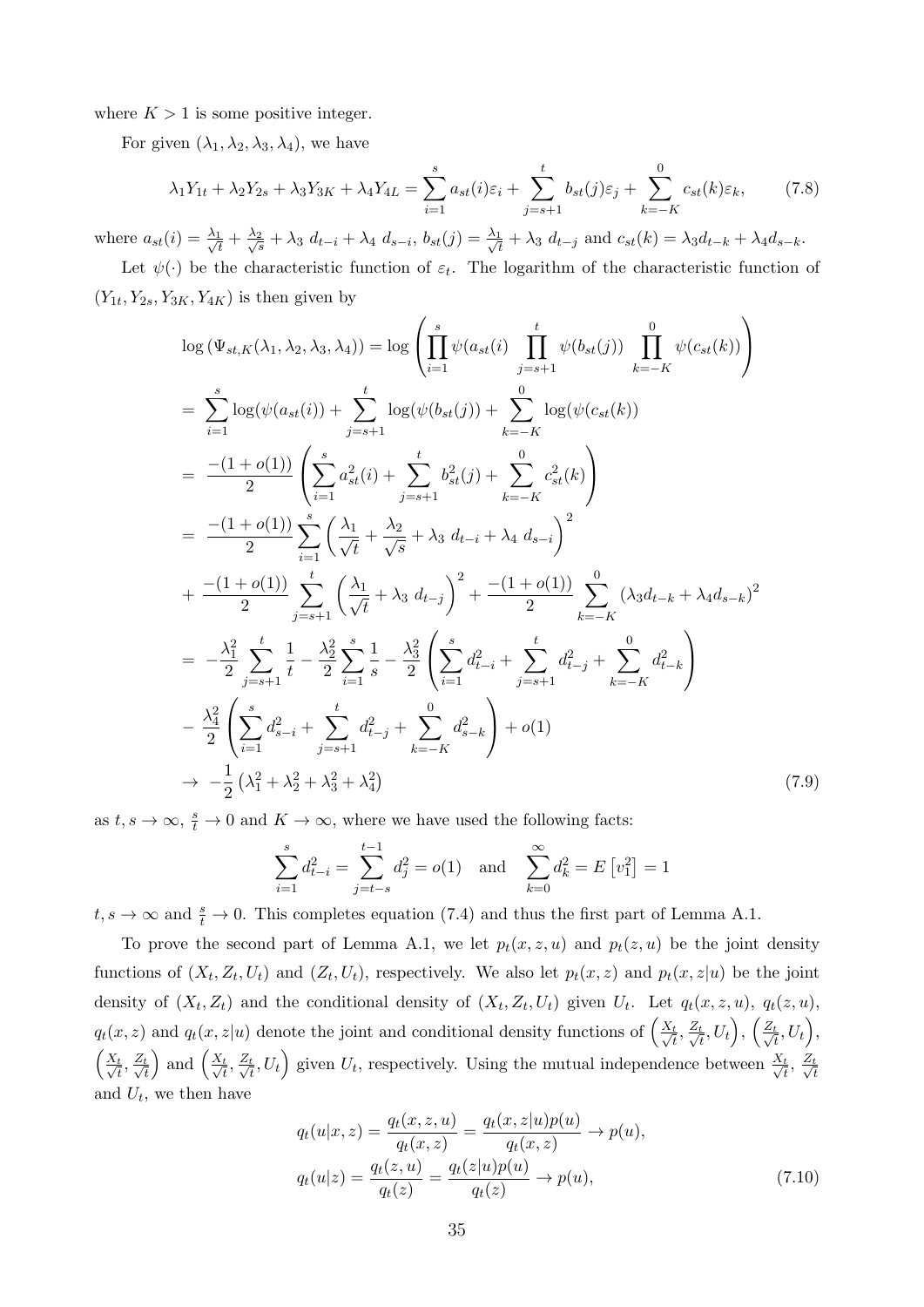where  $q_t(z)$  denotes the density function of  $\frac{Z_t}{\sqrt{A}}$  $\frac{t}{t}$ . The proof of the second part is thus completed.

**Remark A.2**. As may be seen from the derivations in  $(7.5)-(7.9)$ ,  $U_t$  can still be correlated with  $(X_t, Z_t)$ , but it does not need to follow a linear process as assumed in Assumption A.1. As a matter of fact,  $U_t$  and  $(X_t, Z_t)$  can still be mutually independent when  $(X_t, Z_t)$  satisfies Assumption A.1, but  $\{U_t\}$  is a stationary time series generated by a vector function of the form  $U_t = \Lambda(\xi_{t-1}, \dots, \xi_{t-\tau}; \eta_t),$  where  $\Lambda(\cdot, \dots, \cdot)$  is a measurable function such that  $E\left[||U_t||^2\right] < \infty$ ,  $\{\eta_j\}$  is a sequence of independent and identical distributed random variables and independent of  $\{\xi_i\}$ , and  $\tau \geq 1$  is a positive integer.

Let us now give some details to show that the conclusions of Lemma A.1 remain true in the case where  $\{U_t\}$  is generated by the functional form. Recall the notation of  $u_t$  and define  $v_t = D_2^{\tau} U_t \equiv \lambda(\varepsilon_{t-1}, \cdots, \varepsilon_{t-\tau}; \eta_t)$ , in which  $\lambda(\cdot, \cdots, \cdot)$  is a measurable function such that  $E\left[|\lambda(\varepsilon_{t-1},\cdots,\varepsilon_{t-\tau};\eta_t)|^2\right]<\infty.$  We then introduce the following notation: for  $t>s+\tau-1$ 

$$
Y_{1t} = \frac{1}{\sqrt{t}} \left( \sum_{i=1}^{s-\tau-1} \varepsilon_i + \sum_{j=s-\tau}^{s-1} \varepsilon_j + \varepsilon_s + \sum_{k=s+1}^{t-\tau-1} \varepsilon_k + \sum_{l=t-\tau}^{t-1} \varepsilon_l + \varepsilon_t \right),
$$
  
\n
$$
Y_{2s} = \frac{1}{\sqrt{t}} \left( \sum_{i=1}^{s-\tau-1} \varepsilon_i + \sum_{j=s-\tau}^{s-1} \varepsilon_j + \varepsilon_s \right),
$$
  
\n
$$
Y_{3t} = \lambda(\varepsilon_{t-1}, \cdots, \varepsilon_{t-\tau}; \eta_t) \text{ and } Y_{4s} = \lambda(\varepsilon_{s-1}, \cdots, \varepsilon_{s-\tau}; \eta_s).
$$
\n(7.11)

For given  $(\lambda_1, \lambda_2, \lambda_3, \lambda_4)$ , we have

$$
\lambda_1 Y_{1t} + \lambda_2 Y_{2s} + \lambda_3 Y_{3t} + \lambda_4 Y_{4s} \tag{7.12}
$$
\n
$$
= \left(\frac{\lambda_1}{\sqrt{t}} + \frac{\lambda_2}{\sqrt{s}}\right) \sum_{i=1}^{s-\tau-1} \varepsilon_i + \left(\frac{\lambda_1}{\sqrt{t}} + \frac{\lambda_2}{\sqrt{s}}\right) \sum_{j=s-\tau}^{s-1} \varepsilon_j + \lambda_4 Y_{4s} \tag{7.12}
$$
\n
$$
+ \frac{\lambda_1}{\sqrt{t}} (\varepsilon_s + \varepsilon_t) + \frac{\lambda_2}{\sqrt{s}} \varepsilon_s + \frac{\lambda_1}{\sqrt{t}} \sum_{k=s+1}^{t-\tau-1} \varepsilon_k + \frac{\lambda_1}{\sqrt{t}} \sum_{l=t-\tau}^{t-1} \varepsilon_l + \lambda_3 Y_{3t}
$$
\n
$$
= a_{st} \sum_{i=1}^{s-\tau-1} \varepsilon_i + a_{st} \varepsilon_s + b_t \sum_{k=s+1}^{t-\tau-1} \varepsilon_k + a_{st} \sum_{j=s-\tau}^{s-1} \varepsilon_j + \lambda_4 Y_{4s} + b_t \varepsilon_t + b_t \sum_{l=t-\tau}^{t-1} \varepsilon_l + \lambda_3 Y_{3t},
$$

where  $a_{st} = \frac{\lambda_1}{\sqrt{4}}$  $\frac{1}{t}+\frac{\lambda_2}{\sqrt{s}}$  $\frac{2}{s}$  and  $b_t = \frac{\lambda_1}{\sqrt{t}}$  $\frac{1}{t}$ .

Similarly to the derivations in (7.9), the characteristic function of  $(Y_{1t}, Y_{2s}, Y_{3t}, Y_{4s})$  is given by

$$
\Psi_{st}(\lambda_1, \lambda_2, \lambda_3, \lambda_4) = \mathbb{E} \left[ \exp\left(i\left(\lambda_1 Y_{1t} + \lambda_2 Y_{2s} + \lambda_3 Y_{3t} + \lambda_4 Y_{4s}\right)\right) \right]
$$
\n
$$
= \prod_{i=1}^{s-\tau-1} \psi(a_{st}) \psi(b_t) \psi(a_{st}) \prod_{k=s+1}^{t-\tau-1} \psi(b_t) \cdot \psi_{1st} \cdot \psi_{2st},
$$
\n(7.13)

where  $\psi_{1st} = \mathbb{E}\left[\exp\left(i\left(a_{st}\sum_{j=s-\tau}^{s-1} \varepsilon_j + \lambda_4 Y_{4s}\right)\right)\right]$  and  $\psi_{2st} = \mathbb{E}\left[\exp\left(i\left(b_t\sum_{l=t-\tau}^{t-1} \varepsilon_l + \lambda_3 Y_{3t}\right)\right)\right]$ .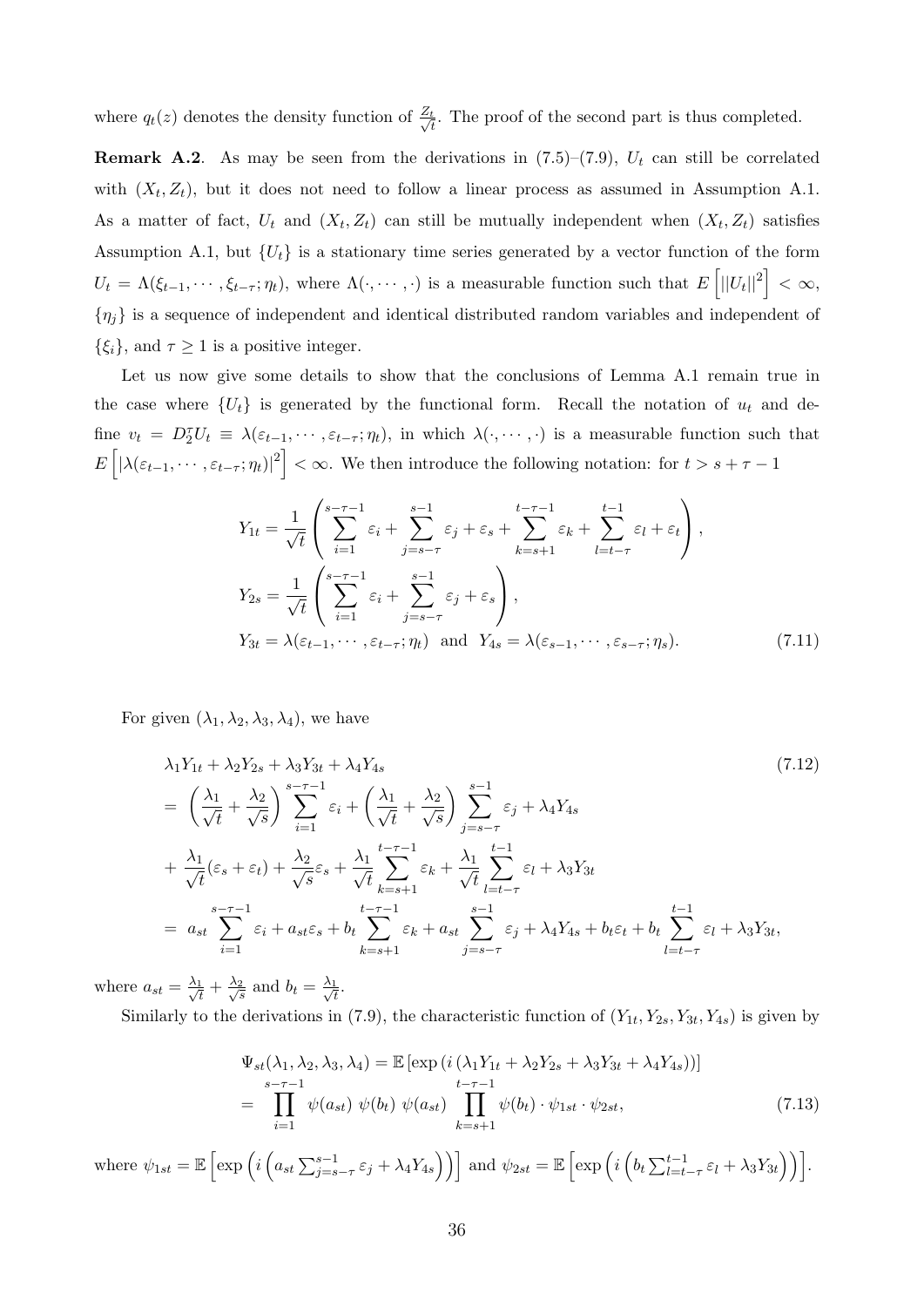Using the result that  $e^x = 1 + x(1 + \frac{x}{2!} + \cdots)$  as  $x \to 0$ , we have as  $t, s \to \infty$ 

$$
e^{i a_{st} \sum_{j=s-\tau}^{s-1} \varepsilon_j} = 1 + i a_{st} \sum_{j=s-\tau}^{s-1} \varepsilon_j - \frac{a_{st}^2}{2} \left( \sum_{j=s-\tau}^{s-1} \varepsilon_j \right) + o\left(a_{st}^2\right) = 1 + O_P\left(\frac{1}{\sqrt{s}}\right) + O_P\left(\frac{1}{\sqrt{t}}\right), (7.14)
$$

where we have used  $E\left[\left(\sum_{j=s-\tau}^{s-1} \varepsilon_j\right)^2\right] \leq C < \infty$ .

Using the dominated convergence theorem, equations (7.13) and (7.14) therefore imply that as  $t, s \rightarrow \infty$ 

$$
\log (\Psi_{st}) = (s - \tau - 1) \log (\psi(a_{st})) + \log (\psi(a_{st})) + \log (\psi(b_{t})) + (t - s - \tau - 1) \log (\psi(b_{t}))
$$
  
+ 
$$
\log (\psi_{1st}) + \log (\psi_{2st})
$$
  
= 
$$
-\frac{1}{2}(s - \tau - 1) \left(\frac{\lambda_1}{\sqrt{t}} + \frac{\lambda_2}{\sqrt{s}}\right)^2 - \frac{1}{2} \left(\frac{\lambda_1}{\sqrt{t}}\right)^2 - \frac{1}{2} (t - s - \tau - 1) \left(\frac{\lambda_1}{\sqrt{t}}\right)^2
$$
  
- 
$$
\frac{1}{2} \left(\frac{\lambda_1}{\sqrt{t}} + \frac{\lambda_2}{\sqrt{s}}\right)^2 - \left(\frac{\lambda_3^2}{2} + \frac{\lambda_4^2}{2}\right) (1 + o(1)) + o(1)
$$
  

$$
\rightarrow -\frac{\lambda_1^2 + \lambda_2^2 + \lambda_3^2 + \lambda_4^2}{2}, \tag{7.15}
$$

which shows that  $Y_{1t}$ ,  $Y_{2s}$ ,  $Y_{3t}$  and  $Y_{4s}$  are mutually independent when  $t, s \to \infty$  and  $\frac{s}{t} \to 0$ .

Before proceeding we introduce a definition and some useful formulae.

**Definition A.1**. (i) The local time process  $\{L_S(t, s) : t \geq 0, s \in \mathbb{R}^1 = (-\infty, \infty)\}\$  of a measurable stochastic process  $\{S(t), t \geq 0\}$  is defined as

$$
L_S(t,s) = \lim_{\epsilon \to 0} \frac{1}{2\epsilon} \int_0^t I\left\{|S(r) - s| < \epsilon\right\} dr. \tag{7.16}
$$

(ii) For any locally integrable functions  $G(\cdot)$  and  $G(\cdot, \cdot)$ , the following occupation times formulae hold

$$
\int_0^t G(S(r))dr = \int_{-\infty}^{\infty} G(s)L_s(t,s)ds \text{ and}
$$

$$
\int_0^t G(r, S(r))dr = \int_{-\infty}^{\infty} \left( \int_0^t G(r, s)dL_s(r, s) \right)ds.
$$
(7.17)

See Revuz and Yor (1999) for more detail about the definition (7.16) and the two occupation time formulae (7.17).

Remark A.3. In order to deal with the case where both stationary and nonstationary regressors are involved in the unknown function  $\beta(z, u)$ , new limit results are established in Lemmas A.3 and A.4 below. These lemmas introduce some new technology for proving results of this kind. Under Gaussianity and the weak convergence  $(\mathbb{E}_n(r), W_n(r)) \Rightarrow_D (B_e(r), B_w(r))$  on  $D[0, 1]^{d_{u\mu\nu}+1}$  imposed in Assumption A.1(iv), existing results such as Theorem 2.1 of Wang and Phillips (2009a) and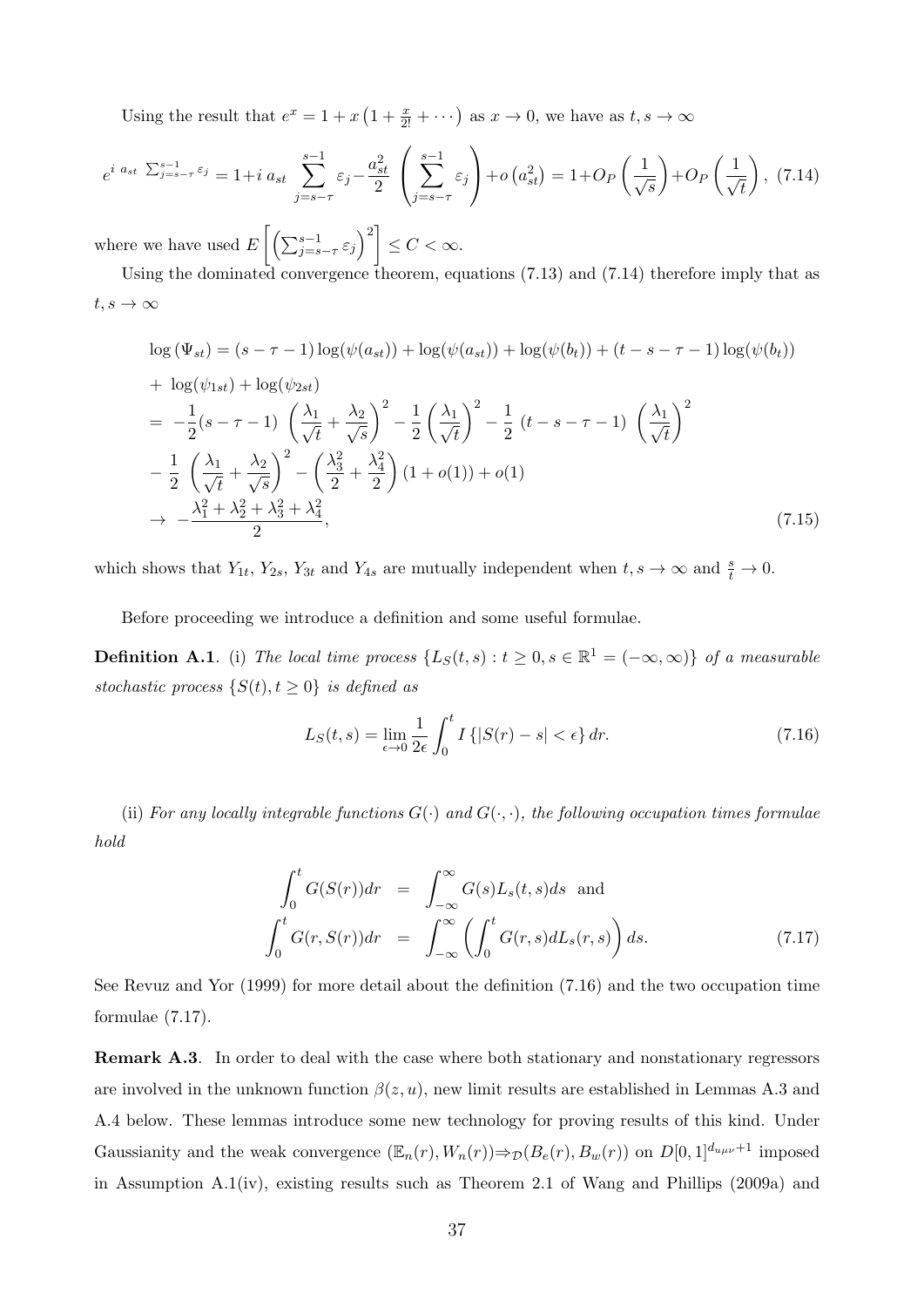Theorem 1 of Phillips (2009) are directly applicable in the proofs of other lemmas and theorems in the rest of Appendix A and the whole part of Appendix B. Meanwhile, the present paper employs a new central limit argument in Lemma A.6, along with Lemma A.5, to assist in the proof of Theorem 3.2.

In the rest of Appendix A and the whole part of Appendix B below, we set  $d_z = 1$  and let  $d_u = 1$  without loss of generality to simplify notation and derivations in the proofs.

**Lemma A.2.** Let  $f(x)$  be a known function defined on  $(-\infty, \infty)$ . Suppose that  $|f(x)|$  and  $f^{2}(x)$ are integrable with respect to  $x \in (-\infty, \infty)$ . Let  $C_1(f) = \int_{-\infty}^{\infty} f(x) dx \neq 0$ . Suppose  $\{W_t\}$  satisfies Assumption A.1(i)(ii)(iv). Then as  $n \to \infty$ 

$$
\sup_{0 \le r \le 1} \left| \frac{d_n}{n} \sum_{t=1}^{\lfloor nr \rfloor} f(d_n z_{tn}) - \left( \int_{-\infty}^{\infty} f(x) dx \right) L_{B_\nu}(r, 0) \right| \to_D 0, \tag{7.18}
$$

where  $d_n$  is a sequence of positive numbers satisfying  $d_n \to \infty$  and  $\frac{d_n}{n} \to 0$ ,  $z_{tn} = \frac{Z_t}{d_n}$  $\frac{Z_t}{d_n}$ , and  $\lfloor a \rfloor \leq a$ denotes the integer part of a.

**Proof:** Note that  $d_n = \sqrt{n}$  or  $d_n =$  $\sqrt{n}$  $\frac{\sqrt{n}}{h_2}$  in the rest of our discussion. The proof of Lemma A.2 follows immediately since the conditions of Theorem 2.1 of Wang and Phillips (2009a) are satisfied trivially.

Recall that  $p(u)$  is the marginal density function of  $\{U_t\}$ . Let  $p_t(u|z)$  be the conditional density of  $U_t$  given  $Z_t = z$ . We have the following lemma.

**Lemma A.3**. Let Assumptions A.1(i)(ii), A.2(ii)(iii) and A.3 hold. Then, for  $i = 1, 2$ ,

$$
\frac{1}{\sqrt{n}h_1} \sum_{t=1}^n K_1^i \left( \frac{Z_t - z}{h_1} \right) p_t(u|z) \to_D p(u) \int K_1^i(v) dv \cdot L_{B_\nu}(1,0), \tag{7.19}
$$

$$
\frac{1}{\sqrt{n}h_1} \sum_{t=1}^n \mathbb{E}\left[K_1^i\left(\frac{Z_t - z}{h_1}\right)\right] = O(1),\tag{7.20}
$$

$$
\frac{1}{nh_1^2} \sum_{t=2}^n \sum_{s=1}^{t-1} \mathbb{E}\left[K_1^i\left(\frac{Z_t - z}{h_1}\right) K_1^i\left(\frac{Z_s - z}{h_1}\right)\right] = O(1),\tag{7.21}
$$

$$
\frac{1}{\sqrt{n}h_1h_2} \sum_{t=1}^{n} K_1 \left( \frac{Z_t - z}{h_1} \right) \pi_t(U_t, Z_t) \to_P 0,
$$
\n(7.22)

where  $\pi_t(U_t, Z_t) = K_2 \left( \frac{U_t - u}{h_2} \right)$  $_{h_2}$  $= \mathbb{E}\left[K_2\left(\frac{U_t-u}{h_2}\right)\right]$  $_{h_2}$  $\Big| |Z_t|.$ 

**Proof**: (i) We first prove (7.19). Let  $p_t(\cdot)$  be the marginal density function of  $Z_t$ ,  $q_t(\cdot)$  and  $q_t(\cdot|u)$ be the marginal density of  $\frac{Z_t}{Z}$  $\frac{t}{t}$  and the conditional density of  $\frac{Z_t}{\sqrt{t}}$  $\frac{t}{t}$  given  $U_t = u$ , respectively. Then

$$
p_t(z) = \frac{1}{\sqrt{t}} q_t\left(\frac{z}{\sqrt{t}}\right)
$$
 and  $p_t(z|u) = \frac{1}{\sqrt{t}} q_t\left(\frac{z}{\sqrt{t}}|u\right)$ .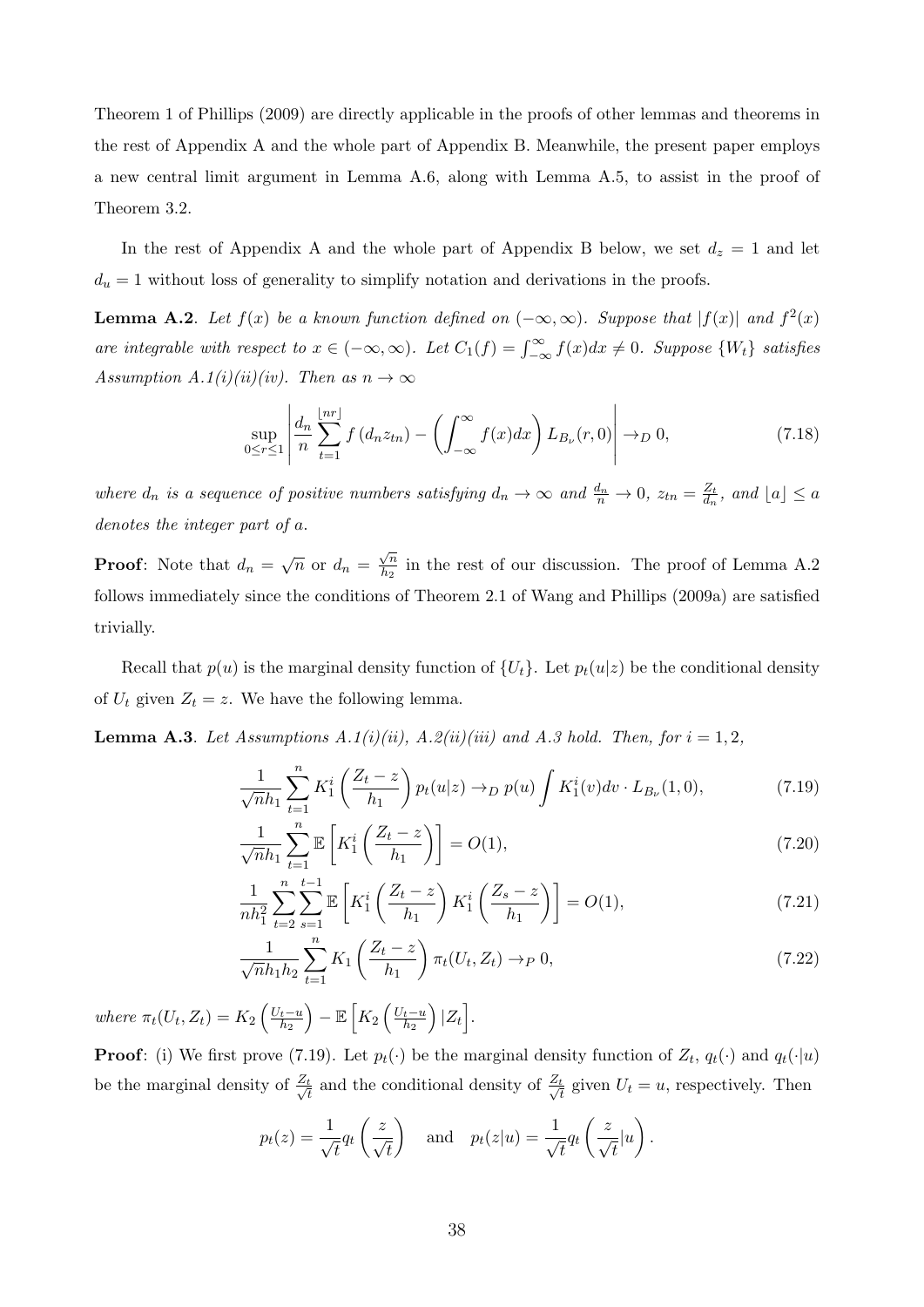For each given z, Lemma A.1 then implies as  $t \to \infty$ 

$$
p_t(u|z) = \frac{p_t(z|u)p(u)}{p_t(z)} = \frac{q_t\left(\frac{z}{\sqrt{t}}|u\right)}{q_t\left(\frac{z}{\sqrt{t}}\right)}\ p(u) \to \frac{\phi(0)}{\phi(0)}\ p(u) = p(u). \tag{7.23}
$$

Choose large enough  $m \to \infty$  such that  $\frac{m}{\sqrt{n}h_1} \to 0$ . By (7.18) and (7.23) we have

$$
\frac{1}{\sqrt{n}h_1} \sum_{t=1}^{n} K_1^i \left( \frac{Z_t - z}{h_1} \right) p_t(u|z) = \frac{1}{\sqrt{n}h_1} \sum_{t=1}^{n} K_1^i \left( \frac{Z_t - z}{h_1} \right) p(u) \n+ \frac{1}{\sqrt{n}h_1} \sum_{t=1}^{n} K_1^i \left( \frac{Z_t - z}{h_1} \right) (p_t(u|z) - p(u)) = \frac{p(u)}{\sqrt{n}h_1} \sum_{t=1}^{n} K_1^i \left( \frac{Z_t - z}{h_1} \right) \n+ \frac{1}{\sqrt{n}h_1} \sum_{t=1}^{m} K_1^i \left( \frac{Z_t - z}{h_1} \right) (p_t(u|z) - p(u)) + \frac{1}{\sqrt{n}h_1} \sum_{t=m+1}^{n} K_1^i \left( \frac{Z_t - z}{h_1} \right) (p_t(u|z) - p(u)) \n= \int K_1^i(v) dv \cdot L_{B_\nu}(1,0) \cdot p(u) + o_P(1) + \int K_1^i(v) dv \cdot L_{B_\nu}(1,0) \cdot o_P(1) \n\rightarrow D \int K_1^i(v) dv \cdot L_{B_\nu}(1,0) p(u),
$$
\n
$$
(1,0) (1,0) (0,0) (0,0) (1)
$$

where the first term follows from Lemma A.2 with  $f(x) = K_1(x)$ , the second term follows from the boundedness of  $K_1(\cdot)$  as well as  $p_t(u|z)$  and  $p(u)$ , and the third term follows from Lemma A.2(i) with  $f(x) = K_1(x)$  and (7.18). We therefore complete the proof of (7.19).

(ii) We need only to prove (7.21) with  $i = 1$ . The case  $i = 2$  follows similarly. Let  $p_{st}(\cdot | Z_s)$ be the conditional density function of  $Z_t - Z_s$  given  $Z_s$ . Let  $q_{st}(\cdot | Z_s)$  be the conditional density function of  $\frac{Z_t - Z_s}{\sqrt{t-s}}$  given  $Z_s$ . Then, we have

$$
p_{st}(z|Z_s) = \frac{1}{\sqrt{t-s}} q_{st} \left( \frac{z}{\sqrt{t-s}} |Z_s \right). \tag{7.25}
$$

To prove (7.21), we evaluate the order of

$$
\sum_{t=2}^{n} \sum_{s=1}^{t-1} \mathbb{E}\left[K_{1}\left(\frac{Z_{t}-z}{h_{1}}\right)K_{1}\left(\frac{Z_{s}-z}{h_{1}}\right)\right] = \sum_{t=2}^{n} \sum_{s=1}^{t-1} \mathbb{E}\left[K_{1}\left(\frac{Z_{t}-Z_{s}}{h_{1}}+\frac{Z_{s}-z}{h_{1}}\right)K_{1}\left(\frac{Z_{s}-z}{h_{1}}\right)\right]
$$
\n
$$
= \sum_{t=2}^{n} \sum_{s=1}^{t-1} \mathbb{E}\left[K_{1}\left(\frac{Z_{s}-z}{h_{1}}\right) \mathbb{E}\left(K_{1}\left(\frac{Z_{t}-Z_{s}}{h_{1}}+\frac{Z_{s}-z}{h_{1}}\right)|Z_{s}\right)\right]
$$
\n
$$
= \sum_{t=2}^{n} \sum_{s=1}^{t-1} \left[\int K_{1}\left(\frac{z_{s}-z}{h_{1}}\right) \left(\int K_{1}\left(\frac{z_{st}}{h_{1}}+\frac{z_{s}-z}{h_{1}}\right) p_{st}(z_{st}|Z_{s}) dz_{st}\right) p_{s}(z_{s}) dz_{s}\right]
$$
\n
$$
= \sum_{t=2}^{n} \sum_{s=1}^{t-1} \frac{h_{1}^{2}}{\sqrt{s}} \frac{1}{\sqrt{t-s}} \left(\int \int q_{st}\left(\frac{h_{1}v}{\sqrt{t-s}}|Z_{s}\right) q_{s}\left(\frac{z+h_{1}u}{\sqrt{s}}\right) \cdot K_{1}(u) K_{1}(u+v) du dv\right)
$$
\n
$$
= O\left(nh_{1}^{2}\right) \tag{7.26}
$$

using Lemma A.1. This therefore completes the proof of  $(7.21)$  for  $i = 1$ . The other case follows similarly.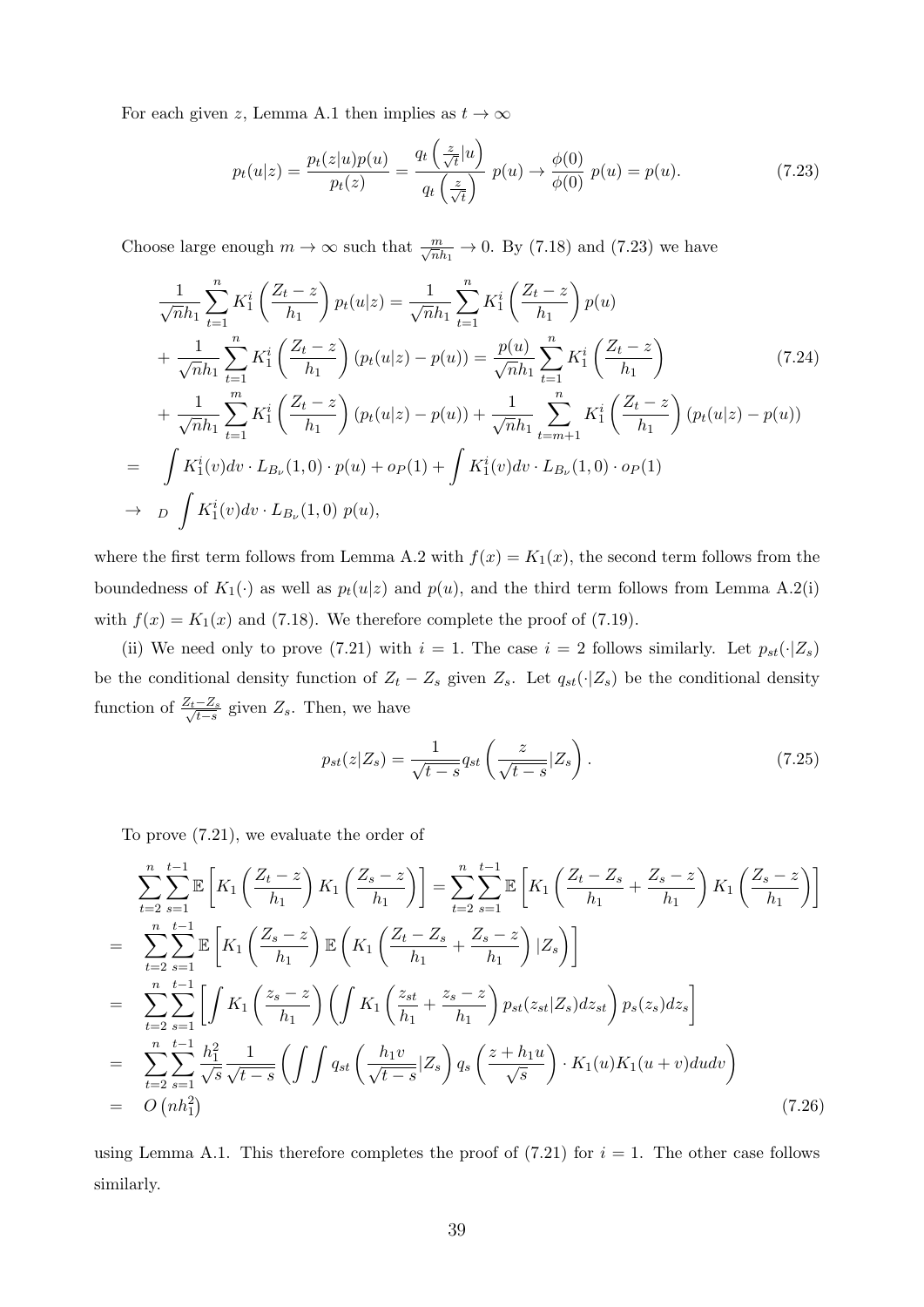(iii) We now prove (7.22). To simplify the notational expressions, we introduce the following notation:

$$
\psi_1(Z_s) = K_1\left(\frac{Z_s - z}{h_1}\right)
$$
 and  $\psi_2(U_s) = K_2\left(\frac{U_s - u}{h_2}\right)$ .

Recall

$$
\pi_s(U_s, Z_s) = \left( K_2 \left( \frac{U_s - u}{h_2} \right) - \mathbb{E} \left[ K_2 \left( \frac{U_s - u}{h_2} \right) | Z_s \right] \right) = \psi_2(U_s) - \mathbb{E} [\psi_2(U_s) | Z_s]. \tag{7.27}
$$

We then have

$$
\widehat{p}(z,u) = \frac{1}{\sqrt{n}h_1h_2} \sum_{s=1}^n \psi_1(Z_s)\psi_2(U_s) = \frac{1}{\sqrt{n}h_1h_2} \sum_{s=1}^n \psi_1(Z_s)E\left[\psi_2(U_s)|Z_s\right]
$$

$$
+ \frac{1}{\sqrt{n}h_1h_2} \sum_{t=1}^n \psi_1(Z_s)\pi_s(U_s, Z_s) \equiv \frac{1}{\sqrt{n}h_1h_2} \left(J_{1n} + J_{2n}\right). \tag{7.28}
$$

Clearly

$$
\frac{1}{h_2} \mathbb{E}\left[K_2\left(\frac{U_s - u}{h_2}\right)|Z_t = z\right] = \int K_2\left(\frac{y - u}{h_2}\right) p_t(y|z) dy = p_t(u|z)(1 + o(1)).\tag{7.29}
$$

Meanwhile, note that  $\mathbb{E}\left[\pi_s(U_s,Z_s)\middle|Z_s\right]=0$  and

$$
\mathbb{E}\left[\pi_s^2(U_s, Z_s)|Z_s = z\right] = \mathbb{E}\left[K_2^2\left(\frac{U_s - u}{h_2}\right)|Z_s = z\right]
$$

$$
-\left(\mathbb{E}\left[K_2\left(\frac{U_s - u}{h_2}\right)|Z_s = z\right]\right)^2 = h_2 p_t(u|z) \left(1 + o(1)\right) \int K_2^2(y)dy. \tag{7.30}
$$

In order to deal with  $J_{2n}$  of equation (7.28), we consider the following partition such that  $m \to \infty$  and  $\frac{m}{n} \to 0$ 

$$
|J_{2n}| \leq \sum_{t=m+2}^{n} \sum_{s=m+1}^{t-1} |\mathbb{E}[\psi_1(Z_t)\psi_1(Z_s)\pi_t(Z_t, U_t)\pi_s(Z_s, U_s)]|
$$
  
\n
$$
= \sum_{t=m+2}^{n} \sum_{s=m+1}^{t-1} |\mathbb{E}[\psi_1(Z_t)\psi_1(Z_s)\mathbb{E}\{\pi_t(Z_t, U_t)\pi_s(Z_s, U_s)|(Z_t, Z_s)\}]|
$$
  
\n
$$
\leq \sum_{t=m+2}^{n} \sum_{s=m+1}^{t-1} \mathbb{E}[\psi_1(Z_t)\psi_1(Z_s)| \cdot |\mathbb{E}\{\pi_t(Z_t, U_t)\pi_s(Z_s, U_s)|(Z_t, Z_s)\}]|
$$
  
\n
$$
= \sum_{t=m+2}^{n} \sum_{s=m+1}^{t-1} \mathbb{E}[\psi_1(Z_t)\psi_1(Z_s)| \cdot |\psi_2(Z_s, Z_t)|], \qquad (7.31)
$$

where  $\psi_2(Z_s, Z_t) = \mathbb{E} \{ \pi_t(Z_t, U_t) \pi_s(Z_s, U_s) | (Z_t, Z_s) \}.$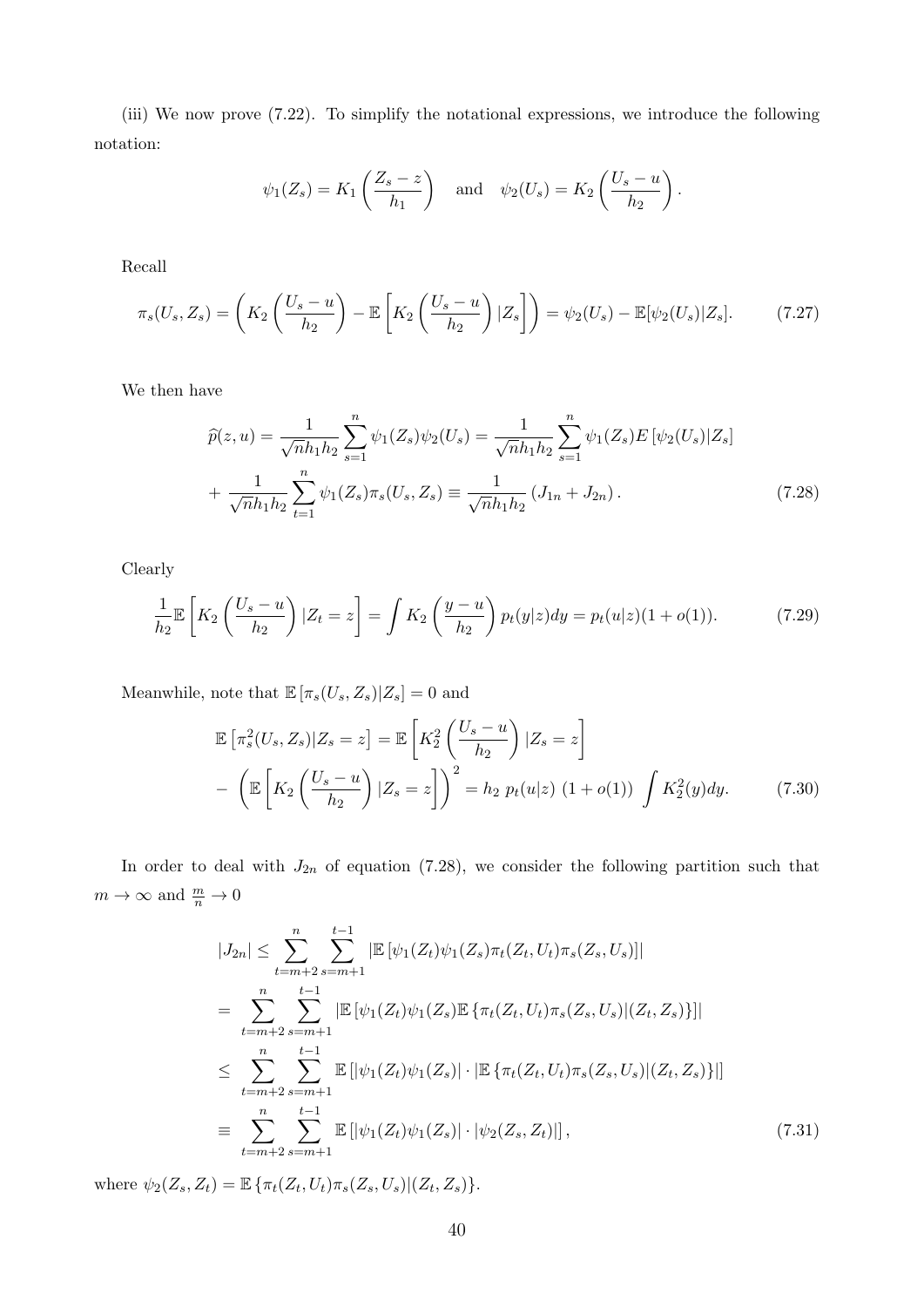Since  $\mathbb{E}[\pi_t(U_t, Z_t)] \leq Ch_2$ , we then apply some properties for the  $\alpha$ -mixing condition on  $\{U_t\}$ (see, for example, Lemma A.1 of Gao 2007 with  $Q = 0$ ) to imply  $|\psi_2(Z_s, Z_t)| \leq Ch_2^2 \cdot \alpha_u(t - s)$  for given  $(Z_t, Z_s)$ .

Equation (7.31) implies for  $n \to \infty$ 

$$
|J_{2n}| \leq \sum_{t=m+2}^{n} \sum_{s=m+1}^{t-1} \mathbb{E} \left[ |\psi_1(Z_t)\psi_1(Z_s)| \cdot |\psi_2(Z_s, Z_t)| \right]
$$
  
\n
$$
\leq C h_2^2 \sum_{t=m+2}^{n} \sum_{s=m+1}^{t-1} \alpha_u(t-s) \cdot \mathbb{E} \left[ |\phi_1(Z_s)\phi_1(Z_t)| \right]
$$
  
\n
$$
\leq C h_2^2 h_1^2 \sum_{t=m+2}^{n} \sum_{s=m+1}^{t-1} \alpha_u(t-s) \cdot \frac{1}{\sqrt{st}} \leq C \sum_{s=m+1}^{n} \sum_{k=1}^{n} \alpha_u(k) \cdot \frac{1}{\sqrt{s}} = o(nh_1^2 h_2^2), \quad (7.32)
$$

where we have used  $E\left[|\psi_1(Z_s)\psi_1(Z_t)|\right] = O\left(\frac{h_1^2}{\sqrt{s}\sqrt{t}}\right)$ ) derived by Assumptions  $A.1(ii)$  and  $A.2(ii)(iii)$ as well as Lemma A.1, and we have also used Lemma A.1 and Assumption A.2(iii) in association with  $\alpha_u(k) = O\left(k^{-\lambda_4}\right)$  with  $\lambda_4 = \lambda_0 + 1 = \frac{(2+\delta)(\lambda-1)-2}{3+\delta} > 0$  (by Corollary 4(a) of Withers 1981 and Assumptions A.1(i) and A.2(ii)).

By Assumption A.3 and Lemma A.1, in view of equations (7.31) and (7.32), we have as  $n \to \infty$ 

$$
\mathbb{E}\left[\sum_{t=1}^{n}\psi_{1}(Z_{t})\pi_{t}(U_{t},Z_{t})\right]^{2} = \sum_{t=1}^{n}\mathbb{E}\left[\psi_{1}^{2}(Z_{t})\mathbb{E}\left(\pi_{t}^{2}(U_{t},Z_{t})|Z_{t}\right)\right]
$$
\n
$$
+ 2\sum_{t=2}^{n}\sum_{s=1}^{t-1}\mathbb{E}\left[\psi_{1}(Z_{s})\Psi_{1}(Z_{t})\mathbb{E}\left(\pi_{t}(U_{t},Z_{t})\pi_{s}(U_{s},Z_{s})|(Z_{s},Z_{t})\right)\right]
$$
\n
$$
\leq 2(1+o(1))\sum_{s=1}^{n}\mathbb{E}\left[\psi_{1}^{2}(Z_{s})\right]\cdot\mathbb{E}\left[\psi_{2}^{2}(U_{s})\right]
$$
\n
$$
+ 2(1+o(1))\sum_{t=m+2}^{n}\sum_{s=m+1}^{t-1}\mathbb{E}\left[\left|\psi_{1}(Z_{t})\psi_{1}(Z_{s})\right|\cdot\left|\psi_{2}(Z_{s},Z_{t})\right|\right]
$$
\n
$$
\leq O\left(\sqrt{n}h_{1}h_{2}\right)+o\left(nh_{1}^{2}h_{2}^{2}\right)=o\left(nh_{1}^{2}h_{2}^{2}\right),\tag{7.34}
$$

where we have used  $\mathbb{E}\left[\left(\psi_2(U_s) - \mathbb{E}\left[\psi_2(U_s)|Z_s\right]\right)^2\right] \leq 2\mathbb{E}\left[\psi_2^2(U_s)\right]$  implied by Assumption A.3 and Lemma A.1. WE therefore complete the proof of Lemma A.3.

**Lemma A.4.** Let Assumptions  $A.1(i)(ii)$ ,  $A.2(ii)(iii)$  and  $A.3$  hold. We have as  $n \to \infty$ 

$$
\widehat{f}(z,u) \to_D p(u) L_{B_\nu}(1,0),\tag{7.35}
$$

where  $\widehat{f}(z, u) = \frac{1}{\sqrt{n}h}$  $\frac{1}{\overline{n}h_1h_2}\sum_{s=1}^n K_1\left(\frac{Z_s-z}{h_1}\right)$  $h_1$  $K_2\left(\frac{U_s-u}{h_2}\right)$  $_{h_2}$ .

Proof: Equation (7.29) implies

$$
\frac{1}{h_2} \mathbb{E}\left[K_2\left(\frac{U_s - u}{h_2}\right)|Z_t\right] = \frac{1}{h_2} \int K_2\left(\frac{y - u}{h_2}\right) p_t(y|Z_t) dy = p_t(u|Z_t)(1 + o_P(1)).\tag{7.36}
$$

It then follows from Lemma A.3 that

$$
\frac{1}{\sqrt{n}h_1h_2} \sum_{t=1}^n K_1 \left( \frac{Z_t - z}{h_1} \right) K_2 \left( \frac{U_t - u}{h_2} \right) - \frac{1}{\sqrt{n}h_1} \sum_{t=1}^n K_1 \left( \frac{Z_t - z}{h_1} \right) p_t(u|Z_t) \to_P 0, \tag{7.37}
$$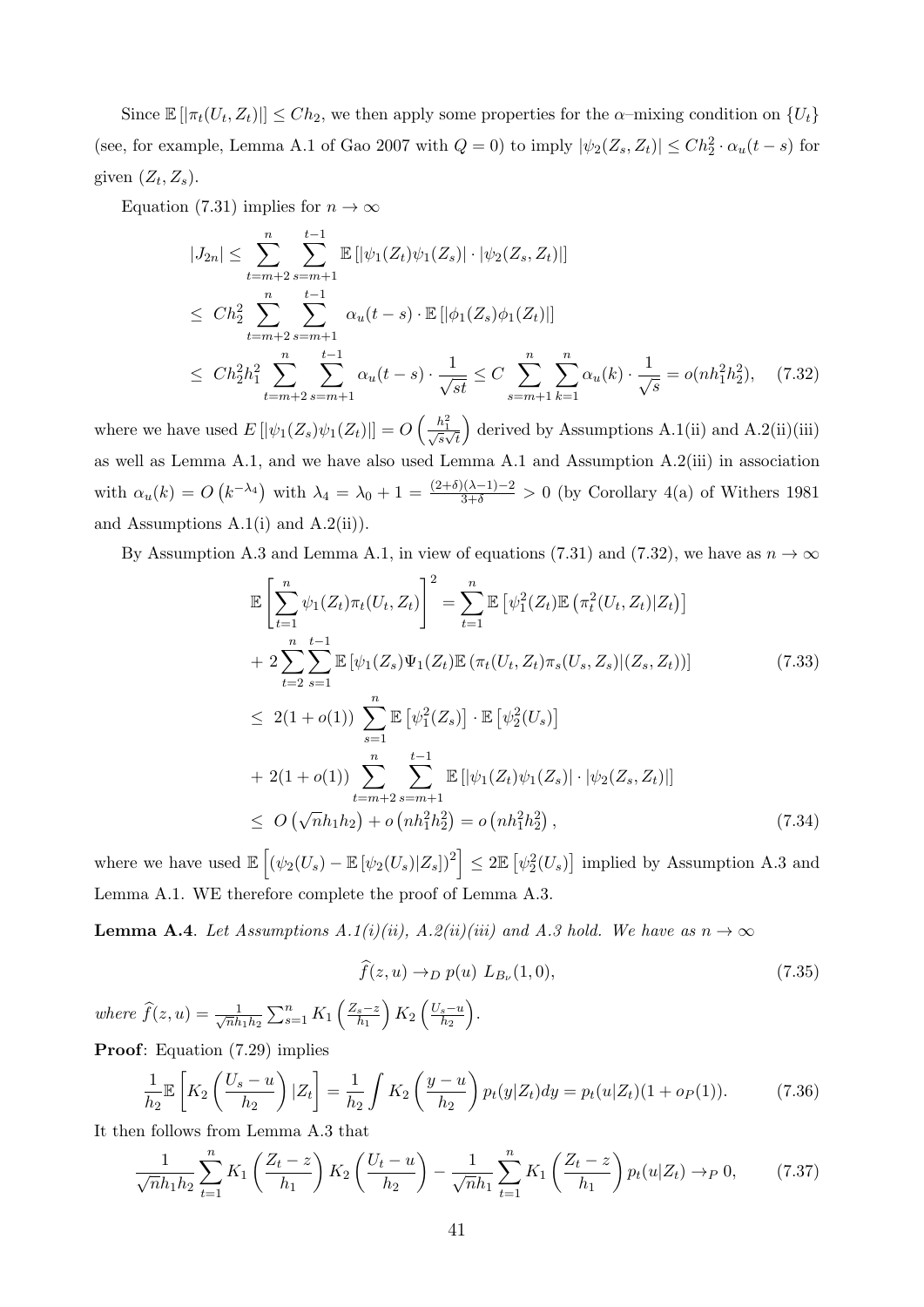and to complete the proof of (7.35), in view of equation (7.19), it suffices to show that as  $n \to \infty$ 

$$
\frac{1}{\sqrt{n}h_1} \sum_{t=1}^{n} K_1 \left( \frac{Z_t - z}{h_1} \right) (p_t(u|Z_t) - p_t(u|z)) \to_P 0.
$$
 (7.38)

In a similar fashion to (7.23), we have  $\frac{\partial p_t(u|z)}{\partial z} \to_P 0$  as  $t \to \infty$  using

$$
\frac{\partial p_t(u|z)}{\partial z} = \frac{\partial p_t(z|u)}{\partial z} \frac{p(u)}{p_t(z)} - \frac{p_t(z|u)p(u)}{p_t^2(z)} \frac{dp_t(z)}{dz}
$$
\n
$$
= \frac{1}{\sqrt{t}} q_t^{(1)} \left(\frac{z}{\sqrt{t}}|u\right) \cdot \frac{p(u)}{q_t\left(\frac{z}{\sqrt{t}}\right)} - \frac{1}{\sqrt{t}} q_t^{(1)} \left(\frac{z}{\sqrt{t}}\right) \cdot \frac{q_t\left(\frac{z}{\sqrt{t}}|u\right)p(u)}{q_t^2\left(\frac{z}{\sqrt{t}}\right)},\tag{7.39}
$$

and Lemma A.1. This result, along with equations (7.28) and (7.29), implies as  $n \to \infty$ 

$$
\frac{1}{\sqrt{n}h_1} \sum_{t=1}^{n} K_1 \left( \frac{Z_t - z}{h_1} \right) p_t(u|Z_t) = \frac{1}{\sqrt{n}h_1} \sum_{t=1}^{n} K_1 \left( \frac{Z_t - z}{h_1} \right) p_t(u|z)
$$
  
+ 
$$
\frac{1}{\sqrt{n}h_1} \sum_{t=1}^{n} K_1 \left( \frac{Z_t - z}{h_1} \right) (p_t(u|Z_t) - p_t(u|z)) = \frac{1}{\sqrt{n}h_1} \sum_{t=1}^{n} K_1 \left( \frac{Z_t - z}{h_1} \right) p_t(u|z)
$$
  
+ 
$$
\frac{1}{\sqrt{n}h_1} \sum_{t=1}^{n} K_1 \left( \frac{Z_t - z}{h_1} \right) \frac{\partial p_t(u|z_t^*)}{\partial z} (Z_t - z) = \frac{1}{\sqrt{n}h_1} \sum_{t=1}^{n} K_1 \left( \frac{Z_t - z}{h_1} \right) p_t(u|z)
$$
  
+ 
$$
h_1(1 + o_P(1)) \cdot \frac{1}{\sqrt{n}h_1} \sum_{t=1}^{n} K_1 \left( \frac{Z_t - z}{h_1} \right) \left( \frac{Z_t - z}{h_1} \right) \frac{\partial p_t(u|z_t^*)}{\partial z} \equiv A_{1n} + A_{2n}, \quad (7.40)
$$

where a Taylor expansion has been used in (7.40) with  $z_t^*$  on the line segment connecting z and  $Z_t$ , and

$$
A_{1n} = \frac{1}{\sqrt{n}h_1} \sum_{t=1}^{n} K_1 \left( \frac{Z_t - z}{h_1} \right) p_t(u|z) \to_D p(u) L_{B_{\nu}}(1,0),
$$
(7.41)  

$$
|A_{2n}| = \left| h_1(1 + o_P(1)) \frac{1}{\sqrt{n}h_1} \sum_{t=1}^{n} L_1 \left( \frac{Z_t - z}{h_1} \right) \frac{\partial p_t(u|z_t^*)}{\partial z} \right|
$$
  

$$
\leq h_1(1 + o_P(1)) \frac{1}{\sqrt{n}h_1} \sum_{t=1}^{n} \left| L_1 \left( \frac{Z_t - z}{h_1} \right) \right| \cdot \left| \frac{\partial p_t(u|z_t^*)}{\partial z} \right|
$$
  

$$
= O\left( h_1 L_{B_{\nu}}(1,0) \int |L_1(u)| du \right) = o_P(1),
$$
(7.42)

in which Lemma A.2 has been used in (7.41) with  $K_1(u)$  and in (7.42) with  $|L_1(v)| = |K_1(v)v|$ , respectively. Note that equation (7.38) has been used in the line above (7.42) for the case where  $t \to \infty$ , and Assumption A.3(ii) has also been used to deal with the part where t is not large enough in the same way as in  $(7.24)$ . The proof of  $(7.35)$  then follows from  $(7.41)$  and  $(7.42)$ .

Define 
$$
x_{tn} = \frac{X_t}{\sqrt{n}}
$$
,  $c_n = \frac{\sqrt{n}}{h_1}$ ,  $z_{tn} = \frac{Z_t}{\sqrt{n}}$  and  
\n
$$
\widehat{L}(z) = \frac{c_n}{n} \sum_{s=1}^n x_{tn} x_{tn}^\tau K_1 \left( c_n \left( z_{tn} - \frac{z}{\sqrt{n}} \right) \right).
$$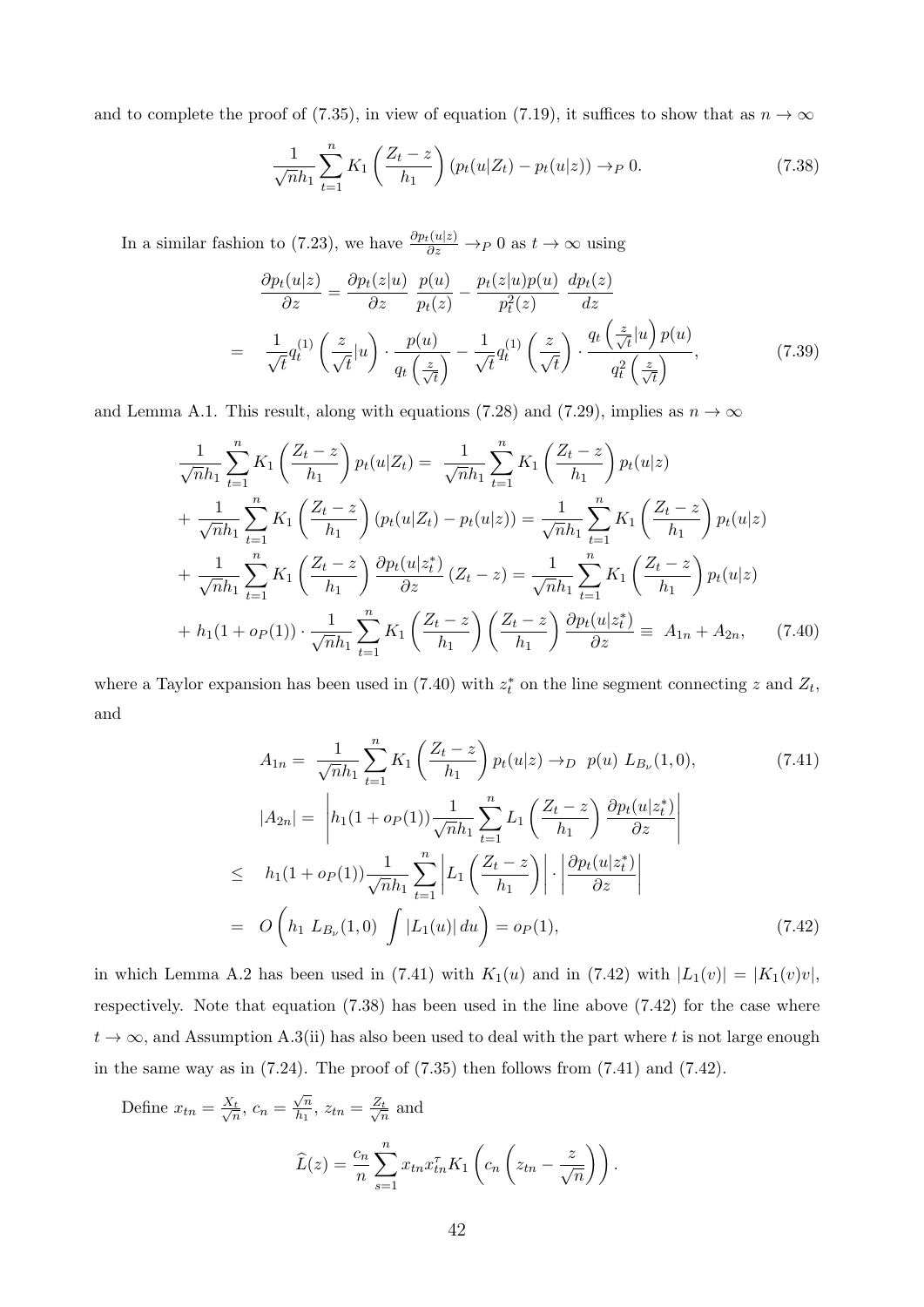The following lemma extends an earlier result of Phillips (2009).

**Lemma A.5.** Let Assumptions A.1(i)(ii) and A.2(ii)(iii) hold. Then, as  $n \to \infty$ 

$$
\widehat{L}(z) \to D \int_0^1 B_{\mu}(r) B_{\mu}(r)' dL_{B_z}(r, 0). \tag{7.43}
$$

**Proof:** The proof of (7.43) follows that of the second conclusion of Theorem 1 of Phillips (2009), since Assumption A.1 ensures that Assumptions 2.2–2.4 of Phillips (2009) are satisfied. Note that  $h(y)$  involved in Assumption 2.3(iii) of Phillips (2009) is proportional to  $\phi(y) = \frac{1}{\sqrt{2}}$  $rac{1}{2\pi}e^{-\frac{y^2}{2}},$  by which  $\int_{-\infty}^{\infty} y^4 h(y) < \infty$  holds trivially. This completes the proof of Lemma A.5.

**Lemma A.6.** Let  $\{\varepsilon_{nk}\}\$ ,  $\{\eta_{nk}\}\$  and  $\{\xi_{nk}\}\$  be sequences of random variables. Let  $f_n(\cdots)$  be a real function of its components and define

$$
u_{k,n} = f_n(\varepsilon_{n1}, \cdots, \varepsilon_{nk}; \eta_{n1}, \cdots, \eta_{nk}; \xi_{n1}, \cdots, \xi_{nk}; \cdots).
$$

Let  $\{\mathcal{F}_{n,k}; 1 \leq k \leq n\}$  be a sequence of increasing  $\sigma$ -fields such that  $\{\varepsilon_{n,k+1}, \mathcal{F}_{n,k}; 1 \leq k \leq n\}$  forms a martingale difference and  $\{u_{k,n}\}\$ is adapted to  $\mathcal{F}_{n,k}$  for all  $1 \leq k \leq n$  and  $n \geq 1$ .

(i) Let  $\{\eta_{n,k+1}, \varepsilon_{n,k+1}, \mathcal{F}_{n,k}; 1 \leq k \leq n\}$  form a martingale difference, and  $\{\eta_{nk}\}\$  and  $\{\varepsilon_{nk}\}\$ satisfy the following condition as  $n \to \infty$  and then  $m \to \infty$ 

$$
\max_{m \leq k \leq n} \left| \mathbb{E} \left( \eta_{n,k+1}^2 | \mathcal{F}_{n,k} \right) - \sigma_{\eta}^2 \right| \to 0 \quad \text{and} \quad \max_{m \leq k \leq n} \left| \mathbb{E} \left( \varepsilon_{n,k+1}^2 | \mathcal{F}_{n,k} \right) - \sigma_{\varepsilon}^2 \right| \to 0 \quad a.s.,
$$

for some  $\sigma_{\eta}^2 > 0$  and  $\sigma_{\varepsilon}^2 > 0$ , and for some  $\delta > 0$ ,

$$
\max_{m\leq k\leq n}\left(\mathbb{E}\left(\left|\eta_{n,k+1}\right|^{2+\delta}|\mathcal{F}_{n,k}\right)+\mathbb{E}\left(\left|\varepsilon_{n,k+1}\right|^{2+\delta}|\mathcal{F}_{n,k}\right)\right)<\infty, a.s.
$$

(ii) Let  $\{\xi_{nj}; j \geq 1\}$  be  $\mathcal{F}_{n,1}$ -measurable for each  $n \geq 1$ , and there exist a sequence of positive constants  $d_n \to \infty$  and a Gaussian process  $G(r)$  such that  $\frac{1}{d_n} \sum_{s=1}^{\lfloor nr \rfloor} \xi_{ns} \Rightarrow_D G(r)$  on  $D[0,\infty)$ . In addition,  $G(r)$  is assumed to be independent of  $W(r)$ , which is the weak limit of  $W_n(r)$  $\frac{1}{\sqrt{2}}$  $\frac{1}{n} \sum_{s=1}^{\lfloor nr \rfloor} \eta_{n,s+1} \Rightarrow_{\mathcal{D}} W(r)$  on  $D[0,1].$ 

(iii) Let 
$$
\max_{1 \leq k \leq n} |u_{k,n}| = o_P(1)
$$
 and  $\frac{1}{\sqrt{n}} \sum_{k=1}^n |u_{k,n}| |\mathbb{E}[\eta_{n,k+1} \varepsilon_{n,k+1} | \mathcal{F}_{n,k}]| = o_P(1)$ .

(iv) There exists a random variable  $T(\xi, \eta) > 0$  such that  $T_n^2 = \sum_{k=1}^n u_{kn}^2 \to D T^2(\xi, \eta)$  as  $n \to \infty$ .

Then, we have  $\frac{S_n}{T_n} \to_D N(0, 1)$  as  $n \to \infty$ , where  $S_n = \sum_{k=1}^n u_{kn} \varepsilon_{n,k+1}$ .

Proof: In a non–trivial extension of Theorems 3.2 and 3.4 of Hall and Heyde (1980) and under certain conditions, Wang (2012) established a new martingale central limit theorem in which the usual stability condition involving convergence in probability to the limiting conditional variance may be weakened to convergence in distribution, as in Assumption (iv) above. The proof of Lemma A.6 then follows from Theorem 2.1 of Wang (2012).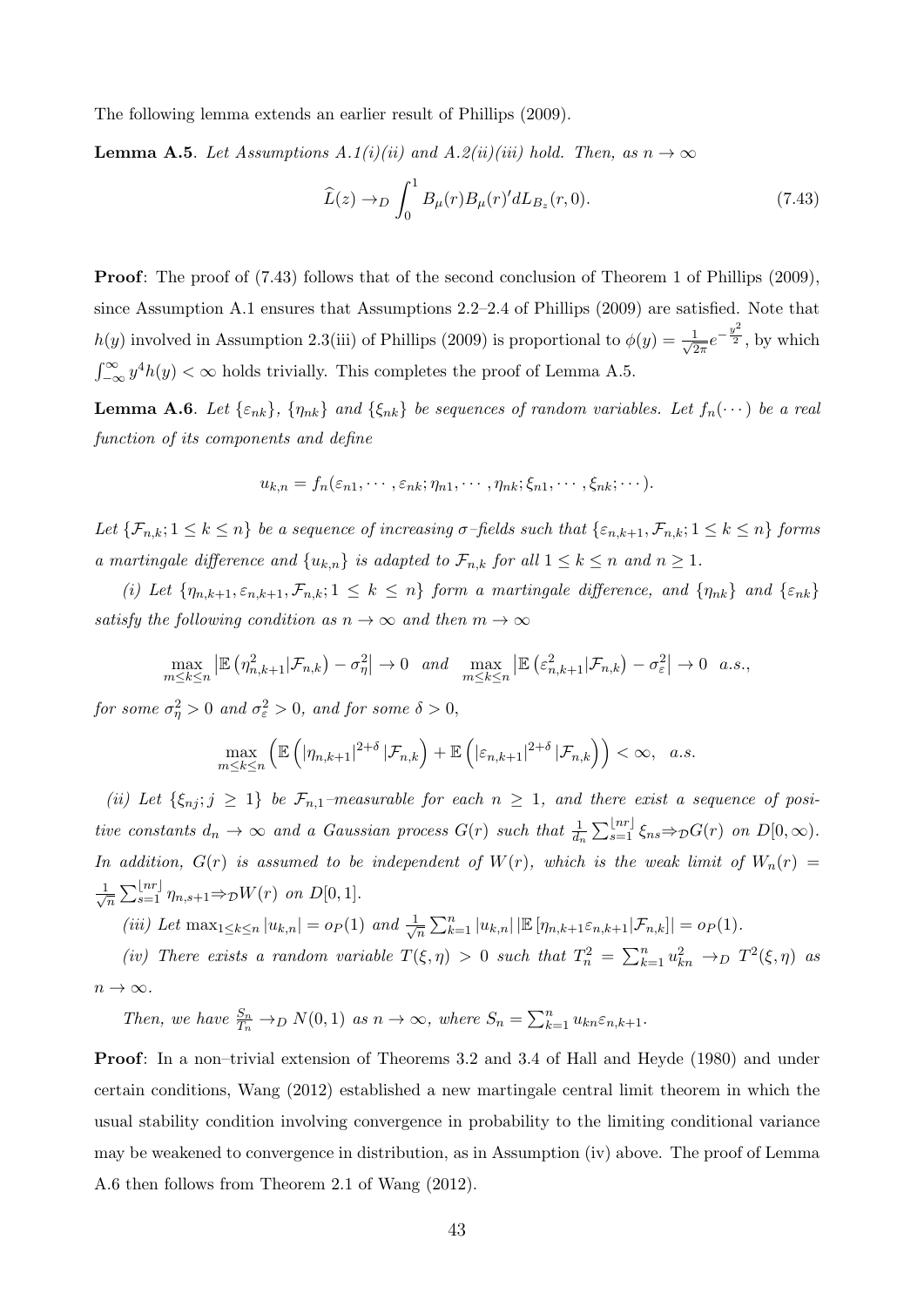# 9 Appendix B: Proofs of Theorems 3.1–3.2 and 4.1–4.3

#### 9.1 Proof of Theorem 3.1

The proof of Theorem 3.1 follows from Lemma A.4.

### 9.2 Proof of Theorem 3.2

We assume without loss of generality that the dimension of  $U_t$  is  $d_u = 1$  throughout this proof. Let

$$
\Lambda_{ij}(U_t; Z_t, X_t) = K_1^i \left( \frac{Z_t - z}{h_1} \right) \left( K_2^j \left( \frac{U_t - u}{h_2} \right) - \mathbb{E} \left[ K_2^j \left( \frac{U_t - u}{h_2} \right) | (Z_t, X_t) \right] \right)
$$
  

$$
= K_1^i \left( \frac{Z_t - z}{h_1} \right) \cdot \Delta_j(U_t; Z_t, X_t).
$$
 (7.1)

Let  $p_t(\cdot, \cdot)$  be the joint density function of  $(Z_t, X_t)$  and  $q_t(\cdot | \cdot)$  be the conditional density of  $\frac{Z_t}{\sqrt{2}}$ t given  $\frac{X_t}{\sqrt{t}} = \frac{x}{\sqrt{t}}$ . Then, in a similar derivation to (7.23) below, we have as  $t \to \infty$ 

$$
p_t(z|x) = \frac{1}{\sqrt{t}} q_t \left(\frac{z}{\sqrt{t}} \Big| \frac{x}{\sqrt{t}}\right) = O\left(\frac{1}{\sqrt{t}}\right),\tag{7.2}
$$

by Lemma A.1.

Let  $J = (J_1, \dots, J_{d_\mu})'$  be any given vector of real numbers satisfying  $J'J = 1$ , and then define  $\widetilde{X}_t = J'X_t$ . Thus, similarly to the derivations in equations (7.24)–(7.34), by (7.2) we have

$$
\frac{1}{(\sqrt{n}nh_1h_2)^2} \sum_{t=1}^{n} \mathbb{E}\left(\tilde{X}_t^4 K_1^{2i} \left(\frac{Z_t - z}{h_1}\right) \mathbb{E}\left[\Delta_j^2 (U_t; Z_t, X_t)\right]\right)
$$
\n
$$
= C(1+o(1)) \frac{h_2}{n^3 h_1^2 h_2^2} \sum_{t=1}^{n} \mathbb{E}\left(\tilde{X}_t^4 \mathbb{E}\left[K_1^{2i} \left(\frac{Z_t - z}{h_1}\right) | X_t\right]\right)
$$
\n
$$
= C(1+o(1)) \frac{h_2}{n^3 h_1^2 h_2^2} \sum_{t=1}^{n} \mathbb{E}\left(\tilde{X}_t^4 \int K_1^{2i}(w) q_t \left(\frac{z+wh_1}{\sqrt{t}} | \frac{X_t}{\sqrt{t}}\right) dw\right)
$$
\n
$$
= C(1+o(1)) \frac{h_2}{n^3 h_1^2 h_2^2} \sum_{t=1}^{m} \mathbb{E}\left(\tilde{X}_t^4 \int K_1^{2i}(w) q_t \left(\frac{z+wh_1}{\sqrt{t}} | \frac{X_t}{\sqrt{t}}\right) dw\right)
$$
\n
$$
+ C(1+o(1)) \frac{h_2}{n^3 h_1^2 h_2^2} \sum_{t=m+1}^{n} \mathbb{E}\left(\tilde{X}_t^4 \int K_1^{2i}(w) q_t \left(\frac{z+wh_1}{\sqrt{t}} | \frac{X_t}{\sqrt{t}}\right) dw\right)
$$
\n
$$
\leq C(1+o(1)) \frac{h_2 h_1}{n^3 h_1^2 h_2^2} \sum_{t=m+1}^{n} \frac{t^2}{\sqrt{t}} = O\left(\frac{1}{\sqrt{n}h_1 h_2}\right) = o(1), \qquad (7.3)
$$

using  $\sqrt{n}h_1h_2 \to \infty$ , where m is a large integer chosen such that  $\frac{m^{\frac{3}{2}}}{n^3h_1h_2} \to 0$ .

Meanwhile, using the same arguments as in the derivations of (7.22), (7.27)–(7.34) and (7.3)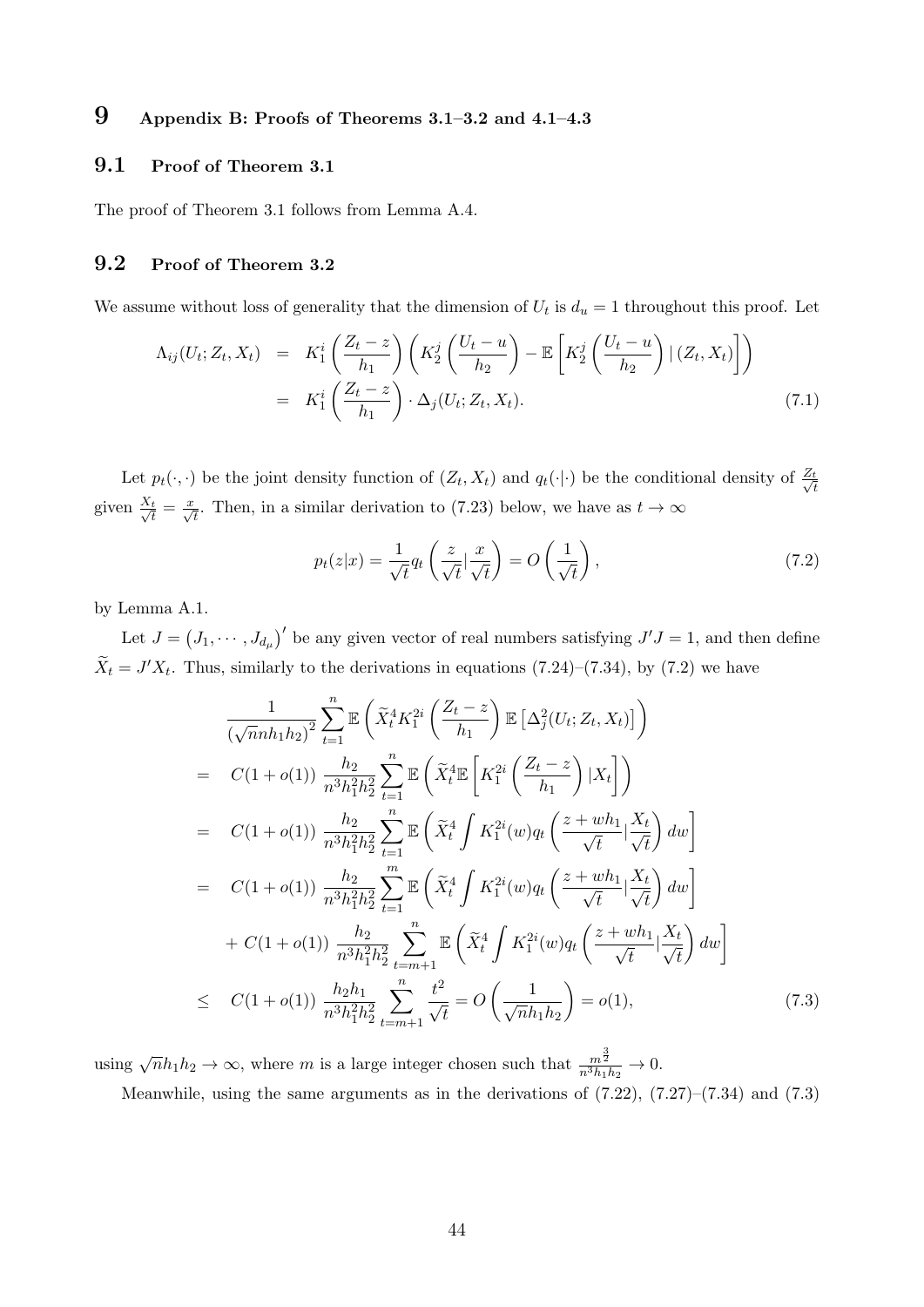above, we have

$$
\frac{1}{(\sqrt{n}nh_1h_2)^2} \sum_{t=2}^{n} \sum_{s=1}^{t-1} \mathbb{E} \left[ \tilde{X}_s^2 \tilde{X}_t^2 K_1^i \left( \frac{Z_s - z}{h_1} \right) K_1^i \left( \frac{Z_t - z}{h_1} \right) \times \mathbb{E} \left( \Delta_j (U_t; Z_t, X_t) \Delta_j (U_s; Z_s, X_s) | (Z_s, X_s; Z_t, X_t) \right) \right]
$$
\n
$$
= (1+o(1)) \frac{1}{(\sqrt{n}nh_1h_2)^2} \sum_{t=2}^{n} \sum_{s=1}^{t-1} \mathbb{E} \left[ \tilde{X}_s^2 \tilde{X}_t^2 K_1^i \left( \frac{Z_s - z}{h_1} \right) K_1^i \left( \frac{Z_t - z}{h_1} \right) \right]
$$
\n
$$
\times \left( \mathbb{E} \left[ K_2^j \left( \frac{U_s - u}{h_2} \right) K_2^j \left( \frac{U_t - u}{h_2} \right) \right] - \mathbb{E} \left[ K_2^j \left( \frac{U_s - u}{h_2} \right) \right] \mathbb{E} \left[ K_2^j \left( \frac{U_t - u}{h_2} \right) \right] \right)
$$
\n
$$
\leq \frac{C p(u)h_2^2}{n^3 h_1^2 h_2^2} \sum_{t=2}^{n} \sum_{s=1}^{t-1} \mathbb{E} \left[ \tilde{X}_s^2 \tilde{X}_t^2 K_1^i \left( \frac{Z_s - z}{h_1} \right) K_1^i \left( \frac{Z_t - z}{h_1} \right) \right] \alpha_u(t - s)
$$
\n
$$
= \frac{C p(u)h_2^2}{n^3 h_1^2 h_2^2} \sum_{t=2}^{n} \sum_{s=1}^{t-1} \mathbb{E} \left[ \tilde{X}_s^2 \tilde{X}_t^2 \mathbb{E} \left( K_1^i \left( \frac{Z_s - z}{h_1} \right) K_1^i \left( \frac{Z_t - z}{h_1} \right) | (X_s, X_t) \right) \right] \alpha_u(t - s)
$$
\n<math display="</math>

where we have used Assumptions  $A.1(i)(ii)$  and  $A.2(ii)(iii)$ .

Equations (7.3) and (7.4) imply

$$
\frac{1}{(\sqrt{n}nh_1h_2)^2} \mathbb{E}\left[\sum_{t=1}^n \tilde{X}_t^2 \Lambda_{ij}(U_t; Z_t, X_t)\right]^2 = \frac{1}{(\sqrt{n}nh_1h_2)^2} \sum_{s=1}^n \mathbb{E}\left[\tilde{X}_s^2 \Lambda_{ij}(U_t; Z_t, X_t)\right]^2 \n+ 2 \sum_{t=2}^n \sum_{s=1}^{t-1} \mathbb{E}\left[\tilde{X}_s^2 \tilde{X}_t^2 \mathbb{E}(\Lambda_{ij}(U_s; Z_s, X_s) \Lambda_{ij}(U_t; Z_t, X_t)|(Z_s, X_s; Z_t, X_t))\right] \n= \frac{1}{(\sqrt{n}nh_1h_2)^2} \sum_{t=1}^n \mathbb{E}\left(\tilde{X}_t^4 K_1^{2i} \left(\frac{Z_t - z}{h_1}\right) \mathbb{E}\left[\Delta_j^2(U_t; Z_t, X_t)\right]\right) \n+ \frac{2}{(\sqrt{n}nh_1h_2)^2} \sum_{t=2}^n \sum_{s=1}^{t-1} \mathbb{E}\left[\tilde{X}_s^2 \tilde{X}_t^2 K_1^i \left(\frac{Z_s - z}{h_1}\right) K_1^i \left(\frac{Z_t - z}{h_1}\right) \right] \n\times \mathbb{E}(\Delta_j(U_t; Z_t, X_t) \Delta_j(U_s; Z_s, X_s)|(Z_s, X_s; Z_t, X_t))] = o(1).
$$
\n(7.5)

Lemma A.5, along with (7.1)–(7.5), implies that as  $n \to \infty$ 

$$
\frac{1}{\sqrt{n}nh_1h_2} \sum_{t=1}^n X_t X_t' K_1^2 \left( \frac{Z_t - z}{h_1} \right) K_2^2 \left( \frac{U_t - u}{h_2} \right)
$$
\n
$$
\to \quad D \; p(u) \left( \int_{-\infty}^{\infty} K_1^2(u) du \right) \cdot \left( \int K_2^2(v) dv \right) \cdot \int_0^1 B_\mu(r) B_\mu(r)' dL_{B_z}(r, 0), \tag{7.6}
$$

where we have used the fact that  $\frac{1}{h_2}E\left[K_2^2\left(\frac{U_t-u}{h_2}\right)\right]$  $h<sub>2</sub>$  $\Big(|X_t = x, Z_t = z\Big| \to p(u) \cdot \int K_2^2(v) dv$  as  $t \to \infty$ in the same way as in the proof of Lemma A.4 above.

Recall that  $J = (J_1, \dots, J_{d_\mu})'$  is any vector of real numbers satisfying  $J'J = 1$ , and define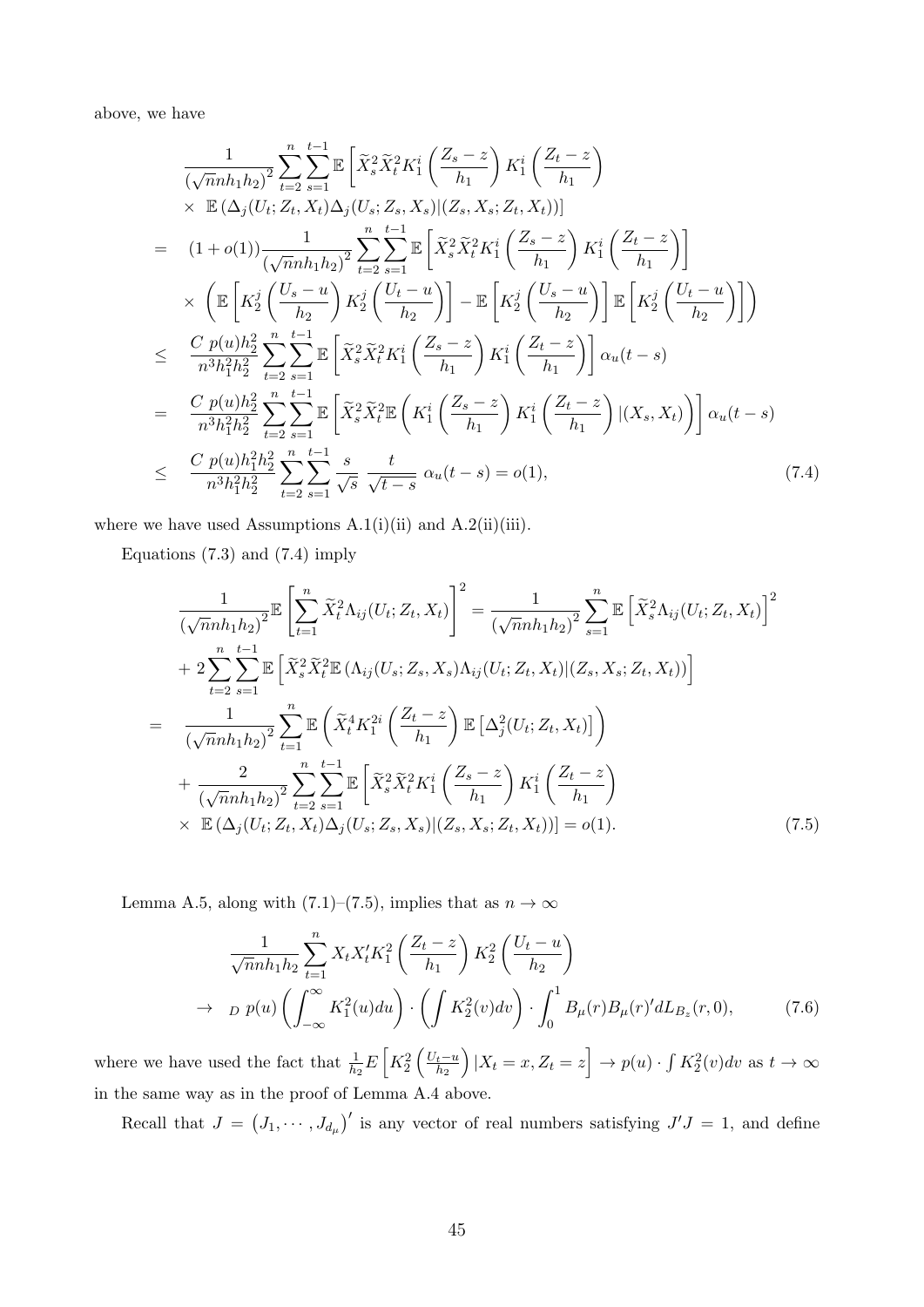$\widetilde{X}_t = J'X_t$ . Equation (7.6) then implies as  $n \to \infty$ 

$$
\frac{1}{\sqrt{n}nh_1h_2} \sum_{t=1}^n \widetilde{X}_t^2 K_1^2 \left( \frac{Z_t - z}{h_1} \right) K_2^2 \left( \frac{U_t - u}{h_2} \right)
$$
  
\n
$$
\to \quad p(u) \left( \int_{-\infty}^{\infty} K_1^2(u) du \right) \cdot \left( \int K_2^2(v) dv \right) \cdot \int_0^1 \widetilde{B}_{\mu}^2(r) dL_{B_z}(r, 0), \tag{7.7}
$$

where  $\widetilde{B}_{\mu}(r)$  is defined in the same way as  $B_{\mu}$  when  $\mu_t$  is replaced by  $J'\mu_t$ . To complete the proof of Theorem 3.3, using the Cramér-Wold device, it suffices to show that as  $n \to \infty$ 

$$
\left(\sum_{t=1}^{n} \widetilde{X}_t^2 K_1\left(\frac{Z_t - z}{h_1}\right) K_2\left(\frac{U_t - u}{h_2}\right)\right)^{-\frac{1}{2}} \left(\sum_{t=1}^{n} \widetilde{X}_t K_1\left(\frac{Z_t - z}{h_1}\right) K_2\left(\frac{U_t - u}{h_2}\right) e_t\right)
$$
\n
$$
\rightarrow D N(0, \Sigma_{xz}), \tag{7.8}
$$

where  $\Sigma_{xz} = I_d \cdot \sigma_e^2 \int_{-\infty}^{\infty} K_1^2(u) du \cdot \int_{-\infty}^{\infty} K_2^2(v) dv$ . We can apply Lemma A.6 to derive (7.8). Let  $\mathbf{l} = (l_1, \dots, l_{d_{u\mu\nu}})'$  be any vector of real numbers satisfying  $\mathbf{l}'\mathbf{l} = 1$ , and assume without loss of generality that  $d_u = 1$ . We then match the notation of Lemma A.6 in the following correspondence:

$$
\eta_{n,t} = \mathbf{I}' \xi_t, \quad \xi_{nt} = \mathbf{I}' \xi_{1-t}, \quad \varepsilon_{n,t+1} = e_t,
$$
\n
$$
u_{t,n} = f_n(e_1, \cdots, e_n; \eta_{n1}, \cdots, \eta_{nn}; \xi_{n1}, \xi_{n2}, \cdots)
$$
\n
$$
= \frac{1}{\sqrt{\sqrt{n}h_1h_2}} \frac{\overline{X}_t}{\sqrt{n}} K_1 \left( \frac{Z_t - z}{h_1} \right) K_2 \left( \frac{U_t - u}{h_2} \right), \tag{7.9}
$$

and let  $\mathcal{F}_{n,t} = \sigma(e_t, \dots, e_1; \xi_t, \xi_{t-1}, \dots)$  be generated by  $\{(e_i, \xi_j) : 1 \le i \le t, -\infty < j \le t\}$ , where  $\overline{X}_t = \mathbf{l}' X_t$ . Assumption A.1 then implies that Assumptions (i) and (ii) of Lemma A.6 are trivially satisfied. Equation (7.7) shows that Assumption (iv) of Lemma A.6 is also satisfied. Meanwhile, by the Kolmogorov inequality for any small  $\delta_u > 0$ 

$$
P\left(\max_{1\leq t\leq n}|u_{t,n}|>\delta_u\right)\leq \frac{1}{\sqrt{n}h_1h_2\delta_u^2}\max_{1\leq t\leq n}\mathbb{E}\left[\frac{\overline{X}_t^2}{n}\cdot K_1^2\left(\frac{Z_t-z}{h_1}\right)K_2^2\left(\frac{U_t-u}{h_2}\right)\right]
$$
\n
$$
\leq \frac{C}{\sqrt{n}h_1h_2}=o(1),\tag{7.10}
$$

which implies  $\max_{1 \leq t \leq n} |u_{t,n}| = o_P(1)$ . This, along with Assumption A.1(iii), implies that Assumption (iii) of Lemma A.6 is satisfied. Thus Lemma A.6 can be applied to deduce (7.8). This completes the proof of Theorem 3.2.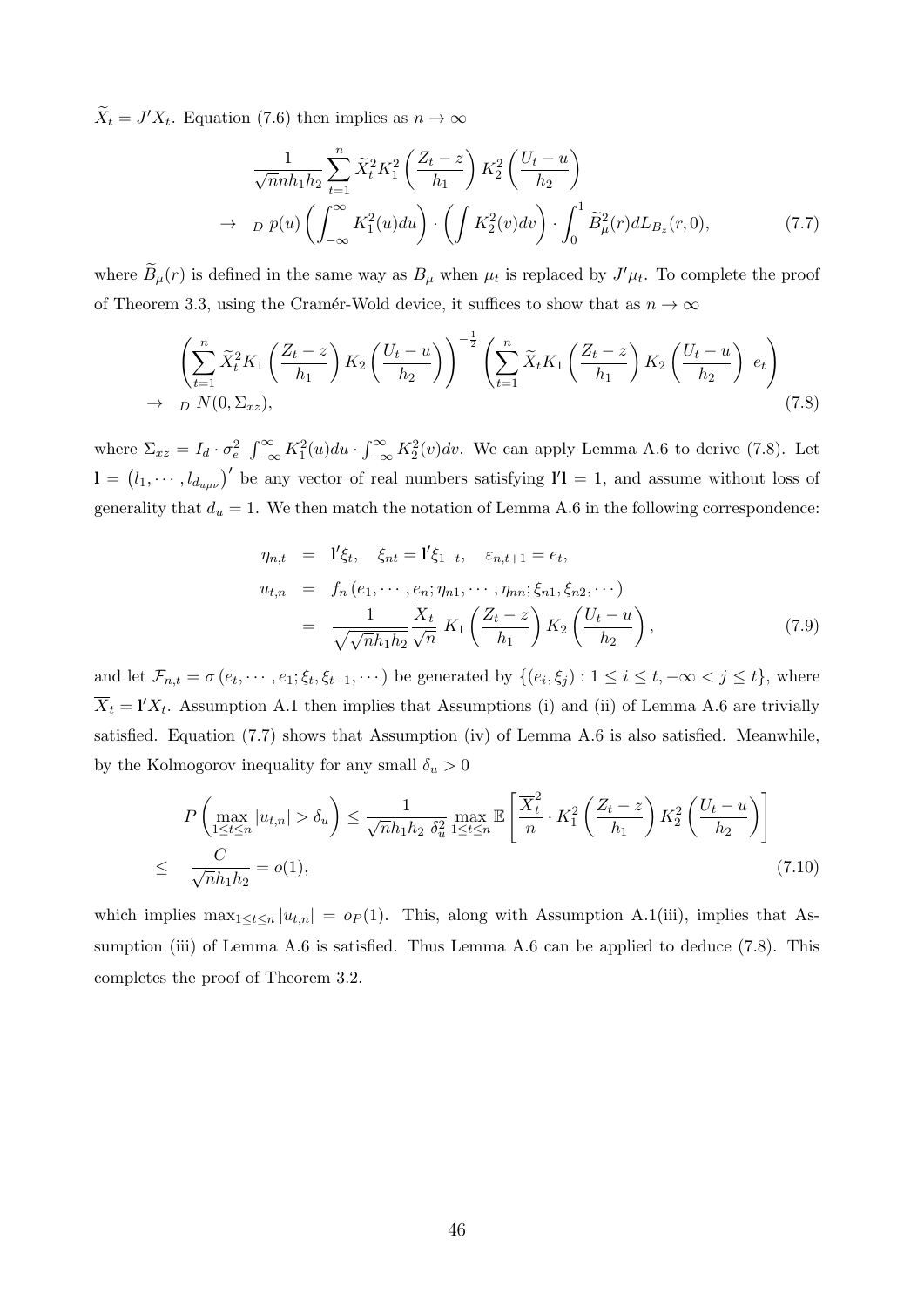# 9.3 Proof of Theorem 4.1

Recall  $\beta_1(z)$  and  $\beta_2(z)$  as defined in (4.2) and (4.3). Note that

$$
\widehat{\beta}_1(z) - \overline{\beta}_1(z) = \sum_{s=1}^n \left( \int w_{ns}(z, u) dR_1(u) \right) e_s + \sum_{s=1}^n \left( \int w_{ns}(z, u) dR_1(u) \right) \beta_1(Z_s) - \beta_1(z) + \int \left( \sum_{s=1}^n w_{ns}(z, u) \left( \beta_2(U_s) - \beta_2(u) \right) \right) dR_1(u), \tag{7.11}
$$

$$
\widehat{\beta}_2(u) - \overline{\beta}_2(u) = \sum_{s=1}^n \left( \int w_{ns}(z, u) dR_2(z) \right) e_s + \sum_{s=1}^n \left( \int w_{ns}(z, u) dR_2(z) \right) \beta_2(U_s) - \beta_2(u) + \int \left( \sum_{s=1}^n w_{ns}(z, u) \left( \beta_1(Z_s) - \beta_1(z) \right) \right) dR_2(z).
$$
\n(7.12)

The proof of Theorem 4.1(i) follows in the same manner as that of Theorem 4.1(ii). So we provide the proof of Theorem 4.1(ii) here.

Observe that

$$
w_{ns}(z, u) = \frac{\frac{1}{\sqrt{n}h_1h_2} K_1\left(\frac{Z_s - z}{h_1}\right) K_2\left(\frac{U_s - u}{h_2}\right)}{\frac{1}{\sqrt{n}h_1h_2} \sum_{l=1}^n K_1\left(\frac{Z_l - z}{h_1}\right) K_2\left(\frac{U_l - u}{h_2}\right)}
$$
  

$$
= \frac{\frac{1}{\sqrt{n}h_1h_2} K_1\left(\frac{Z_s - z}{h_1}\right) \mathbb{E}\left[K_2\left(\frac{U_s - u}{h_2}\right) | Z_s\right]}{\frac{1}{\sqrt{n}h_1h_2} \sum_{l=1}^n K_1\left(\frac{Z_l - z}{h_1}\right) K_2\left(\frac{U_l - u}{h_2}\right)}
$$

$$
+ \frac{\frac{1}{\sqrt{n}h_1h_2} K_1\left(\frac{Z_s - z}{h_1}\right) \left(K_2\left(\frac{U_s - u}{h_2}\right) - \mathbb{E}\left[K_2\left(\frac{U_s - u}{h_2}\right) | Z_s\right]\right)}{\frac{1}{\sqrt{n}h_1h_2} \sum_{l=1}^n K_1\left(\frac{Z_l - z}{h_1}\right) K_2\left(\frac{U_l - u}{h_2}\right)}.
$$
(7.13)

Similarly to the proofs of Lemmas A.3 and A.4, we have for  $i, j = 1, 2$  and as  $n \to \infty$ 

$$
\frac{1}{\sqrt{n}h_1h_2} \sum_{s=1}^{n} K_1 \left( \frac{Z_s - z}{h_1} \right) K_2 \left( \frac{U_s - u}{h_2} \right) e_s
$$
\n
$$
= \frac{1}{\sqrt{n}h_1h_2} \sum_{s=1}^{n} K_1 \left( \frac{Z_s - z}{h_1} \right) \mathbb{E} \left[ K_2 \left( \frac{U_s - u}{h_2} \right) | Z_s \right] e_s
$$
\n
$$
+ \frac{1}{\sqrt{n}h_1h_2} \sum_{s=1}^{n} K_1 \left( \frac{Z_s - z}{h_1} \right) \left( K_2 \left( \frac{U_s - u}{h_2} \right) - \mathbb{E} \left[ K_2 \left( \frac{U_s - u}{h_2} \right) | Z_s \right] \right) e_s
$$
\n
$$
= \frac{p(u)(1 + op(1))}{\sqrt{n}h_1} \sum_{s=1}^{n} K_1 \left( \frac{Z_s - z}{h_1} \right) e_s,
$$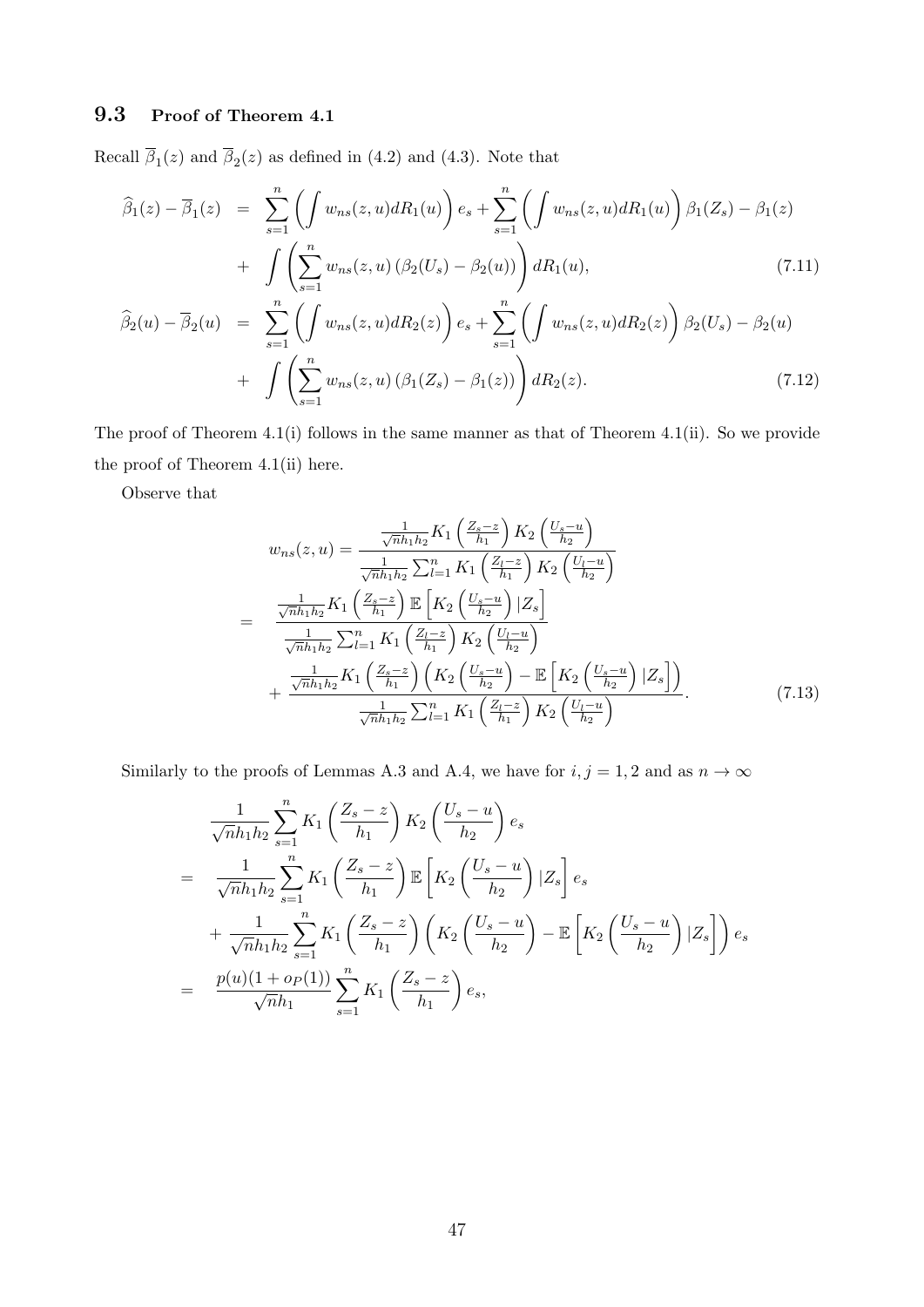and

$$
\frac{1}{\sqrt{n}h_{1}h_{2}}\sum_{s=1}^{n} K_{1}^{i}\left(\frac{Z_{s}-z}{h_{1}}\right) K_{2}^{j}\left(\frac{U_{s}-u}{h_{2}}\right)
$$
\n
$$
= \frac{1}{\sqrt{n}h_{1}h_{2}}\sum_{s=1}^{n} K_{1}^{i}\left(\frac{Z_{s}-z}{h_{1}}\right) \mathbb{E}\left[K_{2}^{j}\left(\frac{U_{s}-u}{h_{2}}\right)|Z_{s}\right]
$$
\n
$$
+ \frac{1}{\sqrt{n}h_{1}h_{2}}\sum_{s=1}^{n} K_{1}^{i}\left(\frac{Z_{s}-z}{h_{1}}\right)\left(K_{2}^{j}\left(\frac{U_{s}-u}{h_{2}}\right)-\mathbb{E}\left[K_{2}^{j}\left(\frac{U_{s}-u}{h_{2}}\right)|Z_{s}\right]\right)
$$
\n
$$
= \frac{p(u)(1+o_{1}u)}{\sqrt{n}h_{1}}\sum_{s=1}^{n} K_{1}^{i}\left(\frac{Z_{s}-z}{h_{1}}\right) \cdot \int_{-\infty}^{\infty} K_{2}^{j}(v)dv. \tag{7.14}
$$

In view of (7.13) and (7.14), in order to show Theorem 4.1(ii) with  $\{w_{ns}(z, u)\}\$ , it suffices to show the result holds with  $w_{ns}(z) = \frac{K_1\left(\frac{Z_s-z}{h_1}\right)}{\sum_{k=1}^n K_k\left(\frac{Z_k-z}{h_1}\right)}$  $\frac{R_1(\frac{v}{h_1})}{\sum_{l=1}^n K_l(\frac{Z_l-z}{h_1})}$ . Let  $b_{ns} = \int_{-\infty}^{\infty} w_{ns}(z) dR_2(z)$ ,  $b_n = \sqrt{\sum_{s=1}^n b_{ns}^2}$ and  $c_{ns} = \frac{b_{ns}}{b_n}$  $\frac{b_{ns}}{b_n}$ . Thus,  $\sum_{s=1}^n c_{ns}^2 \equiv 1$  and, given  $(7.12)-(7.14)$ , to prove Theorem 4.1(ii) it suffices to show that as  $n \to \infty$ 

$$
b_n^{-1} \Delta_n \to_D N(0, \sigma_e^2),\tag{7.15}
$$

$$
b_n^{-1}\delta_{in} \to_P 0 \quad \text{for } i = 1, 2,
$$
\n
$$
(7.16)
$$

where 
$$
\Delta_n = \sum_{s=1}^n \left( \int w_{ns}(z) dR_2(z) \right) e_s = \int (\sum_{s=1}^n w_{ns}(z) e_s) dR_2(z),
$$
  
\n
$$
\delta_{1n} = \sum_{s=1}^n \left( \int w_{ns}(z) dR_2(z) \right) \beta_2(U_s) - \beta_2(u) \text{ and }
$$
\n
$$
\delta_{2n} = \int \left( \sum_{s=1}^n w_{ns}(z, u) \left( \beta_1(Z_s) - \beta_1(z) \right) \right) dR_2(z). \tag{7.17}
$$

Since the partial sum involved in  $\Delta_n$  is of the form  $\sum_{s=1}^n K_1\left(\frac{Z_s-z_s}{h_1}\right)$  $\overline{h_1}$  $\Big\} e_s$ , under Assumptions A.1(i)–(iii), A.2 and A.3, the proof of (7.15) then follows similarly to that of (7.8) (with  $X_t \equiv 1$ ). To prove (7.16), we first evaluate the order of  $b_n^2$ . Observe that

$$
b_n^2 = \sum_{s=1}^n b_{ns}^2 = \sum_{s=1}^n \int \int w_{ns}(x_1)w_{ns}(x_2) dR_2(x_1) dR_2(x_2)
$$
  
\n
$$
\equiv \int \int R_n(x_1, x_2) dR_2(x_1) dR_2(x_2),
$$
  
\n
$$
\sum_{s=1}^n K_1\left(\frac{z_s - x_1}{h_1}\right) K_1\left(\frac{z_s - x_2}{h_1}\right) \text{ with } \hat{p}_1(z) = \frac{1}{\sqrt{n}} \sum_{s=1}^n K_1\left(\frac{z_s - z}{h_1}\right).
$$
\n(7.18)

where  $R_n(x_1, x_2) =$  $\sum_{s=1}^{n} K_1\left(\frac{Z_s-x_1}{h_1}\right) K_1\left(\frac{Z_s-x_2}{h_1}\right)$  $\frac{n_1(\overline{h_1})^{n_1}(\overline{h_1})}{nh_1^2\hat{p}_1(x_1)\hat{p}_1(x_2)}$  with  $\hat{p}_1(z) = \frac{1}{\sqrt{n}}$  $\frac{1}{\overline{n}h_1}\sum_{s=1}^n K_1\left(\frac{Z_s-z}{h_1}\right)$  $\overline{h_1}$ 

Let  $L_1(x,y) = K_1(x)K_1(x+y)$ . By the same reasoning as in the proof of Lemma A.2 with  $f_y(x) = L_1(x, y)$ , we have as  $n \to \infty$ 

$$
\frac{1}{\sqrt{n}h_1} \sum_{s=1}^{n} K_1 \left( \frac{Z_s - x_1}{h_1} \right) K_1 \left( \frac{Z_s - x_1}{h_1} + \frac{x_1 - x_2}{h_1} \right) = \frac{1}{\sqrt{n}h_1} \sum_{s=1}^{n} L_1 \left( \frac{Z_s - x_1}{h_1}, \frac{x_1 - x_2}{h_1} \right)
$$
  
\n
$$
= (1 + o_P(1)) L_{B_{\nu}}(1, 0) \int_{-\infty}^{\infty} L_1 \left( u, \frac{x_1 - x_2}{h_1} \right) du
$$
  
\n
$$
= (1 + o_P(1)) L_{B_{\nu}}(1, 0) K_3 \left( \frac{x_1 - x_2}{h_1} \right), \tag{7.19}
$$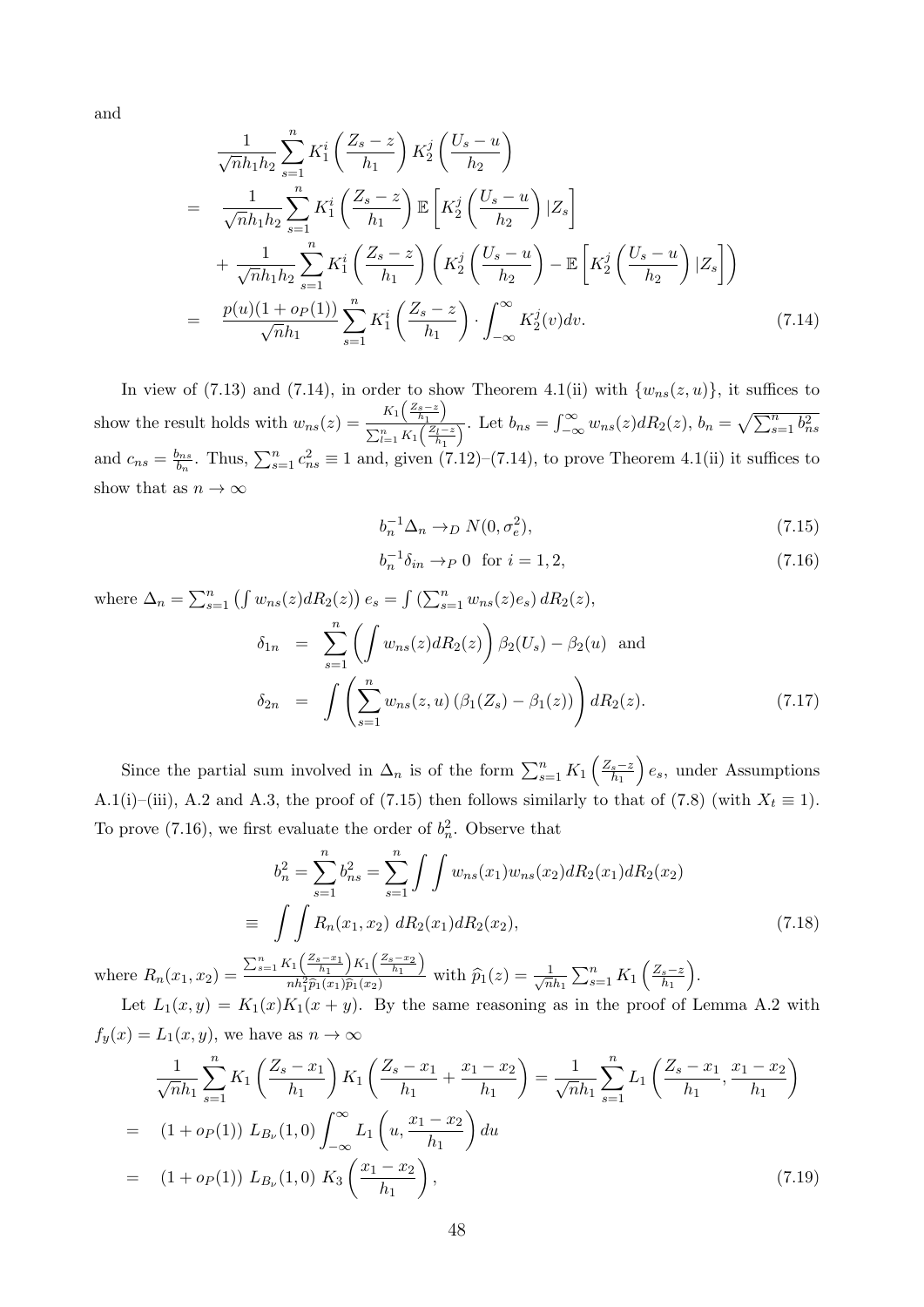where  $K_3(u) = \int K_1(u + v)K_1(v)dv$ . Equation (7.19) implies as  $n \to \infty$ 

$$
R_{n}(x_{1}, x_{2}) = \frac{\sum_{s=1}^{n} K_{1}\left(\frac{Z_{s}-x_{1}}{h_{1}}\right) K_{1}\left(\frac{Z_{s}-x_{2}}{h_{1}}\right)}{nh_{1}^{2}\hat{p}(x_{1})\hat{p}(x_{2})}
$$
  
\n
$$
= \frac{1}{\sqrt{n}h_{1}} \frac{\frac{1}{\sqrt{n}h_{1}} \sum_{s=1}^{n} K_{1}\left(\frac{Z_{s}-x_{1}}{h_{1}}\right) K_{1}\left(\frac{Z_{s}-x_{2}}{h_{1}}\right)}{\hat{p}_{1}(x_{1})\hat{p}(x_{2})}
$$
  
\n
$$
= \frac{1}{\sqrt{n}h_{1}} \frac{\frac{1}{\sqrt{n}h_{1}} \sum_{s=1}^{n} K_{1}\left(\frac{Z_{s}-x_{1}}{h_{1}}\right) K_{1}\left(\frac{Z_{s}-x_{1}}{h_{1}}+\frac{x_{1}-x_{2}}{h_{1}}\right)}{\hat{p}_{1}(x_{1})\hat{p}_{1}(x_{2})}
$$
  
\n
$$
= \frac{1}{\sqrt{n}h_{1}} \frac{(1+o_{P}(1)) K_{3}\left(\frac{x_{1}-x_{2}}{h_{1}}\right)}{L_{B_{\nu}}(1,0)}.
$$
 (7.20)

Equations (7.18) and (7.20) imply that

$$
b_n^2 = \frac{(1+o_P(1))}{\sqrt{n}h_1} \frac{1}{L_B(1,0)} \int \int K_3 \left(\frac{x_1 - x_2}{h_1}\right) r_2(x_1) r_2(x_2) dx_1 dx_2
$$
  
= 
$$
\frac{(1+o_P(1))}{\sqrt{n}h_1} \frac{1}{L_{B_\nu}(1,0)} \int r_2^2(x) dx.
$$
 (7.21)

Meanwhile, using Lemma A.2 again and applying Taylor expansions, we have

$$
|d_{2n}| = \left| \int \left( \sum_{s=1}^{n} w_{ns}(z) \left( \beta_1(Z_s) - \beta_1(z) \right) \right) dR_2(z) \right|
$$
  
\n
$$
\leq \left| (1 + o_P(1)) \int \left( \sum_{s=1}^{n} w_{ns}(x) \beta^{(1)}(z) (Z_s - z) \right) dR_2(z) \right|
$$
  
\n
$$
= (1 + o_P(1)) \cdot h_1
$$
  
\n
$$
\times \int \left( \frac{\sum_{s=1}^{n} \left| K_1 \left( \frac{Z_s - z}{h_1} \right) \left( \frac{Z_s - z}{h_1} \right) \right|}{\sum_{l=1}^{n} K_1 \left( \frac{Z_l - z}{h_1} \right)} \right) |\beta_1^{(1)}(z)| dR_2(z)
$$
  
\n
$$
= (1 + o_P(1)) \cdot h_1 \cdot \int \left( \int |uK_1(u)| du \right) |\beta_1^{(1)}(z)| dR_2(z) = o_P(h_1), \qquad (7.22)
$$

where Assumptions A.2(iii) and A.4(iii) have been used. Similarly, under Assumptions A.2(iii) and A.4(iii) we have  $d_{1n} = o_P(h_2)$ . The proof of Theorem 4.1(ii) is therefore completed.

### 9.4 Proof of Theorem 4.2

(i) By definition

$$
\widehat{\beta} - \beta = \left(\sum_{t=1}^{n} X_{1t} X_{1t}'\right)^{-1} \cdot \sum_{t=1}^{n} X_{1t} e_t + \left(\sum_{t=1}^{n} X_{1t} X_{1t}'\right)^{-1} \cdot \sum_{t=1}^{n} X_{1t} \beta_2(Z_t). \tag{7.23}
$$

In the same spirit as the proof of Lemma A.5, we have as  $n \to \infty$ 

$$
\frac{1}{n}\sum_{t=1}^{n} X_{1t}\beta_1(Z_t) = \frac{d_n}{n}\sum_{t=1}^{n} (x_{t1n})\beta_1(d_nz_{tn}) \to D \int_0^1 B_\mu(r) dL_{B_\nu}(r,0) \cdot \int_{-\infty}^\infty \beta_1(z) dz, \tag{7.24}
$$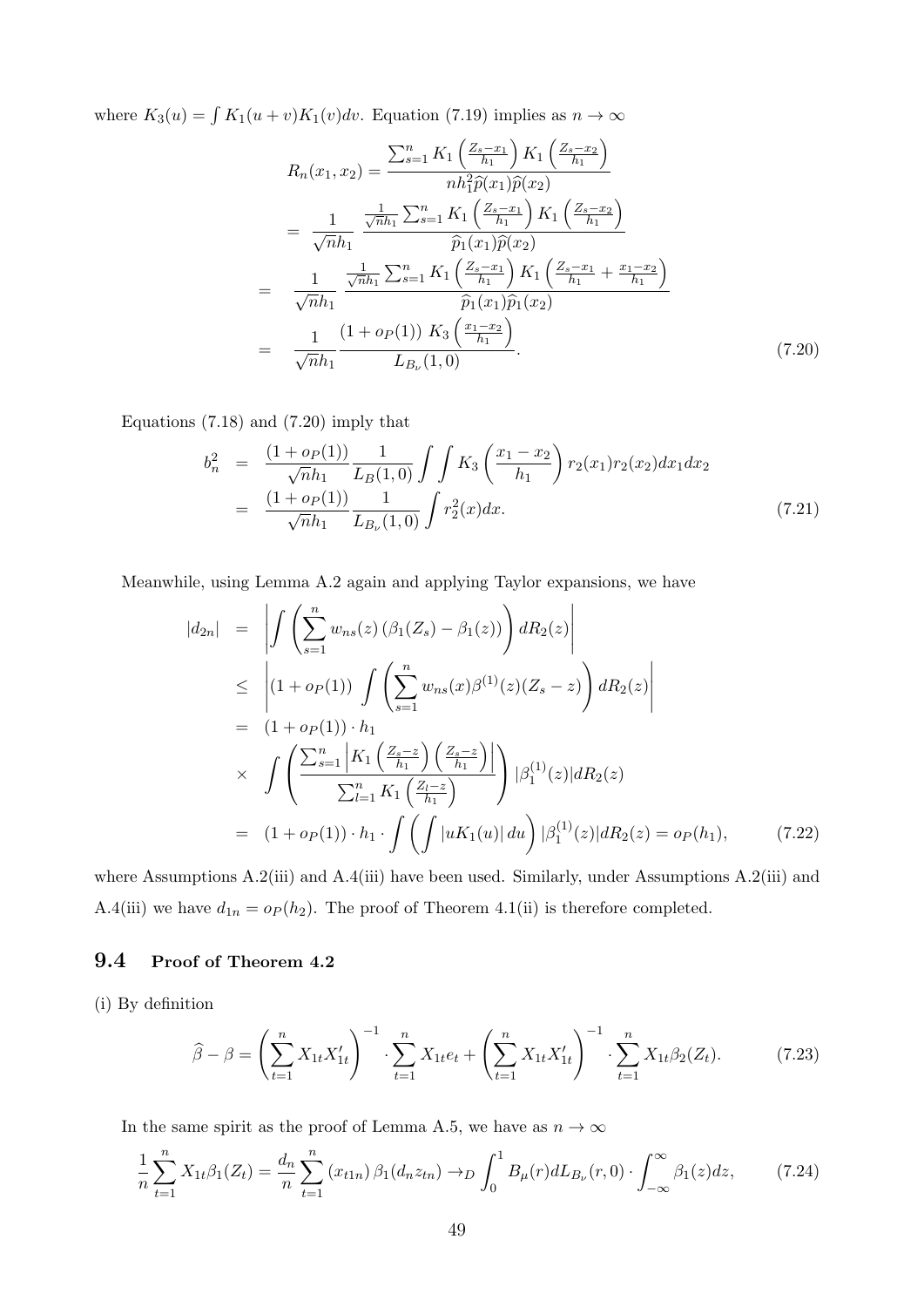where  $x_{t1n} = \frac{X_{1t}}{\sqrt{n}}, z_{tn} = \frac{Z_t}{\sqrt{n}}$  $\frac{d}{n}$  and  $d_n = \sqrt{n}$ .

To complete the proof of Theorem 4.2(i), in view of (7.11), it suffices to show that as  $n \to \infty$ 

$$
\frac{1}{n^2} \sum_{t=1}^n X_{1t} X'_{1t} = \frac{1}{n} \sum_{t=1}^n x_{t1n} x'_{t1n} \Rightarrow_{\mathcal{D}} \int_0^1 B_\mu(r) B_\mu(r)' dr,
$$
\n(7.25)

$$
\frac{1}{n}\sum_{t=1}^{n}X_{1t}e_{t} = \frac{1}{\sqrt{n}}\sum_{t=1}^{n}x_{t1n}e_{t} \Rightarrow_{\mathcal{D}} \int_{0}^{1}B_{\mu}(r)dB_{e}(r),\tag{7.26}
$$

which follow by standard weak convergence arguments. Results (7.23)–(7.26) complete the proof of Theorem 4.2(i).

(ii) By definition of  $\widehat{\beta}_1(z)$  we have

$$
\widehat{\beta}_1(z) - \beta_1(z) = \sum_{t=1}^n w_{nt}(z)e_t + \sum_{t=1}^n w_{nt}(z) (\beta_1(Z_t) - \beta_1(z)) + \sum_{t=1}^n w_{nt}(z) X'_{1t} (\beta - \widehat{\beta}).
$$
\n(7.27)

In view of the proof of Theorem 3.1 of Wang and Phillips (2009a), in order to complete the proof of Theorem 4.3(ii), it suffices to evaluate the last term of (7.27). Similar to the derivation of (7.24), we have as  $n\to\infty$ 

$$
\frac{1}{nh_1} \sum_{t=1}^{n} K_1 \left( \frac{Z_t - z}{h_1} \right) X_{1t} = \frac{c_n}{n} \sum_{t=1}^{n} K_1 \left( c_n \left( z_{tn} - \frac{z}{\sqrt{n}} \right) \right) x_{t1n}
$$
  

$$
\to D \int_0^1 B_\mu(r) dL_{B_\nu}(r, 0), \tag{7.28}
$$

where  $c_n =$  $\sqrt{n}$  $\frac{\sqrt{n}}{h_1}$ . This result, along with the conclusion of Theorem 4.2(i), leads to

$$
\sqrt{\sqrt{n}h_1} \left( \sum_{t=1}^n w_{nt}(z) X'_{1t} \left( \beta - \widehat{\beta} \right) \right) = O_P\left(\sqrt{\sqrt{n}h_1} \sqrt{n} n^{-1} \right) = o_P(1), \tag{7.29}
$$

which completes the proof of Theorem 4.2(ii).

## 9.5 Proof of Theorem 4.3

(i) From the definition of  $\widehat{\theta}$ 

$$
\widehat{\theta} - \theta = \left(\sum_{t=1}^{n} Z_t Z_t'\right)^{-1} \cdot \sum_{t=1}^{n} Z_t e_t + \left(\sum_{t=1}^{n} Z_t Z_t'\right)^{-1} \cdot \sum_{t=1}^{n} Z_t \beta_1(Z_t). \tag{7.30}
$$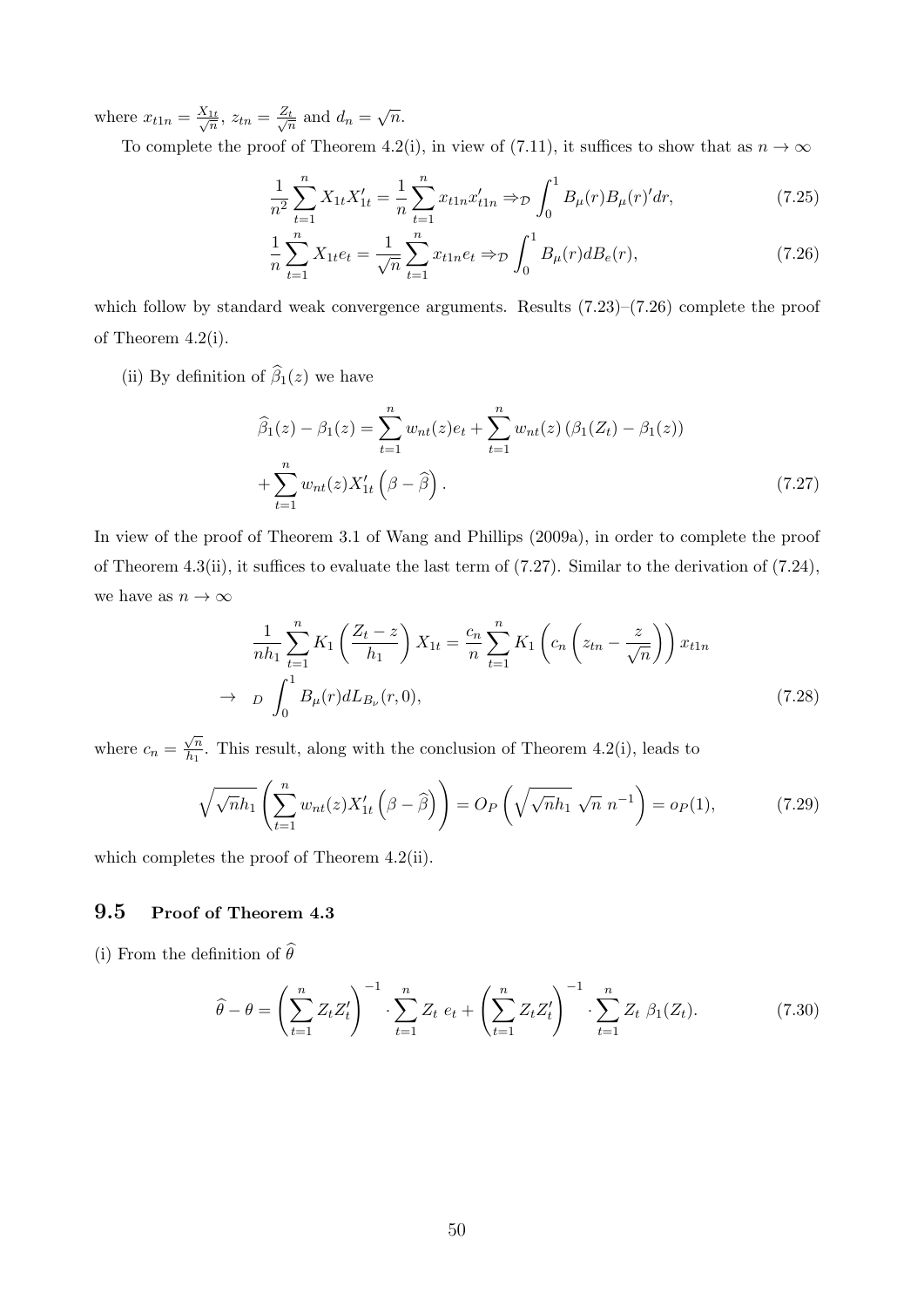Standard derivations and limit theory imply the following as  $n \to \infty$ 

$$
\frac{1}{n^2} \sum_{t=1}^n Z_t Z_t' = \frac{1}{n} \sum_{t=1}^n z_{tn} z_{tn}' \Rightarrow_{\mathcal{D}} \int_0^1 B_{\nu}(r) B_{\nu}(r)' dr,
$$
\n(7.31)\n
$$
\frac{1}{n} \sum_{t=1}^n Z_t e_t = \frac{1}{\sqrt{n}} \sum_{t=1}^n z_{tn} e_t \Rightarrow_{\mathcal{D}} \int_0^1 B_{\nu}(r) dB_e(r),
$$
\n
$$
\frac{1}{\sqrt{n}} \sum_{t=1}^n Z_t \beta_1(Z_t) = \frac{d_n}{n} \sum_{t=1}^n (d_n z_{tn}) \beta_1(d_n z_{tn})
$$
\n
$$
\to_D L_{B_{\nu}}(1, 0) \cdot \int_{-\infty}^{\infty} z \beta_1(z) dz,
$$
\n(7.32)

which in turn imply that as  $n \to \infty$ 

$$
\frac{1}{n}\sum_{t=1}^{n}Z_{t}\beta_{1}(Z_{t})=\frac{1}{\sqrt{n}}\cdot\frac{1}{\sqrt{n}}\sum_{t=1}^{n}Z_{t}\beta_{1}(Z_{t})\to_{P} 0,
$$
\n(7.33)

where  $z_{tn} = \frac{Z_t}{\sqrt{r}}$  $\frac{t}{n}$  and  $d_n = \sqrt{n}$ . The proof of Theorem 4.3(i) follows immediately from (7.30) and (7.31).

(ii) By definition of  $\tilde{\beta}_1(z)$  we have the decomposition

$$
\widetilde{\beta}_1(z) - \beta_1(z) = \sum_{t=1}^n w_{nt}(z)e_t + \sum_{t=1}^n w_{nt}(z) \left(\beta_1(Z_t) - \beta_1(z)\right)
$$

$$
+ \sum_{t=1}^n w_{nt}(z)Z_t\left(\theta - \widehat{\theta}\right). \tag{7.34}
$$

Similarly to the proof of Theorem 4.2(ii), in order to complete the proof of Theorem 4.3(ii), it suffices to deal with the last term of (7.34). In view of the proof of (7.26), we have as  $n \to \infty$ 

$$
\frac{1}{\sqrt{n}h_1} \sum_{t=1}^{n} K_1 \left( \frac{Z_t - z}{h_1} \right) Z_t = \frac{h_1}{\sqrt{n}h_1} \sum_{t=1}^{n} K_1 \left( \frac{Z_t - z}{h_1} \right) \left( \frac{Z_t - z}{h_1} \right)
$$

$$
+ \frac{z}{\sqrt{n}h_1} \sum_{t=1}^{n} K_1 \left( \frac{Z_t - z}{h_1} \right) \equiv h_1 J_{1n} + J_{2n}, \tag{7.35}
$$

where by Lemma A.2 as  $n \to \infty$ 

$$
|J_{1n}| = \left| \frac{1}{\sqrt{n}h_1} \sum_{t=1}^n K_1 \left( \frac{Z_t - z}{h_1} \right) \left( \frac{Z_t - z}{h_1} \right) \right| \le \frac{1}{\sqrt{n}h_1} \sum_{t=1}^n \left| K_1 \left( \frac{Z_t - z}{h_1} \right) \left( \frac{Z_t - z}{h_1} \right) \right|
$$
  
\n
$$
\to_D \int |uK_1(u)| \, du \cdot L_{B_\nu}(1, 0), \tag{7.36}
$$

$$
J_{2n} = \frac{1}{\sqrt{n}h_1} \sum_{t=1}^{n} K_1 \left( \frac{Z_t - z}{h_1} \right) \to_D L_{B_\nu}(1, 0), \tag{7.37}
$$

which, along with the conclusion of Theorem 4.3(i), leads to

$$
\sqrt{\sqrt{n}h_1} \left( \sum_{t=1}^n w_{nt}(z) Z_t \left( \theta - \widehat{\theta} \right) \right) = O_P \left( \sqrt{\sqrt{n}h_1} \ n^{-1} \right) = o_P(1), \tag{7.38}
$$

which completes the proof of Theorem 4.3(ii).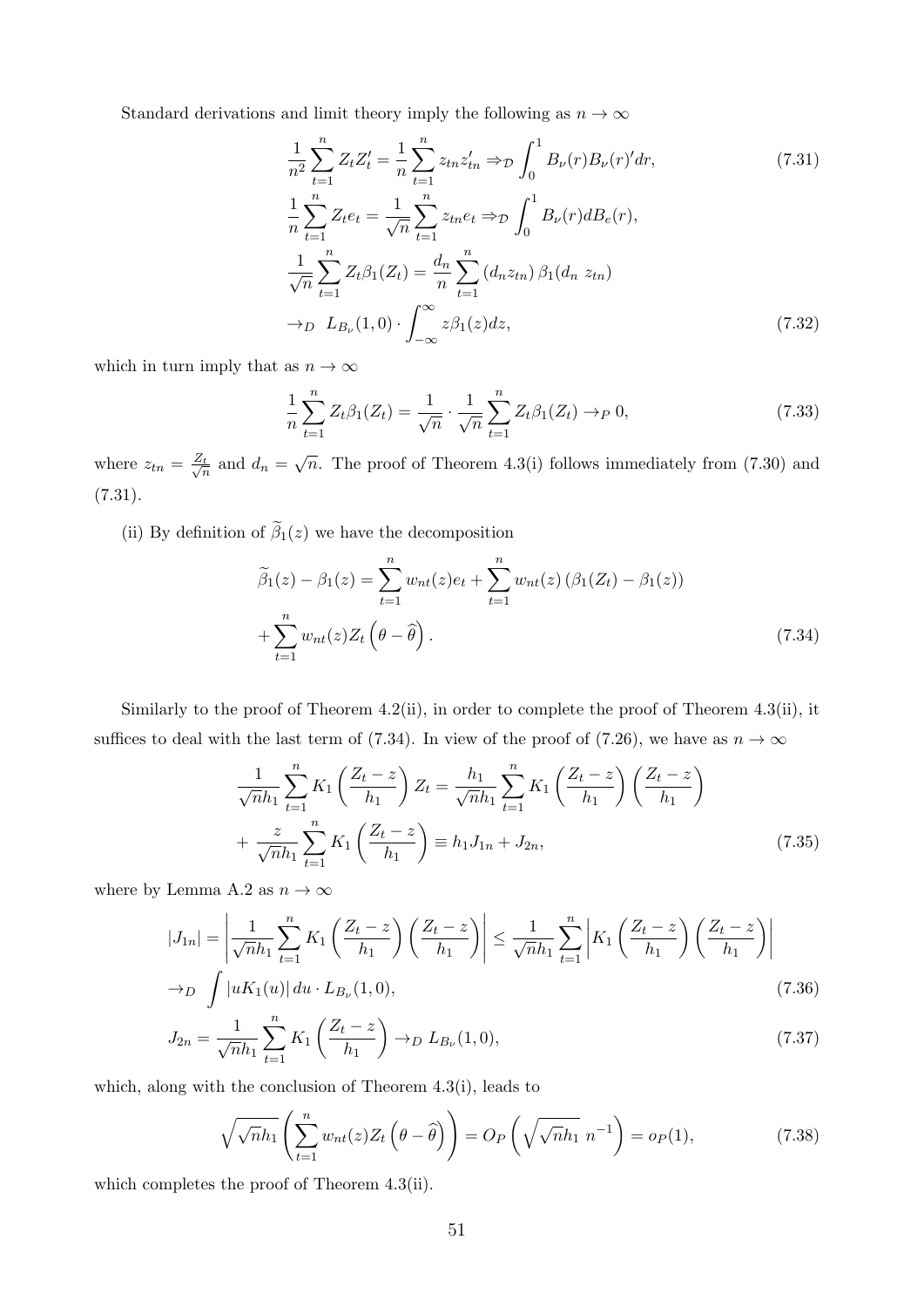#### 9.6 Proof of Theorem 4.4

Equations (4.25) and (4.26) imply

$$
\widehat{\gamma} - \gamma = \left(\sum_{t=1}^{n} \widetilde{Z}_t^2\right)^{-1} \sum_{t=1}^{n} \widetilde{Z}_t \widetilde{\eta}_t,\tag{7.39}
$$

where  $\widetilde{Z}_t = Z_t - \frac{1}{n}$  $\frac{1}{n} \sum_{s=1}^{n} Z_s$  and  $\widetilde{\eta}_t = \eta_t - \frac{1}{n}$  $\frac{1}{n} \sum_{t=1}^{n} \eta_t.$ 

By standard weak convergence arguments, using Assumption A.1(iv), we have as  $n \to \infty$ 

$$
\frac{1}{n^2} \sum_{t=1}^n \widetilde{Z}_t^2 = \frac{1}{n} \sum_{t=1}^n \left( \frac{Z_t}{\sqrt{n}} - \frac{1}{n} \sum_{s=1}^n \frac{Z_s}{\sqrt{n}} \right)^2 \Rightarrow_D \int_0^1 \left( B_\nu(r) - \int_0^1 B_{nu}(s) ds \right)^2 dr, \quad (7.40)
$$
  

$$
\frac{1}{n} \sum_{t=1}^n \widetilde{Z}_t \widetilde{\eta}_t = \frac{1}{\sqrt{n}} \sum_{t=1}^n \left( \frac{Z_t}{\sqrt{n}} - \frac{1}{n} \sum_{s=1}^n \frac{Z_s}{\sqrt{n}} \right) \left( \eta_t - \frac{1}{n} \sum_{s=1}^n \eta_s \right)
$$
  

$$
\Rightarrow_D \int_0^1 \left( B_\nu(r) - \int_0^1 B_{nu}(s) ds \right) d B_\eta(r).
$$
 (7.41)

This completes the proof of Theorem 4.4(i). In consequence, as  $n \to \infty$ 

$$
\widehat{\gamma} - \gamma = O_P\left(n^{-1}\right). \tag{7.42}
$$

The proof of Theorem 4.4(ii) follows from (7.42), Assumption 4.4(ii) and the decomposition

$$
\widehat{\beta}_2(u) - \beta_2(u) = \sum_{t=1}^n W_{nt}(u) (Y_t - Z_t \widehat{\gamma}) - \beta_2(u) = \sum_{t=1}^n W_{nt}(u) e_t + \sum_{t=1}^n W_{nt}(u) Z_t(\gamma - \widehat{\gamma}) + \sum_{t=1}^n W_{nt}(u) (\beta_2(U_t) - \beta_2(u)),
$$
\n(7.43)

where we may use the following order arguments:

$$
\left| \sum_{t=2}^{n} K_2 \left( \frac{U_t - u}{h_2} \right) Z_t \right| = \sqrt{\sum_{t=2}^{n} K_2^2 \left( \frac{U_t - u}{h_2} \right)} \cdot \sqrt{\sum_{t=2}^{n} Z_t^2} = O_P \left( \sqrt{n^3 h_2} \right),
$$
\n
$$
\sum_{t=1}^{n} W_{nt}(u) \left( \beta_2(U_t) - \beta_2(u) \right) = \frac{h_2^2 \cdot \beta_2^{(2)}(u)}{2} \left( 1 + o_P(1) \right), \tag{7.44}
$$

which, along with (7.42), complete the proof of Theorem 4.4(ii).

### References

- Cai, Z., J. Fan, and Q. Yao (2000): "Functional–Coefficient Regression Models for Nonlinear Time Series," Journal of the American Statistical Association, 95, 941–956.
- Cai, Z., Q. Li, and J. Park (2009): "Functional–coefficient Models for Nonstationary Time Series Data," Journal of Econometrics, 148, 101–113.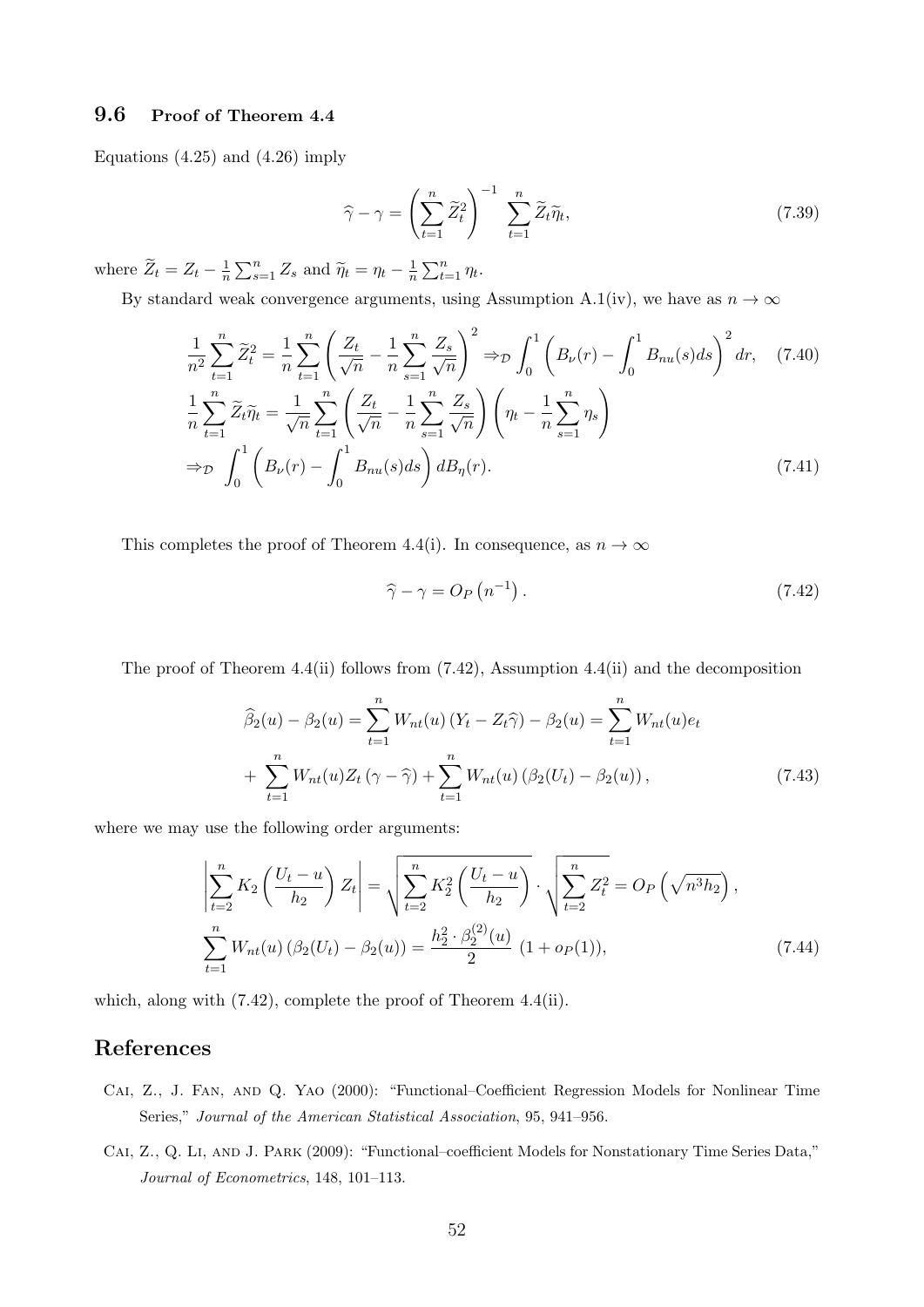- CAMPBELL, J. Y., A. LO AND A. W. MACKINLAY (1997): The Econometrics of Financial Markets. Princeton University Press, New Jersey.
- Campbell, J. Y., and N. G. Mankiw (1990): "Permanent Income, Current Income and Consumption," Journal of Business and Economic Statistics, 8, 265–279.
- Chan, N., and Q. Wang (2013): "Uniform Convergence for Non-parametric Estimators with Nonstationary data", Econometric Theory, (forthcoming)
- FAFF, R., AND R. BROOKS (1998): "Time–Varying Beta Risk for Australian Industry Portfolios: an Exploratory Analysis," Journal of Business Finance & Accounting, 25, 721–745.
- Fan, J., and Q. Yao (2003): Nonlinear Time Series: Nonparametric and Parametric Methods. New York: Springer.
- Florens, J. P., J. Johannes, and S. van Bellegem (2012): "Instrumental Regression in Partially Linear Models," Econometrics Journal, 15, 304–324.
- Gao, J. (2007): Nonlinear Time Series: Semiparametric and Nonparametric Methods. London: Chapman & Hall/CRC.
- Gao, J., M. L. King, Z. Lu, and D. Tjøstheim (2009a): "Specification Testing in Nonstationary Time Series Autoregression," Annals of Statistics, 37, 3893–3928.
- Gao, J., M. L. King, Z. Lu, and D. Tjøstheim (2009b): "Nonparametric Specification Testing for Nonlinear Time Series with Nonstationarity," Econometric Theory, 25, 1869–1892.
- Gao, J., and P. C. B. Phillips (2012): "Trending Time Series Models with Nonparametric and Semiparametric Cointegration," Working paper at http://jitigao.com/working-papers.html.
- Gao, J., and P. C. B. Phillips (2013): "Semiparametric Estimation in Triangular Simultaneous Equations with Nonstationarity," Journal of Econometrics, 176, 59–79.
- Gao, J., Tjøstheim, D., and Yin, J. (2012): "Specification between Parametric and Nonparametric Cointegration," Working paper at http://www.buseco.monash.edu.au/ebs/pubs/wpapers/2012/wp18- 12.pdf.
- Gylfason, T. (1981): "Interest Rates, Inflation and the Aggregate Consumption Function," Review of Economics and Statistics, 63, 233–245.
- Hahm, J. and D. G. Steigerwald (1999): "Consumption Adjustment Under Time–Varying Income Uncertainty," Review of Economics and Statistics 81, 32–40.
- HALL, P. AND C. C. HEDYE (1980): *Martingale Limit Theory and Its Applications*. New York: Academic Press.
- HALL, R. E. (1978): "Stochastic Implications of the Life Cycle-permanent Income Hypothesis: Theory and Evidence," Journal Political Economy, 86, 971–987.
- Hamilton, J. D. (1994): Time Series Analysis. New Jersey: Princeton University.
- Karlsen, H. A., and D. Tjøstheim (2001): "Nonparametric Estimation in Null Recurrent Time Series," Annals of Statistics, 29, 372-416.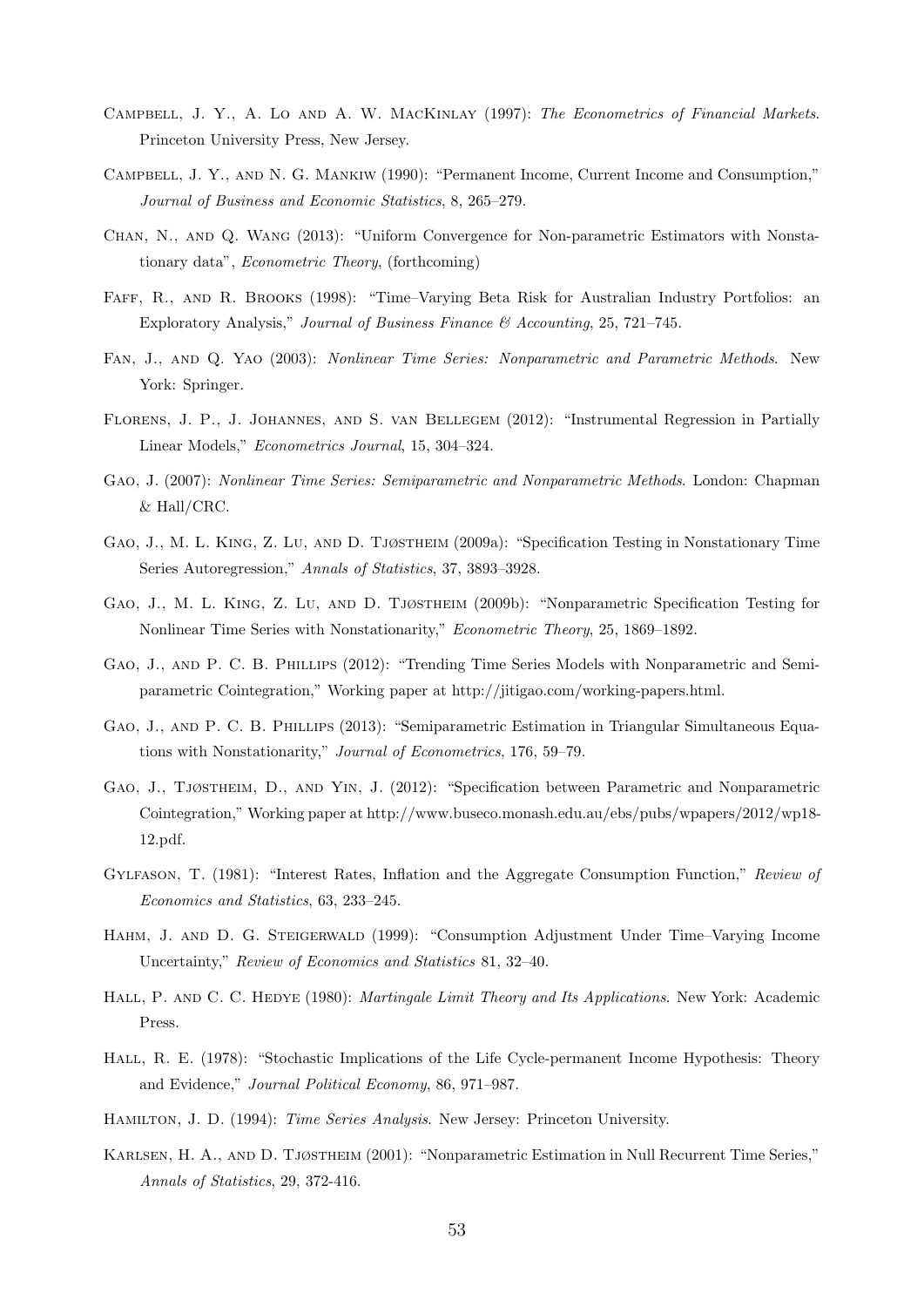- Karlsen, H. A., T. Mykelbust, and D. Tjøstheim (2007): "Nonparametric Estimation in a Nonlinear Cointegration type Model," Annals of Statistics, 35, 252–299.
- LI, Q., AND J. RACINE (2007): Nonparametric Econometrics: Theory and Practice. Princeton: Princeton University Press.
- MUELLBAUER, J., AND R. LATTIMORE (1999): "The Consumption Function: a Theoretical and Empirical Overview," In Handbook of Applied Econometrics Volume I: Macroeconomics, ed. by M. Hashem Pesaran and M. R. Wickens. Oxford: Blackwell Publishers Ltd, pp. 221–311.
- MÜLLER, U. AND P-E PETALAS (2010): "Efficient Estimation of the Parameter Path in Unstable Time Series Models", Review of Economic Studies, 77, 1508-1539.
- Newey, W. K., and J. Powell (2003): "Instrumental Variable Estimation of Nonparametric Models," Econometrica, 71, 1565–1578.
- Newey, W. K., J. Powell, and F. Vella (1999): "Nonparametric Estimation of Triangular Simultaneous Equations Models," Econometrica, 67, 565–603.
- PARK, J., AND P. C. B. PHILLIPS (1988): "Statistical Inference in Regressions With Integrated Processes: Part 1," Econometric Theory, 4, 468-497.
- PARK, J., AND P. C. B. PHILLIPS (1989): "Statistical Inference in Regressions With Integrated Processes: Part 2," Econometric Theory, 5, 95-131.
- PARK, J., AND P. C. B. PHILLIPS (1999): "Asymptotics for Nonlinear Transformations of Integrated Time Series," Econometric Theory, 15, 269–298.
- PARK, J., AND P. C. B. PHILLIPS (2001): "Nonlinear Regressions with Integrated Time Series," Econometrica, 69, 117-162.
- PHAM, T. D., AND L. T. TRAN (1985): "Some Mixing Properties of Time Series Models," Stochastic Processes and Their Applications, 19, 297–303.
- Phillips, P. C. B. (2001): "Trending Time Series and Macroeconomic Activity: Some Present and Future Challengers," Journal of Econometrics, 100, 21–27.
- PHILLIPS, P. C. B. (2009): "Local Limit Theory and Spurious Regressions," *Econometric Theory*, 25, 1466–1497.
- Phillips, P. C. B. (2010): "The Mysteries of Trend", Macroeconomic Review, Special Issue C, 82–89.
- PHILLIPS, P. C. B. AND T. MAGDALINOS (2009): "Unit Root and Cointegrating Limit Theory when the Initialization is in the Infinite Past," Econometric Theory, 25, 1682–1715.
- PHILLIPS, P. C. B., AND P. PERRON (1988): "Testing for a Unit–Root in Time Series Regression." Biometrika, 75, 335–346.
- PHILLIPS, P. C. B., AND D. SUL (2007): "Transition Modeling and Econometric Convergence Tests", Econometrica, 75, 1771-1855.
- PHILLIPS, P. C. B., AND J. YU (2011): "Dating and Timeline of Financial Bubbles during the Subprime Crisis", Quantitative Economics, 2, 455–491.